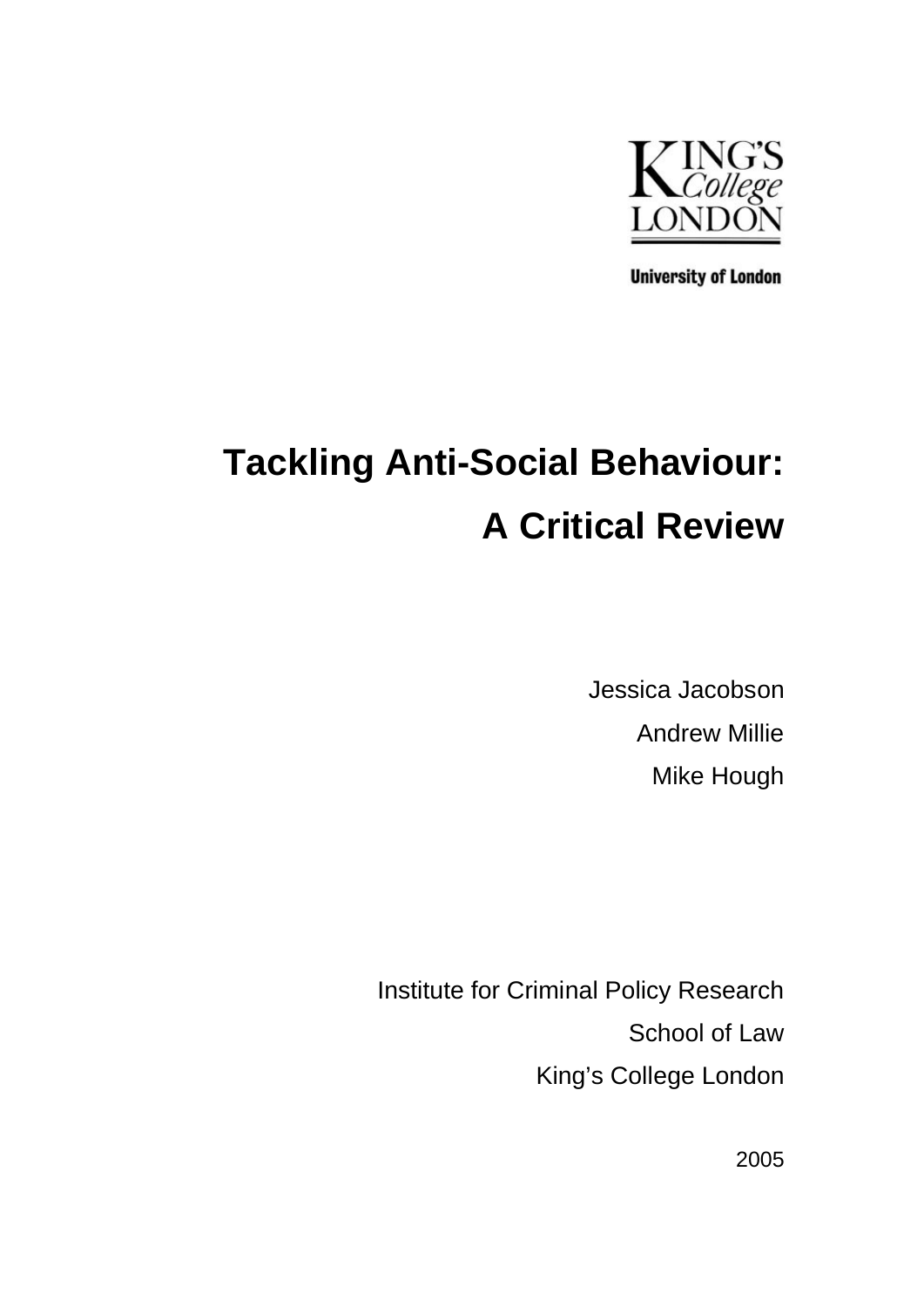# © 2005: the authors and ICPR

All rights reserved. No parts of this publication may be reproduced or transmitted, in any form or by any means, without the prior permission of the copyright owners.

First published in 2005 by ICPR School of Law King's College London **Strand** London WC2R 2LS

www.kcl.ac.uk/ipcr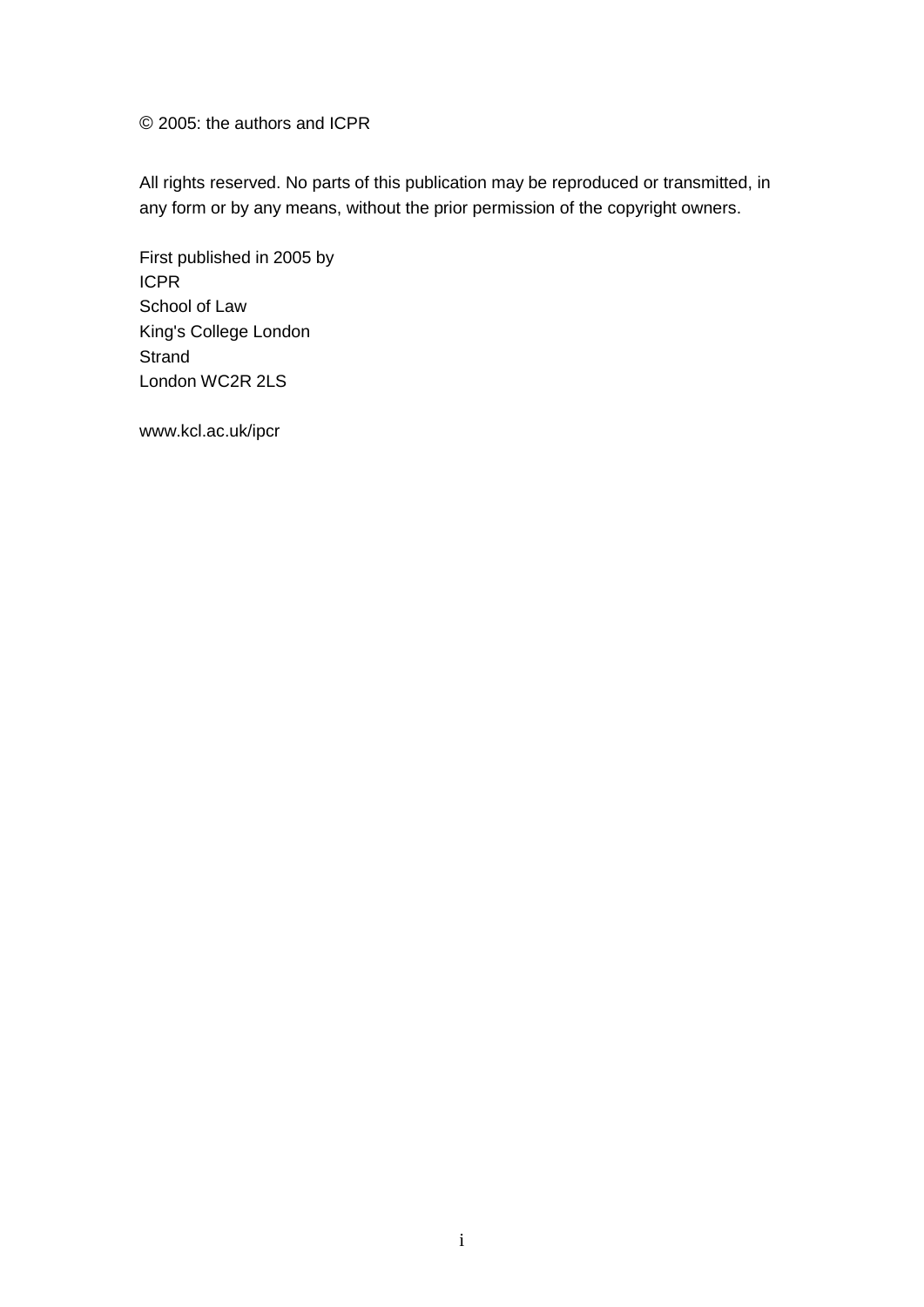# **Contents**

| <b>ACKNOWLEDGEMENTS</b> |                                                           | iίi |
|-------------------------|-----------------------------------------------------------|-----|
| 1                       | <b>INTRODUCTION</b>                                       | 1   |
|                         | The national ASB agenda                                   | 1   |
|                         | Aims of the study                                         | 3   |
|                         | <b>Methods</b>                                            | 5   |
|                         | Outline of the report                                     | 6   |
| $\overline{2}$          | <b>TACKLING ASB: THE BACKGROUND</b>                       | 7   |
|                         | What is ASB?                                              | 7   |
|                         | Why is ASB a priority?                                    | 15  |
| 3                       | <b>RATIONALES FOR TACKLING ASB</b>                        | 18  |
|                         | The quality of life rationale                             | 18  |
|                         | The 'broken windows' rationale                            | 21  |
|                         | The crime-fighting rationale                              | 25  |
|                         | The regeneration rationale                                | 29  |
|                         | The local agencies rationale                              | 36  |
| 4                       | <b>CONCLUSION</b>                                         | 40  |
|                         | Perceiving ASB as a cause not a symptom of wider problems | 40  |
|                         | The push towards enforcement                              | 42  |
|                         | The over-emphasis on 'community'                          | 44  |
|                         | Tackling ASB: an alternative approach                     | 47  |
|                         | <b>REFERENCES</b>                                         |     |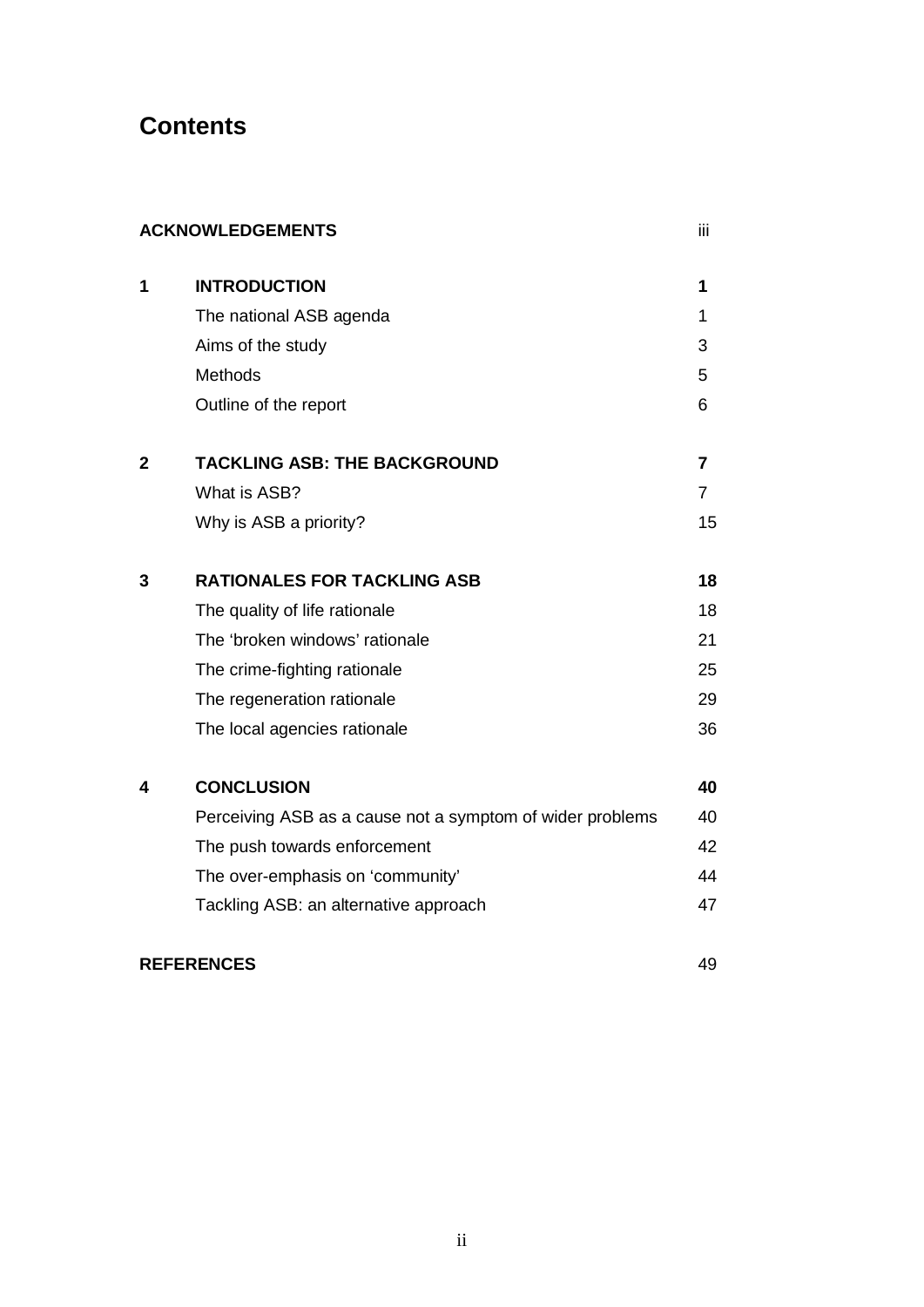# **Acknowledgements**

We would like to thank the Nuffield Foundation who funded this study. We are also, of course, enormously grateful to all those in the five study areas who gave their time freely.

Jessica Jacobson Andrew Millie Mike Hough

Dr **Jessica Jacobson** is an independent consultant.

Dr **Andrew Millie** is a Lecturer in Criminology and Social Policy in the Department of Social Sciences, Loughborough University.

**Mike Hough** is Professor of Criminal Policy and Director of the Institute for Criminal Policy Research, School of Law, King's College London.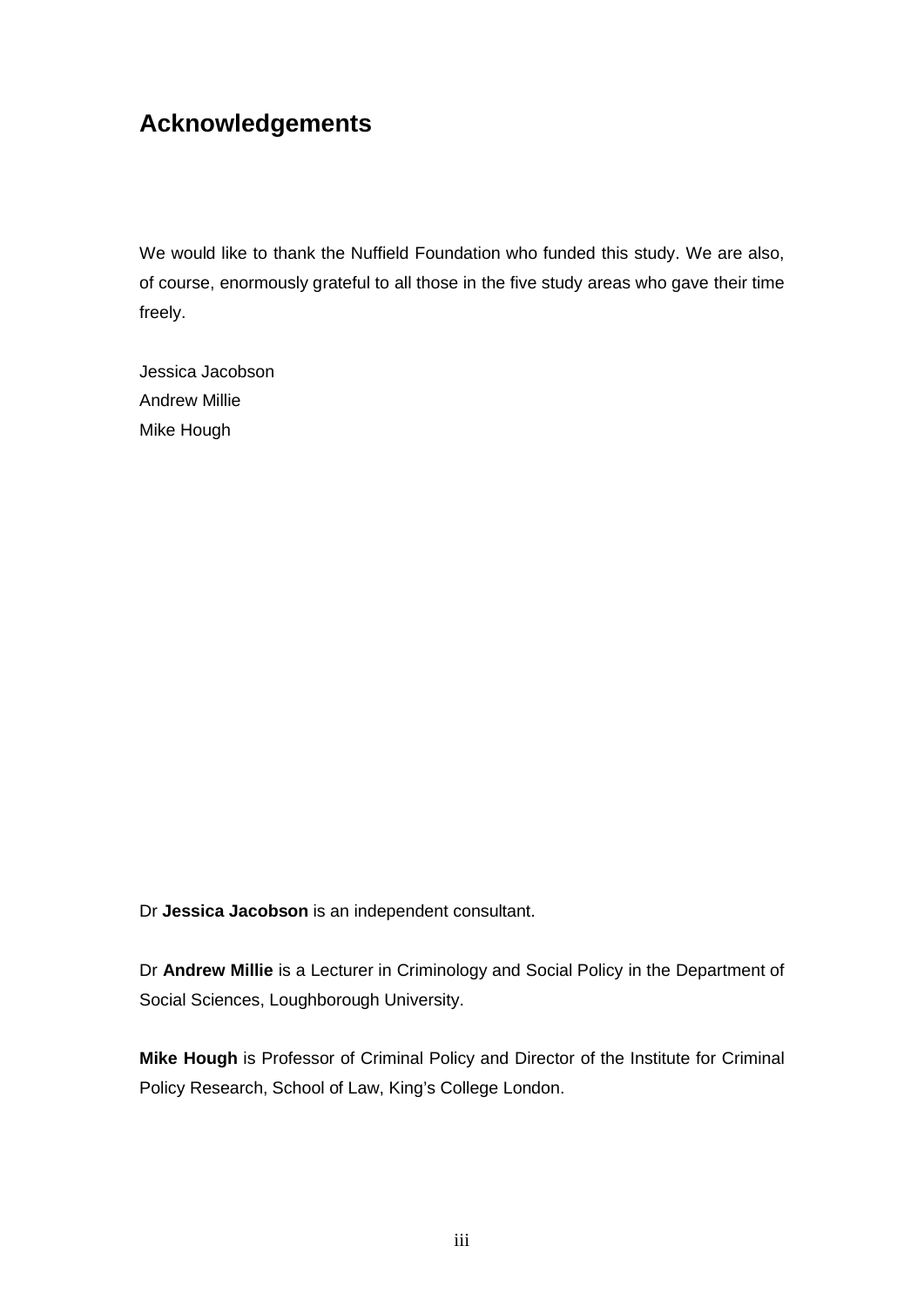# **1. Introduction**

Over the past decade, anti-social behaviour (henceforth referred to as ASB) has become a focus of much policy-making and debate within central and local government and the police. Clear definitions of ASB are lacking, but the term is usually understood to refer to relatively minor criminal activity and non-criminal 'nuisance' behaviour that affects the social and/or physical environment of public or semi-public places. The term ASB is frequently used synonymously with 'disorder', and is sometimes associated with the concept of 'incivilities'.

Policy-makers and strategists, at national and local levels alike, reiterate that problems of ASB can have a massively detrimental effect on neighbourhoods as a whole, and on the lives of individuals. Hence strenuous and wide-ranging efforts are being made to support, develop and implement schemes for tackling ASB – involving a variety of enforcement and preventive measures.

#### **The national ASB agenda**

 $\overline{a}$ 

Action against ASB has been promoted and enhanced by a series of Acts of Parliament. For example, the Housing Act 1996 facilitated actions by social landlords against tenants engaged in ASB. The Crime and Disorder Act 1998 introduced the Anti-Social Behaviour Order, or ASBO, which is a civil remedy for use by the police and local authorities against perpetrators of ASB.<sup>1</sup> In March 2003 the White Paper *Respect and Responsibility: Taking a Stand against Anti-Social Behaviour* (Home Office 2003a) was published; and the Anti-Social Behaviour Act 2003 received Royal Assent on 20 November 2003<sup>2</sup>. It introduced a large number of provisions relating to, for example, landlords' powers against anti-social tenants, parenting contracts and orders, the dispersal of groups, and new powers for tackling environmental problems such as noise, graffiti and waste.

 $<sup>1</sup>$  An ASBO prohibits the person who is the subject of the order from committing specific anti-</sup> social acts, or from entering certain areas, and is effective for a minimum of two years. The breach of an ASBO is a criminal offence, punishable by up to five years' imprisonment (see Home Office, 2002b).

 $2$  Subsequent Acts of Parliament have also affected work on ASB; for instance the Serious Organised Crime and Police Act 2005 made clear that there are no automatic reporting restrictions on ASBOs made in a court.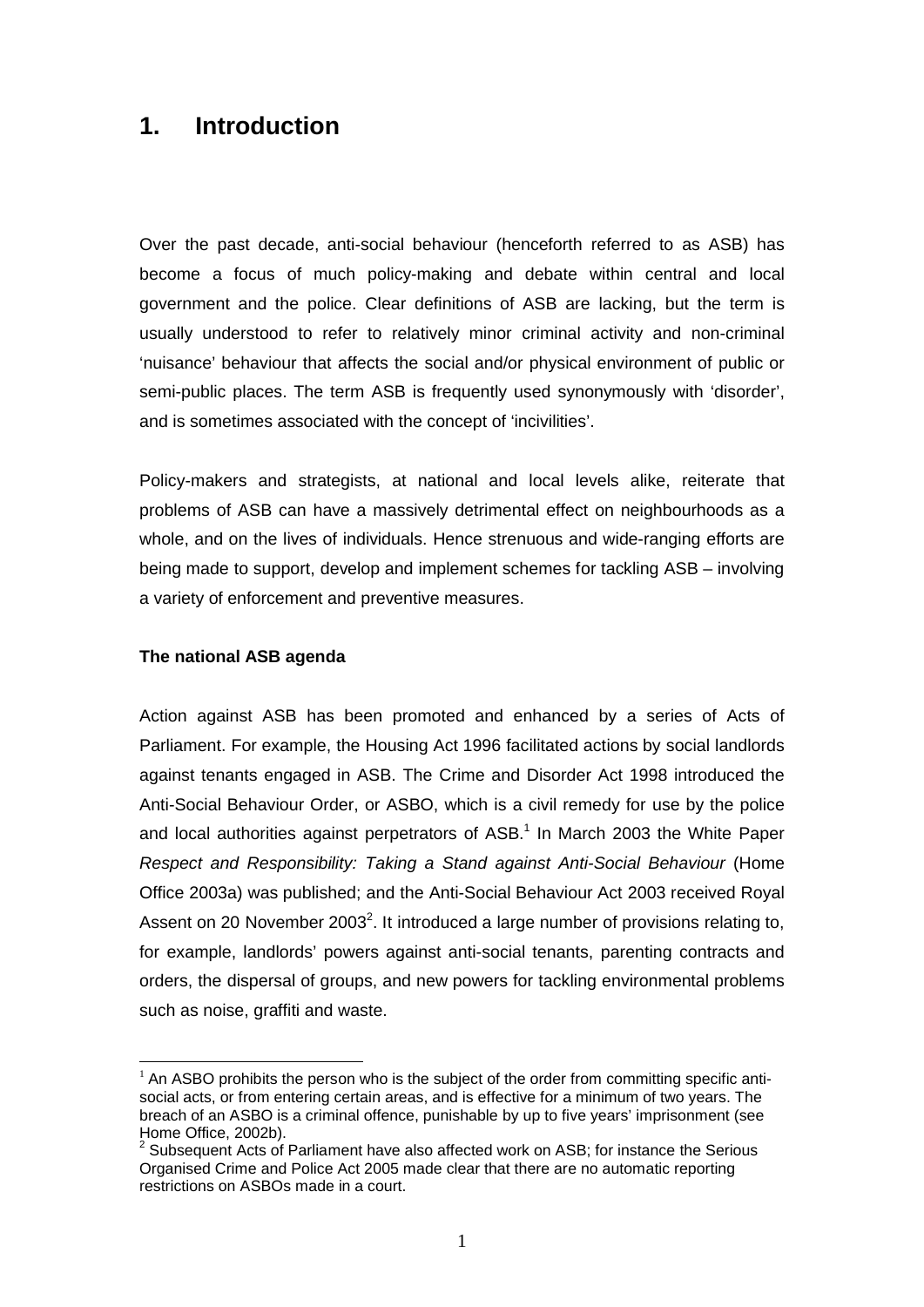The Home Office Anti-Social Behaviour Unit (ASBU) was set up in January 2003 with the aim of developing ASB policy and initiatives, and supporting implementation on the ground. In January 2004, the unit launched its 'TOGETHER' campaign: 'a national campaign that takes a stand against anti-social behaviour and puts the needs of the community first' (Home Office 2003c). This has been a largely enforcement-oriented programme of work with various strands including funding for local initiatives; support for fifty TOGETHER 'action areas' in which 'pioneering initiatives' against nuisance neighbours, begging and environmental crime are being implemented; and the provision of advice and training for practitioners.

During 2005 Government rhetoric evolved into a focus on 'respect' (see Blair, 2005), as exemplified by the Head of the Home Office ASBU, Louise Casey, becoming the new inter-departmental 'Respect Coordinator'. Whatever the political wrapping, it appears that the Government will continue to prioritise work on ASB over the years to come. For instance, the Home Office five-year strategic plan published in July 2004 includes among its objectives for 2008, under the general heading 'Putting the lawabiding citizen first':

[a] no-tolerance approach to anti-social behaviour, with new powers for the police, such as curfews, specialist prosecutors and anti-social behaviour response courts, and support for communities (Home Office, 2004a:10).

Within the police, ASB has become a focus of the reform agenda. The 2001 police reform White Paper pointed to the high levels of public concern about disorder, and the critical importance of the police's role in helping to 'support decent civil communities' and addressing 'more minor social issues' (Home Office, 2001a: 84). The first National Policing Plan (Home Office, 2002a) likewise emphasised the need for effective action against ASB. The Association of Chief Police Officers (ACPO) has advocated a form of 'reassurance' policing in which public complaints about minor disorder are taken more seriously than they have been in the recent past. ACPO set out their approach initially in their 'Civility First' proposal (ACPO, 2001a), and have subsequently developed a number of demonstration projects (Innes, 2004; Millie and Herrington, 2005). The 2004 policing white paper (Home Office, 2004a) emphasised the importance of 'neighbourhood policing teams' intended 'to ensure a two-way flow of information with the community to build trust and co-operation to help them deal more effectively with crime and anti-social behaviour'.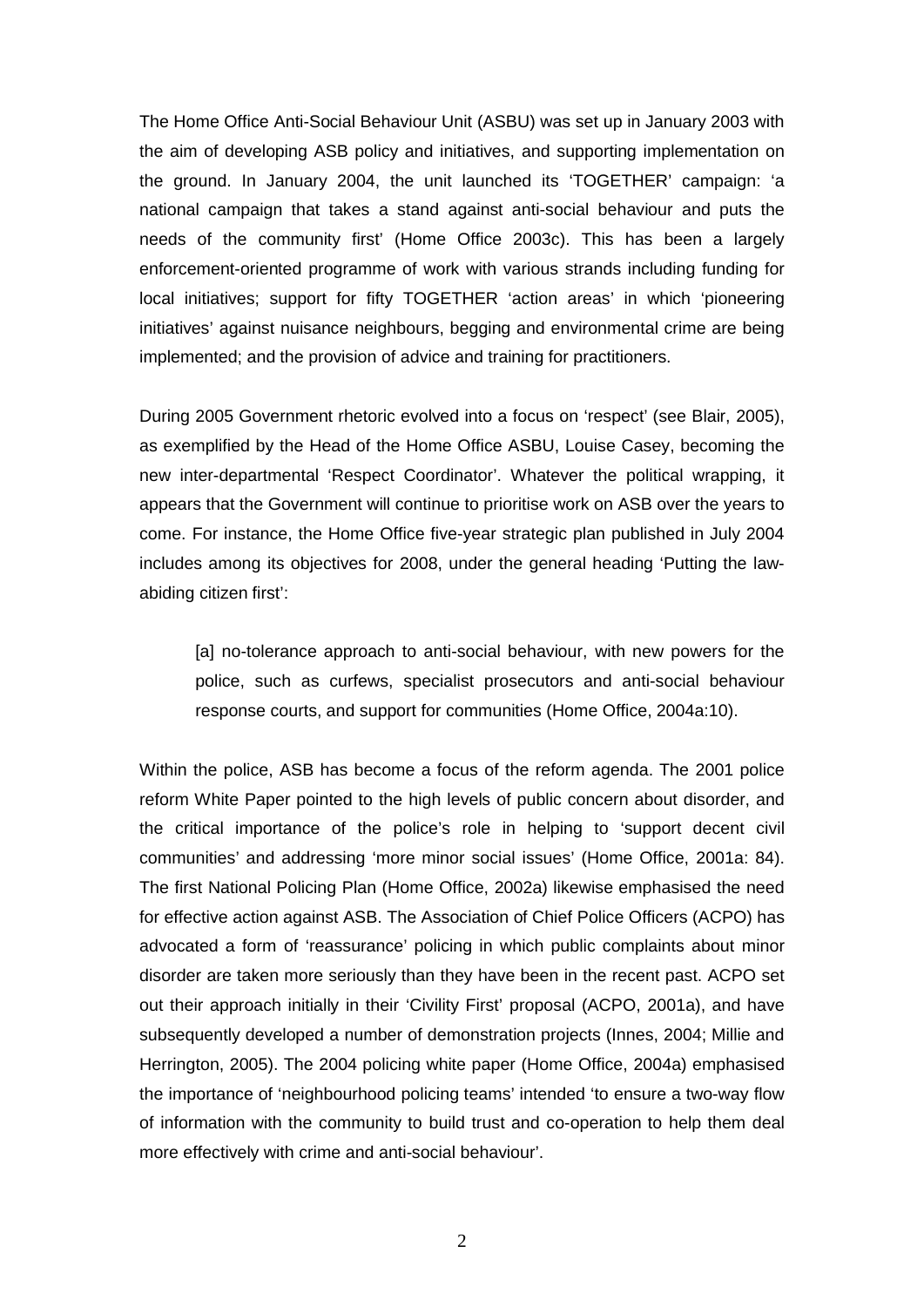The capacity of the police to take action against ASB has been extended through the introduction of fixed penalty notices for disorderly behaviour by the Criminal Justice and Police Act 2001 (the use of fixed penalty notices was then widened by the Anti-Social Behaviour Act 2003). At the same time, the creation of Police Community Support Officers under the Police Reform Act 2002 widened the uniformed presence on the streets – with the explicit aim, among others, of contributing to enforcement against perpetrators of ASB, and deterring potential perpetrators. In many areas, these officers find themselves working alongside existing local wardens employed by local authorities or under the umbrella of Crime and Disorder Reduction Partnerships (CDRPs). The localised warden schemes, for which central government funding was first made available in 2000, take various forms, but are often focused on minor environmental crime and public reassurance.

#### **Aims of the study**

This study emerged out of the recognition that despite the depth of policy interest in ASB in the UK, there is a lack of clarity in many of the policies and strategies (both national and local) that address the issue. Certainly, many of the specific problems associated with ASB are extensively documented, in national policy literature and in local CDRP audit and strategy documents. And strategists and practitioners across the country are engaged in the task of designing and implementing measures that target the problems of ASB in an enormously wide variety of ways.

However, notwithstanding this profound commitment to addressing the problems of ASB, it appears that there are gaps in understanding of the phenomenon. Policymakers have not engaged in rigorous thinking about the inter-relationships between ASB and other problems – particularly crime, structural inequalities, and the loss of social capital within the most deprived families and neighbourhoods. Hence, for example, there has been little analysis of how local and national work on ASB can contribute to current programmes on civic renewal and neighbourhood regeneration, although it is usually taken for granted that these different agendas are closely interlinked.

Those responsible for the ASB agenda – particularly within the Home Office and its Anti-Social Behaviour Unit (ASBU) – have driven it forward on the conviction that ASB, because it causes misery for a lot of people, must be stopped by all means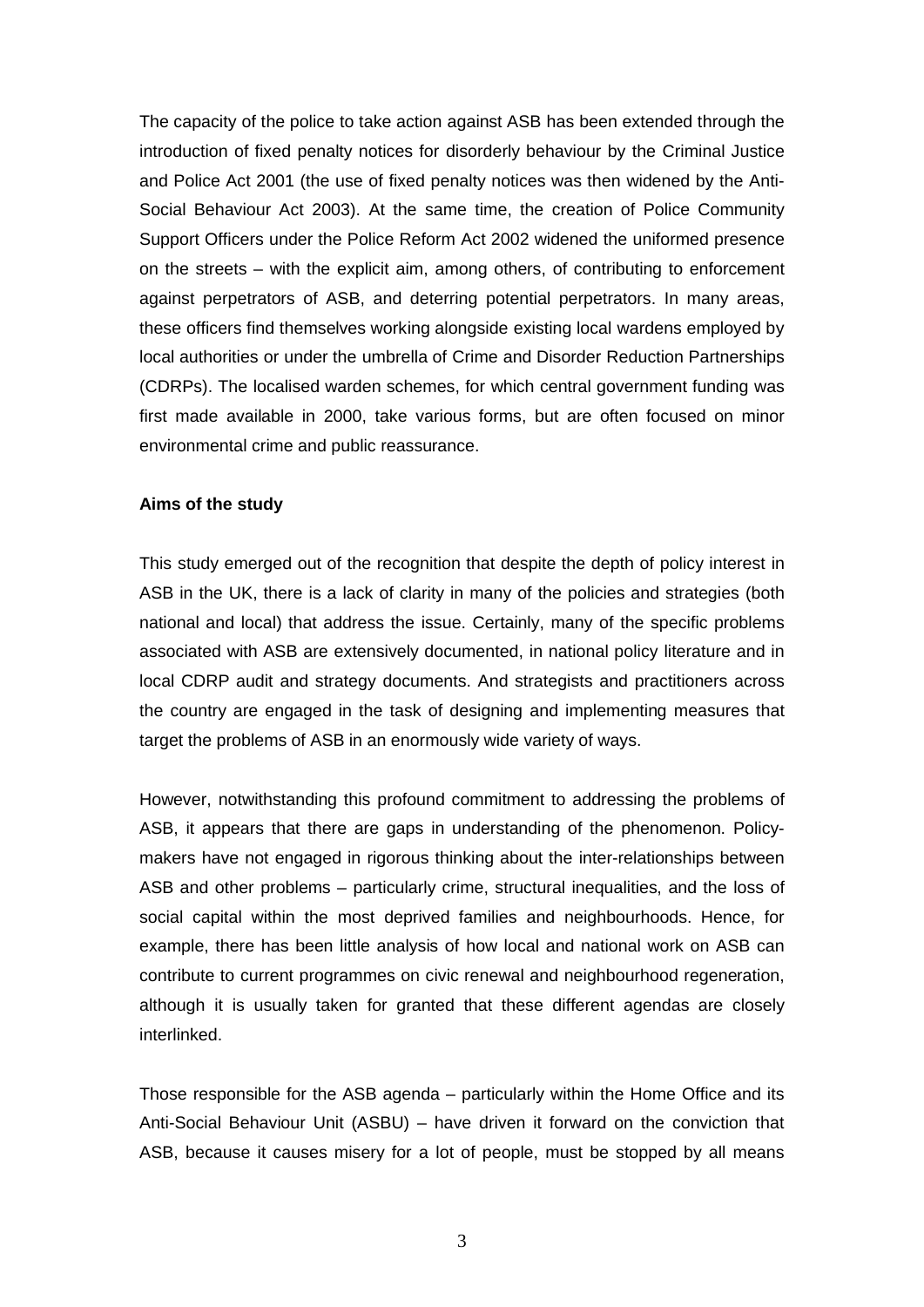available (which has tended to mean through enforcement). A typical statement of the TOGETHER campaign reads:

The campaign represents a commitment, by everyone involved, to take a stand, to be accountable for their actions and to uphold standards of decency and behaviour. Above all, the TOGETHER campaign is about taking action. By working together, we can deliver change in our communities (Home Office, 2004c)

To some extent, this represents a refreshingly vigorous and focussed approach to a deep-seated and often very serious problem. However, the lack of critical and analytical thinking on ASB carries certain risks, particularly that the action will fail if it does not involve understanding of the root causes as well as the symptoms of ASB; being tough on ASB and tough on the causes of ASB if you will. Elsewhere we have called for a balanced approach to ASB strategies (Millie *et al*., 2005b), where strategies consider prevention as well as enforcement options. Without integrating such work there is a danger that those involved in dealing with these causes on the ground will be alienated because their work is under-valued and under-resourced, that different strands of action relating to ASB and wider issues will work against rather than complement each other.

In recognition of the existing gaps in understanding of ASB we initiated this study in order to look at one aspect, namely the **rationales** of current work on ASB. On the face of it, it seems wholly sensible to tackle ASB simply because ASB is 'a bad thing'; but what are policy-makers and practitioners seeking to achieve by tackling ASB? This key question raises in turn a number of supplementary questions about rationales for ASB work, including:

- To what extent is work on ASB (at national and local levels) underpinned by explicit rationales?
- Are there different rationales, and to what extent do they conflict with or complement each other?
- Do different rationales for action on ASB imply different *forms* of action?
- Are the aims and expectations associated with work on ASB realistic?
- To what extent are rationales for work on ASB informed by relevant research?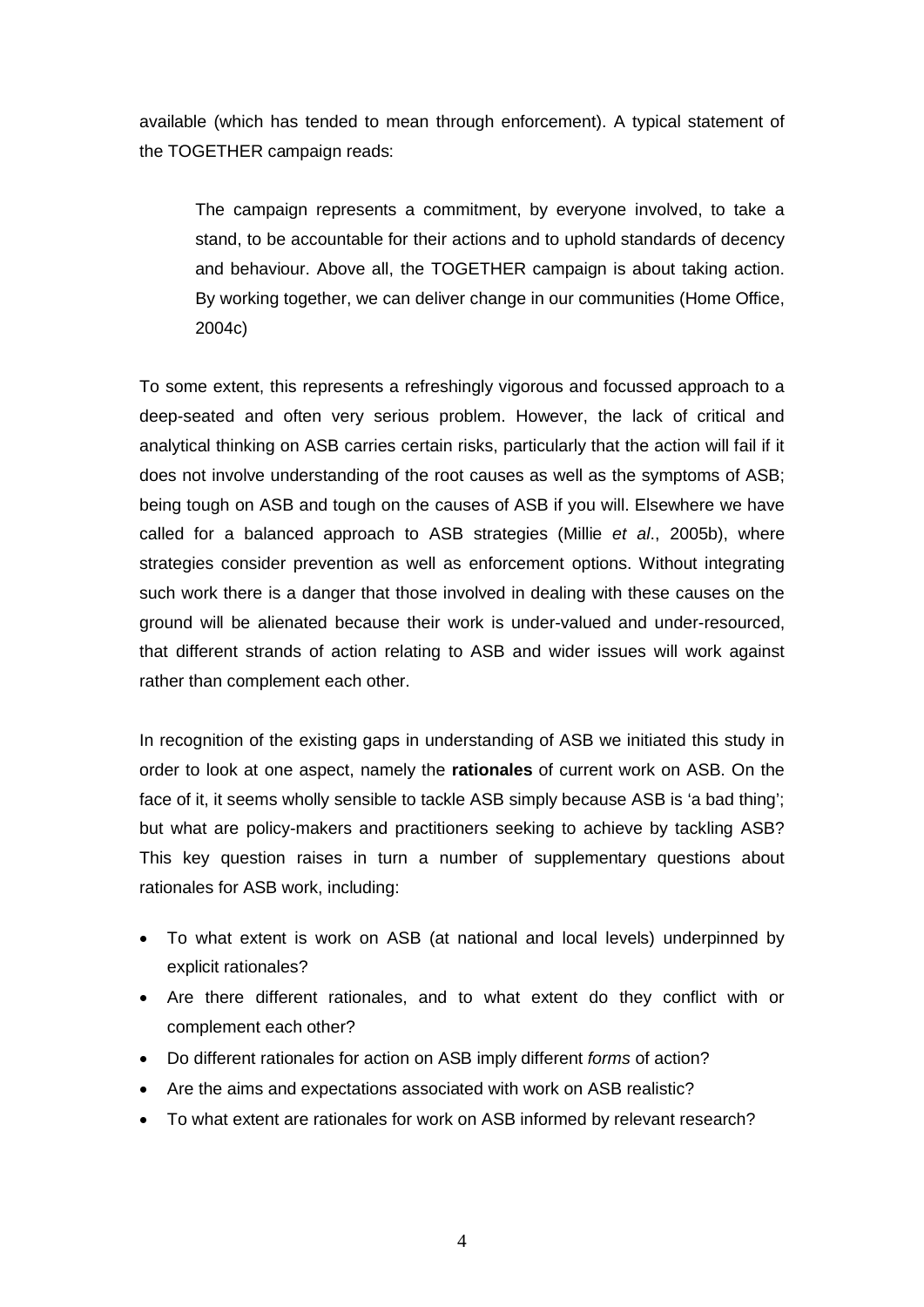#### **Methods**

In order to address the issue of rationales for ASB work, we carried out three strands of research. The first was an analytic review of the existing research literature on the policing of ASB. Much of this literature emanates from the United States, where the terms 'disorder' and 'incivility' are used more frequently than ASB. The aim of the literature review was not to produce a summary of the many and detailed arguments and counter-arguments for tackling ASB, but to identify the major themes that have had an influence on policy in the UK.

The second strand of the research carried out for this study was an analysis of recent British policy documents and papers that have a bearing on the tackling of ASB, in order to assess current definitions of ASB and the prioritisation of differing approaches to the problem. This review included documentation from the Home Office and other central government departments, the Association of Chief Police Officers, and other relevant bodies.

The third strand of research was an examination of ASB strategies being implemented by five CDRPs. This did *not* involve a close look at operations, but an analysis of the aims, objectives and core elements of the strategies. The research within the CDRPs, which was carried out in 2003, thus involved reviewing relevant literature produced by the partnerships, such as their crime and disorder audit and strategy documents and action plans. In addition, semi-structured interviews were carried out with partnership representatives (for the most part, from the police and local authorities) which explored the officers' own perceptions of local ASB problems and the applicability of ASB initiatives.

The five CDRPs were selected for the study on the grounds that, first, all had a particular interest in the subject of ASB but were approaching it in different ways; and, secondly, the areas in which they were located were socio-economically and geographically diverse. In this report, the five partnerships have been anonymised in order to protect the confidentiality of respondents, and are known as:

- 'Lonborough': an inner-city area, with an ethnically diverse population and high levels of crime and deprivation.
- 'Prospertown': a relatively affluent suburban area encompassing a number of small towns, in which crime rates are low and falling.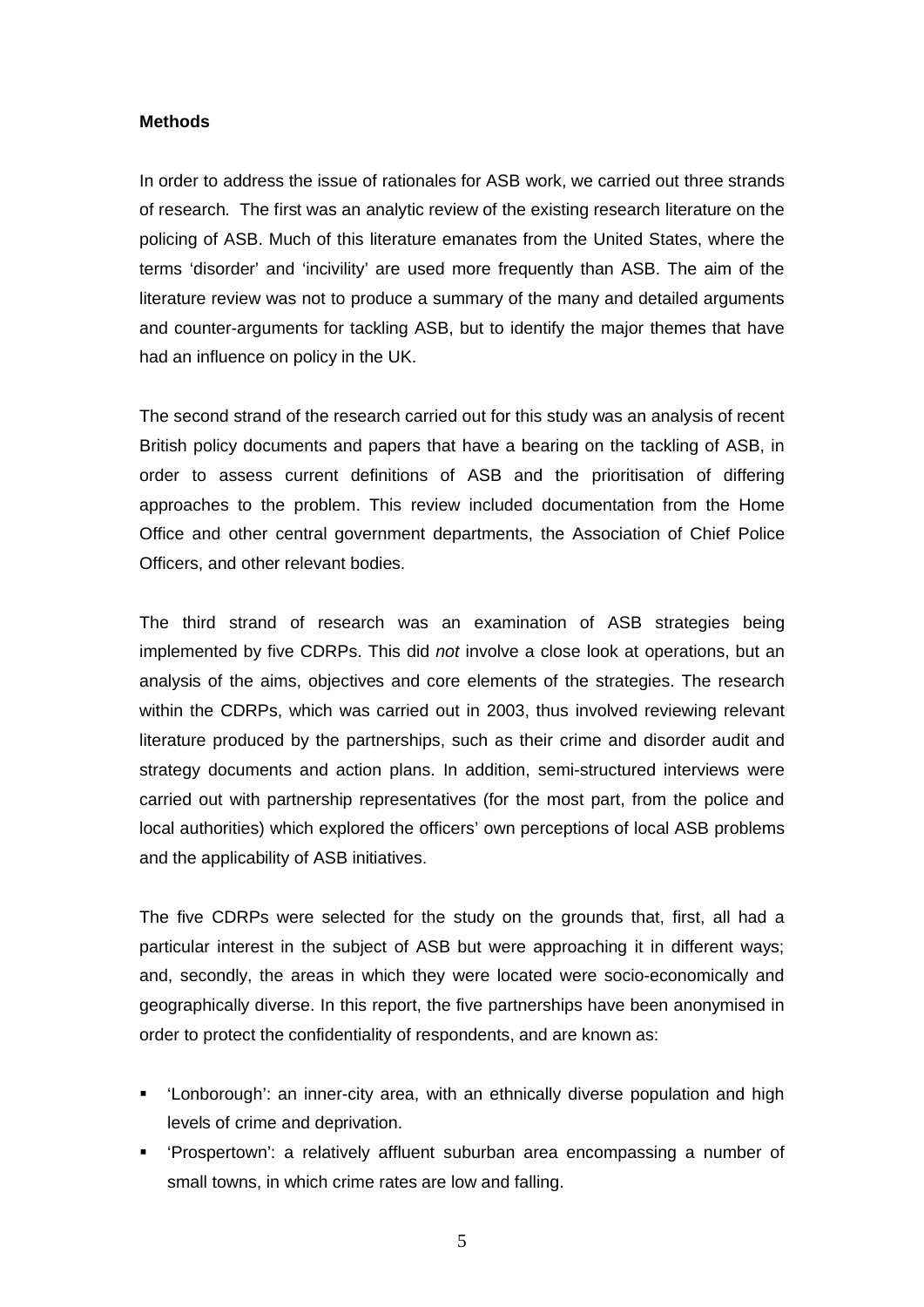- 'Westerncity': a provincial city and the surrounding rural area. The city has historic concerns over car crime and youth nuisance. Some areas within the city are particularly deprived.
- 'Newtown': a highly populated urban area comprising several towns and some more rural areas, with crime rates that are slightly above the national average. The area falls within the middle range of deprivation as defined by the national index, although some areas have particular problems.
- 'Northport': a city with crime rates of just under twice the national average, which has progressively lost its industrial base since the 1970s and suffers a range of consequent social problems.

# **Outline of the report**

In the chapter that follows, we set out the background to current policy and practice on ASB. We consider, first, what policy-makers and practitioners usually understand by the term 'ASB'. Secondly, we briefly look at levels of concern with ASB in Britain today, and consider *why* ASB is currently a cause of public concern and a top Government priority.

Chapter Three is the heart of this report. Here we discuss what we have identified, through the methods outlined above, as the rationales and objectives associated with ASB work in Britain. It seems that there are five main rationales, each of which is considered in turn:

- a) The quality of life rationale: ASB should be tackled because it is a serious problem that makes people miserable and fearful.
- b) The 'broken windows' rationale: ASB should be tackled because it is causally linked to serious crime.
- c) The crime-fighting rationale: ASB strategies are useful and practical crimefighting tools.
- d) The regeneration rationale: action on ASB should contribute to the social and economic regeneration of local areas.
- e) The local agencies rationale: tackling ASB brings benefits to local agencies.

Chapter Four concludes this report, by pulling together the key findings of the research, and considering their implications for the development of policy on ASB and sustainable solutions.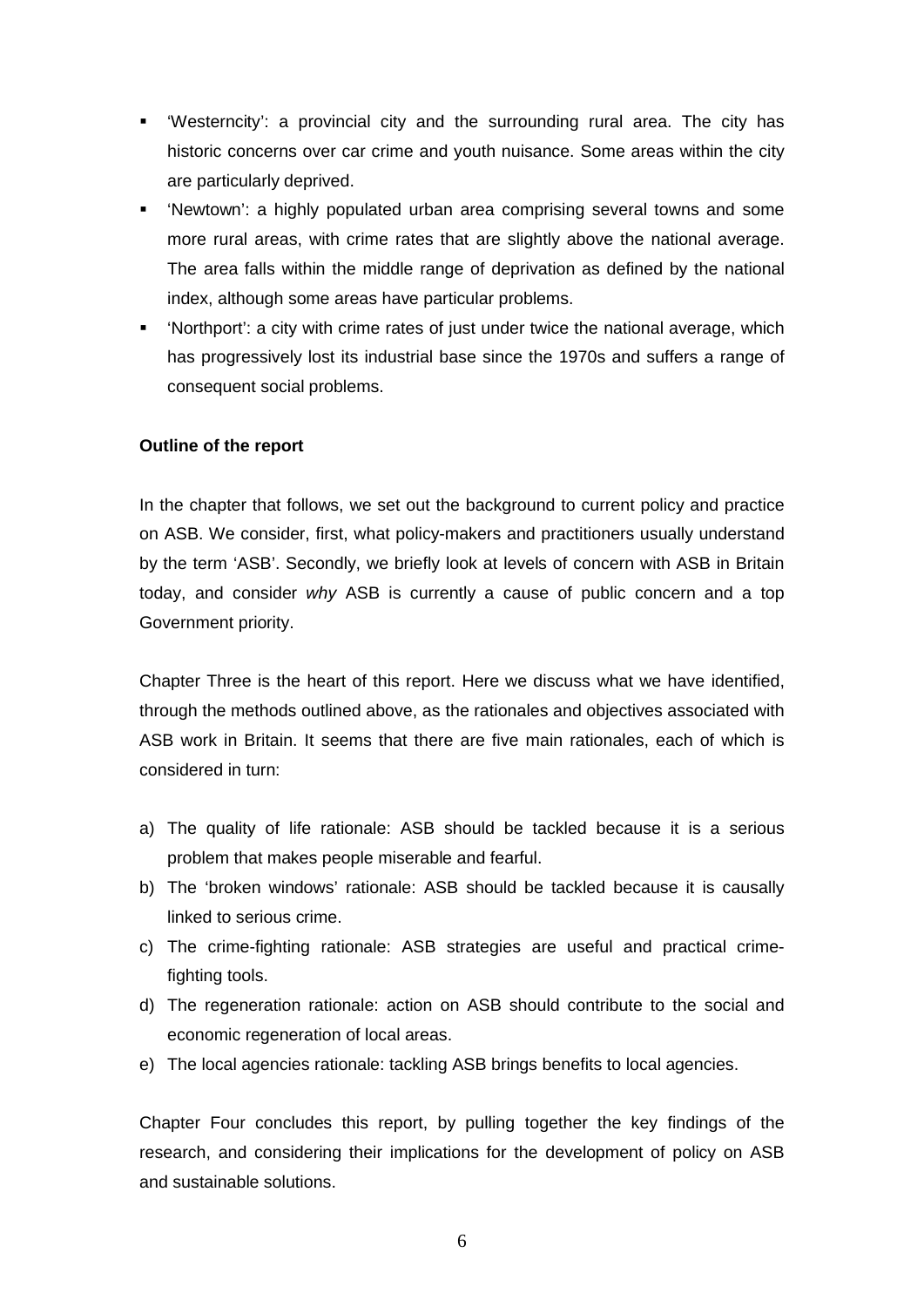# **2. Tackling ASB: the background**

In this chapter, we look at how ASB is defined in national policy and at a local level, and discuss the difficulties associated with definition. We then consider why ASB has emerged as a significant concern for the public and policy-makers alike.

# **What is ASB?**

 $\overline{a}$ 

ASB is a difficult concept to define. This is partly because it is a negative concept: that is, it is behaviour that is *not social* – or, indeed, the very opposite of social.<sup>3</sup> The terms sometimes used interchangeably with ASB are, likewise, negative terms: namely, 'disorder', which literally refers to behaviour or conditions that are not orderly, and 'incivilities', which refers to actions that are not civil. Given that the concepts of 'social behaviour', 'order' and 'civility' are themselves ambiguous and open-ended, it is bound to be all the more challenging to define the negatives, or opposites, of these phenomena.

Subjectivity is another aspect of the phenomenon that inheres in the very phrase 'anti-social' and makes definition difficult. Something that is anti-social is necessarily something that contravenes certain norms of behaviour (e.g. Sellin, 1938), rather than something that can be objectively assessed. Similarly, although a legal conception of 'criminal', on the face of it, ought to be straightforward, criminology has been struggling since its inception with a clear understanding of what crime is. As Garland (2002: 13) has observed, 'ways of constituting and perceiving 'crime' and 'deviance' are not established conventions or unchallengeable truths'. ASB may be just as difficult to pin down.

Theory and policy on ASB often assumes that there are 'community' definitions of order, which policing practice should reinforce. In reality, however, understandings of what constitutes order are likely to vary widely within any given community  $-$  as, indeed, are understandings of what constitutes the community.

 $3$  In the psychiatric study of personality disorder the term 'anti-social' is often regarded as the opposite of 'pro-social'.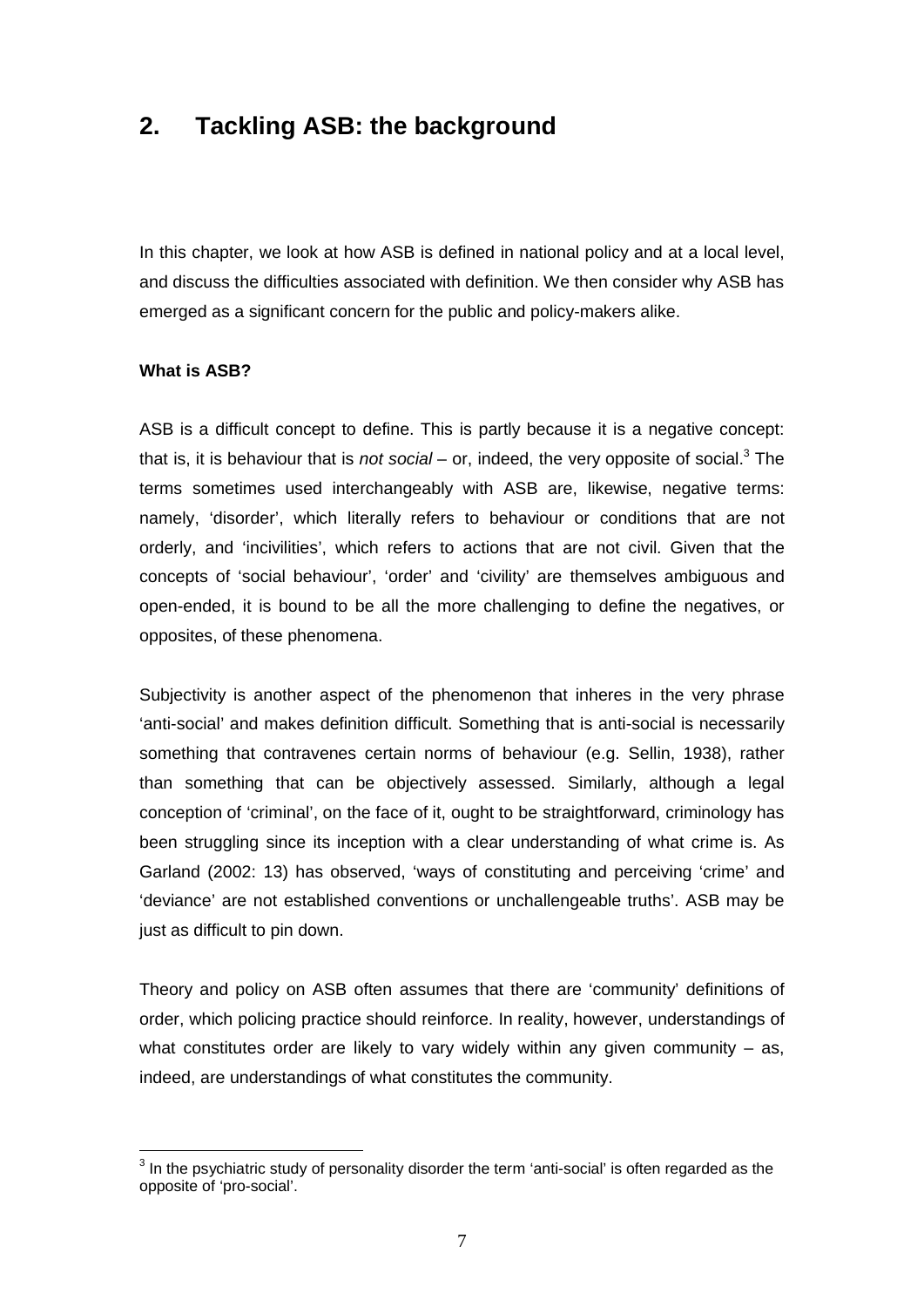It follows from this subjective aspect of ASB that a wide range of behaviours potentially fall within the definition. These behaviours range from those that are, at most, incivil or inconsiderate to those that are unambiguously criminal. This breadth of the concept, and the associated difficulties of definition, have been highlighted by Whitehead *et al*, in a review of the costs of ASB:

The terms crime, disorder and anti-social behaviour are frequently used interchangeably to refer to a variety of behaviours ranging from a low level of nuisance to criminal behaviour. Also, it is important to recognise that virtually any activity can be anti-social depending on a range of background factors, such as the context in which it occurs, the location, people's tolerance levels and expectations about the quality of life in the area (2003: 4-5).

#### *Definitions in national policy*

 $\overline{a}$ 

The Crime and Disorder Act (1998) defines ASB as behaviour

that caused or was likely to cause harassment, alarm or distress to one or more persons not of the same household as [the perpetrator].

This exceptionally broad definition is cited throughout the policy literature. Indeed, various policy documents explicitly avoid grappling with the issue of definition. For example, a report on ASB produced by the government Social Exclusion Unit notes that 'there is no single definition of anti-social behaviour' and that 'some definitions are wide-ranging'. This report then cites both the Crime and Disorder Act definition and the definition of the Chartered Institute of Housing<sup>4</sup> as examples (SEU, 2000). The ASB White Paper observes that 'anti-social behaviour means different things to different people' and that 'there are many different forms of anti-social behaviour', before quoting the Crime and Disorder Act definition (Home Office, 2003a: 14). Later, it asserts that: 'The common element in all anti-social behaviour is that it represents a lack of respect or consideration for other people' (Home Office, 2003a: 17). A recent document on the TOGETHER campaign offers an entirely tautologous conception of ASB: 'Although [ASB] can mean different things to different members of the public, the primary cause is the unacceptable behaviour of a minority of people' (Home Office, 2004b).

<sup>&</sup>lt;sup>4</sup> 'Behaviour that unreasonably interferes with other people's rights to the use and enjoyment of their home and community' (Chartered Institute of Housing, 1995).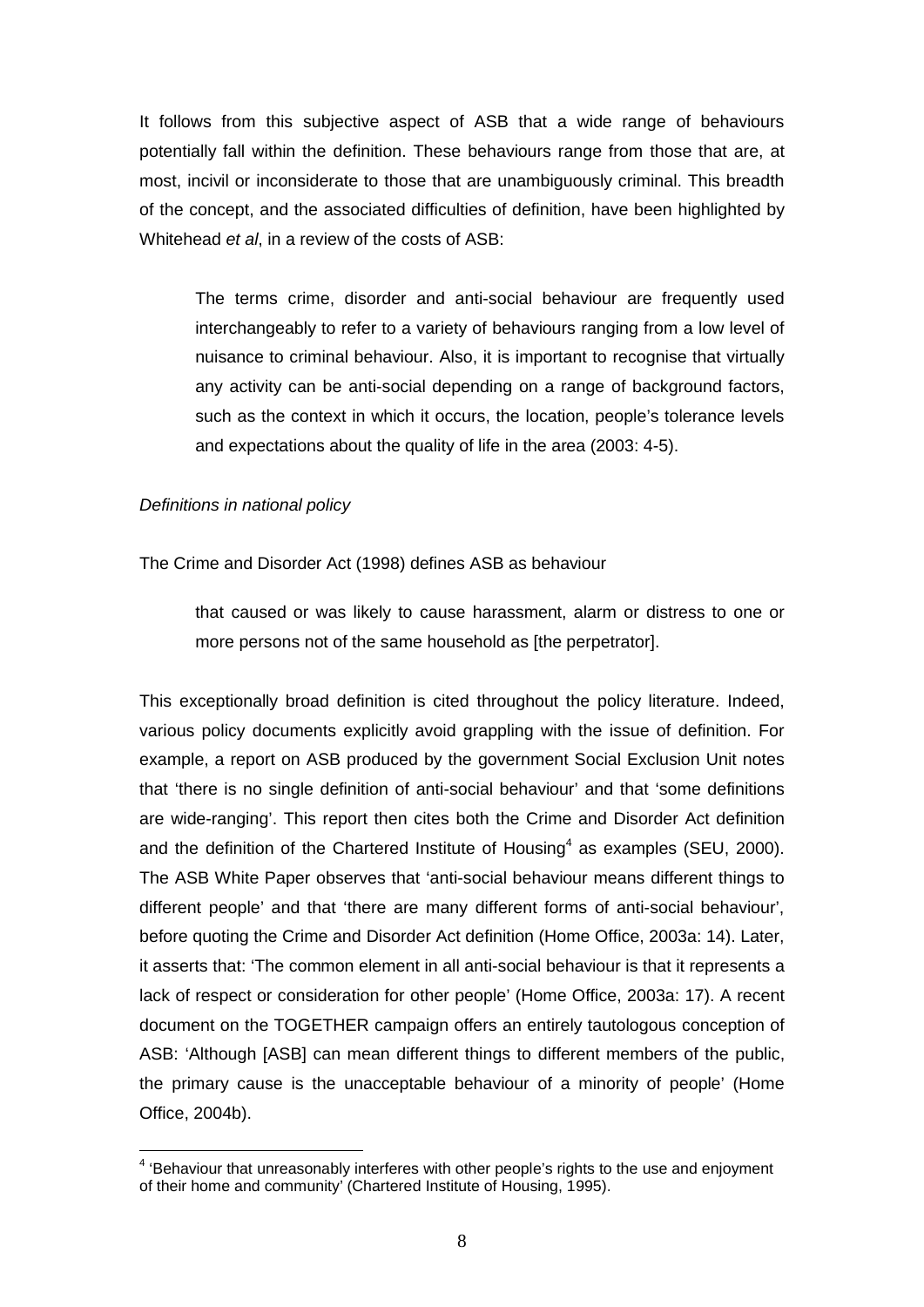Initially the Home Office and TOGETHER campaign deliberately eschewed grappling with definitional issues. It was frequently implied that individuals and agencies know what ASB is when they encounter it; and that it is more important to get on with tackling ASB than to engage with supposedly 'academic' debates about what ASB constitutes. There was, however, an evident tension between the inclination to keep definitions of the phenomenon as broad as possible and, on the other hand, managerialist pressures to ensure that ASB and ASB-related work is counted, classified and made accountable. Hence, for example, notwithstanding the evasiveness of the SEU's report with respect to definitions, its recommendations included the proposals that CDRPs should 'include anti-social behaviour as a *separate and distinct element* of both their audit and local strategy' and that they should '*identify a named person* … to co-ordinate action on this anti-social behaviour strategy' (emphases in the original). As noted in the ASB Toolkit produced by the Home Office (2001b) these recommendations, among others, have been accepted by Government and are now formal requirements for CDRPs.

However, it is difficult to see how CDRPs can make ASB a 'separate and distinct element' of their overall strategies when there is no common understanding of where the parameters of ASB lie. It is perhaps in acknowledgement of this difficulty that the Home Office have moved towards defining ASB, acknowledging that the Crime and Disorder Act definition 'does not provide practitioners with an indication of the specific behaviours that they should be monitoring and attempting to address in order to tackle the problem of anti-social behaviour within their locality' (Harradine *et al*, 2004: 3). In this publication, therefore, an ASB 'typology' was presented which aimed to 'provide a practical framework and guide to the main categories of behaviour that are widely accepted to be anti-social by both practitioners and the public' (2004: 4).<sup>5</sup> The typology identifies a range of specific behaviours under four main headings:

- Misuse of public space
- Disregard for community/personal well-being
- Acts directed at people
- Environmental damage.

 $\overline{a}$ 

 $<sup>5</sup>$  An earlier version of the typology was used to structure the 'one-day count' of ASB carried</sup> out by the Home Office in September 2003. This involved a request to all public services in England and Wales to count the number of ASB incidents reported to them over the course of the day. Over 66,000 reports of ASB were made to participating agencies on the day of the count, which would equate to about 16.5 million reports per year (Home Office, 2003b).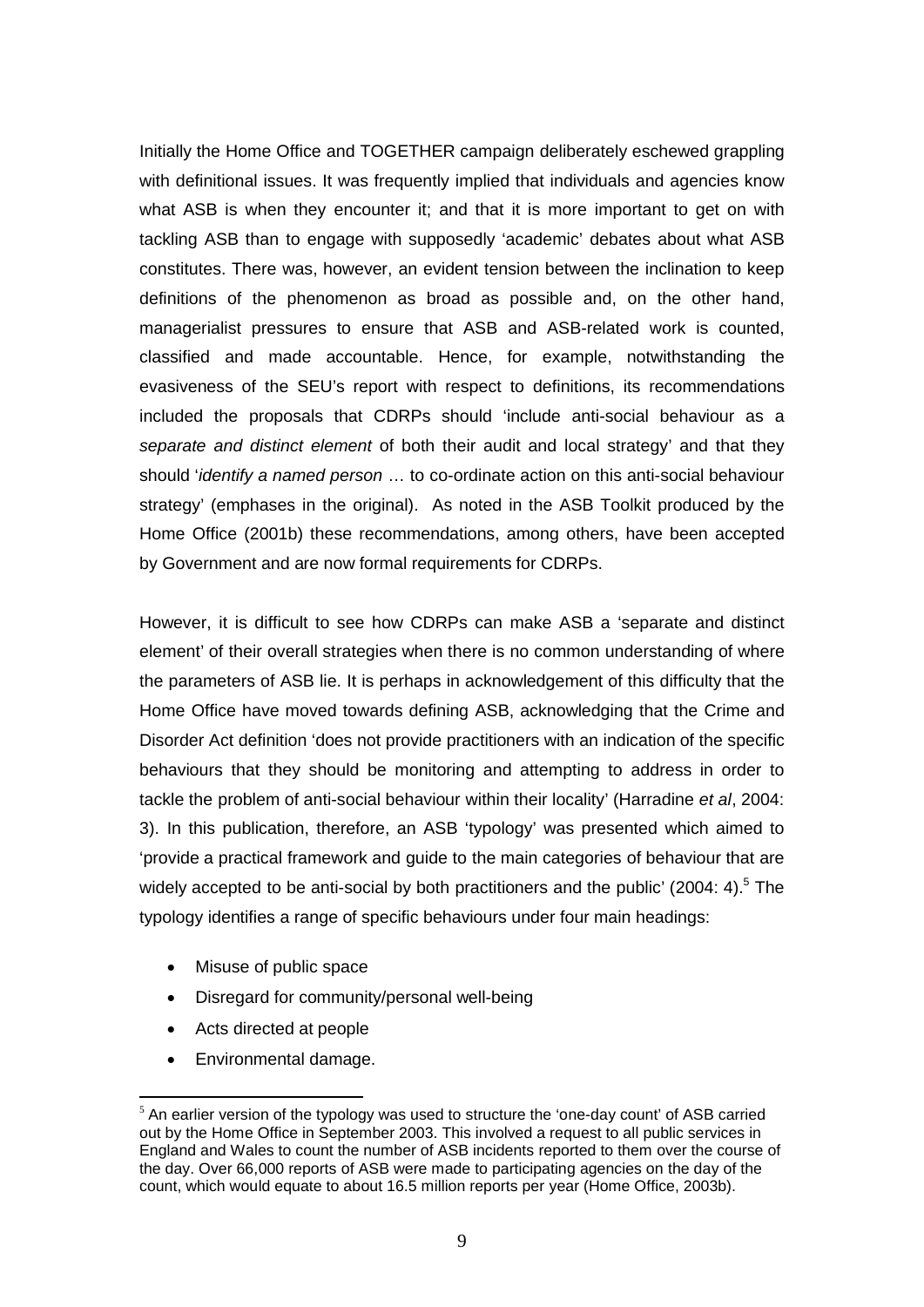The Home Office typology should help to bring some clarity to local strategic work on ASB, although (as will be discussed below) developing discrete ASB priorities and objectives may still be problematic, in practice. Moreover, even within the parameters set by the typology, ASB remains a slippery concept $6$ . The specific behaviours listed in the typology include, among many others, 'menacing gestures', 'shouting and swearing' and 'climbing on buildings'. The difficulty, for practitioners, will often lie in deciding the point at which such behaviours are no longer simply uncivil or irritating, but are serious enough to warrant action from the relevant authorities.

At the other end of the spectrum, the Home Office typology provides little guidance on where to draw the line – in terms of the nature of the response – between criminal and anti-social behaviour. Harradine *et al* themselves acknowledge that the distinction between ASB and crime is a 'grey area'; however, the typology does appear to exclude serious crime from the general category of ASB. This is a welcome clarification, since earlier policy documents on ASB contained contradictory messages on this point. On the one hand, these documents frequently implied that ASB encompasses non-criminal and minor criminal behaviour but not serious crime; on the other hand, serious crime and ASB are sometimes treated as overlapping. For example, the Social Exclusion Unit ASB report included discussion of racial and homophobic violence, and serious incidents of witness intimidation, as examples of ASB (2000). The Anti-Social Behaviour Act 2003, moreover, included provisions relating to the carrying of firearms and the closure of premises used for supply or use of Class A drugs.

#### *Local definitions*

 $\overline{a}$ 

In the five CDRP areas in which we carried out our empirical research, our respondents, when asked 'what is ASB?', tended to define it in terms of specific forms of behaviour. (Several also made reference to the Crime and Disorder Act definition.) The specific forms of ASB mentioned by respondents (shown in Figure 1) are broadly similar to those which are contained in the Home Office typology<sup>7</sup> – and

 $6$  The Home Office typology would not rule out the inclusion of more serious criminal activity. Elsewhere we have suggested an alternative typology that considers both motivation and outcomes: interpersonal/malicious ASB; environmental ASB; and ASB restricting access to public spaces - see Millie *et al.* (2005a) for more details.

Much of the fieldwork was conducted prior to the Home Office 'day-count' of ASB, when an earlier version of the Home Office ASB typology was first circulated.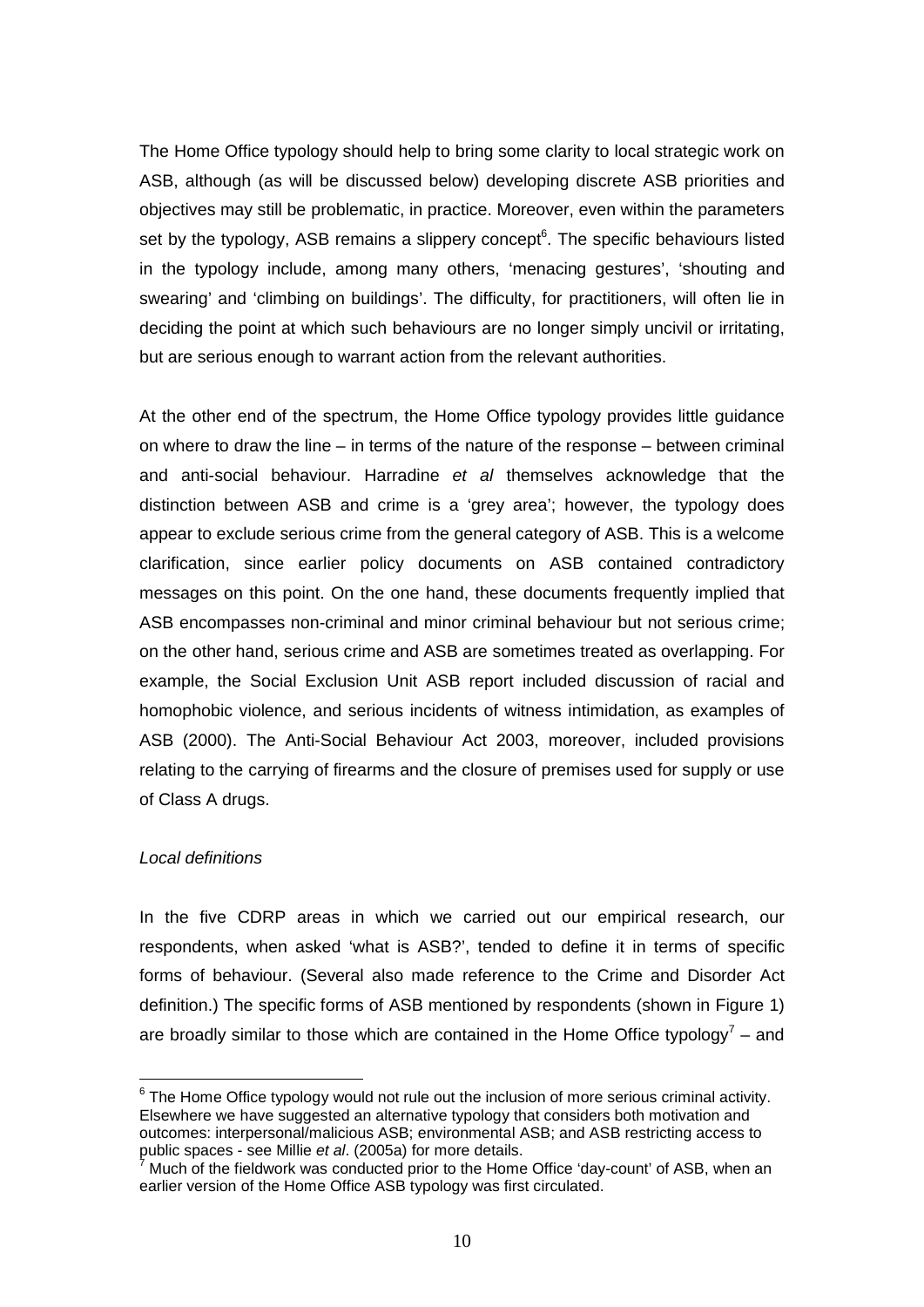hence are generally minor criminal and sub-criminal behaviours. Many of them relate to environmental damage and/or annoying or threatening behaviour by children and young people.

# **Figure 1: ASB issues identified in the CDRP sites**

- Young people congregating in public places and intimidating others (mentioned in all of the CDRP sites)
- Children/young people being boisterous and noisy
- Bullying of pupils after school
- Footballs kicked against houses
- Children/young people drinking
- Problems around children's homes
- Children setting fire to rubbish
- Abandoned vehicles
- Fly-tipping
- The dumping of fridges and other rubbish in gardens
- Vandalised bus shelters
- Vehicles being repaired in the street by casual or part-time car dealers
- Motorbikes/mopeds being driven on pavements and in parks
- Problems related to substance misuse
- Nuisance associated with drug-dealing in public places
- Nuisance associated with sex work
- Street drinkers
- Harassment of various kinds, including racial harassment and abuse
- Aggressive behaviour towards council staff
- Noisy music
- Neighbour disputes
- Harassment of shopkeepers by shoplifters
- Group conflict between asylum-seekers and other residents

In talking about their understandings of ASB, respondents also frequently referred to the subjective aspect of ASB, and pointed to the difficulties of assessing at what point certain irritating behaviours become 'anti-social'. A local authority officer from Lonborough noted that ASB is always 'a relative term', since behaviour that is regarded as offensive by some will be deemed acceptable by others; for example, the concept of 'noise pollution' means very different things to different groupings of local residents. In Northport, a police superintendent observed that incidents of ASB are often better understood as 'lifestyle clashes', and cited the example of ASB complaints emanating from an old people's home located on a school route.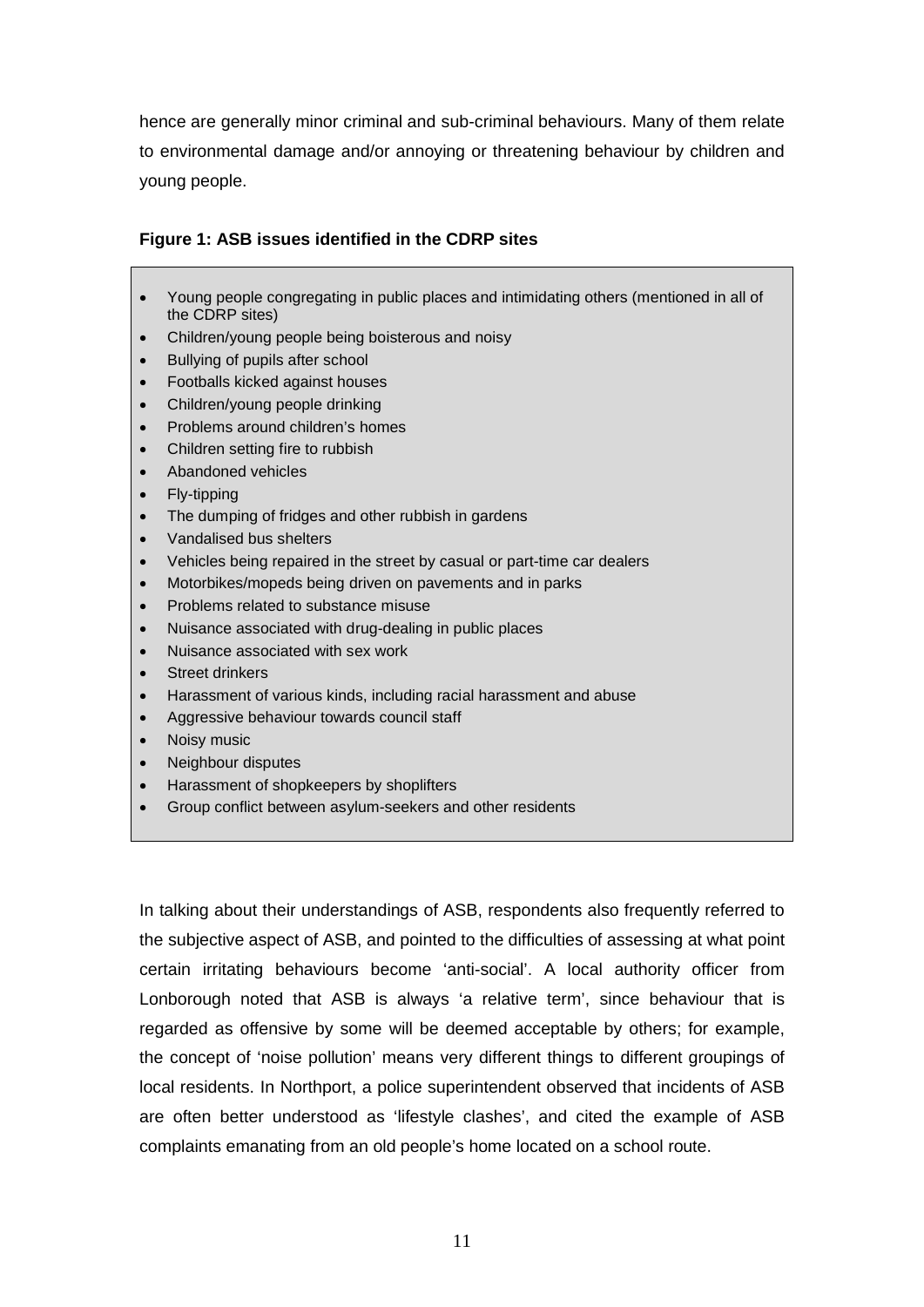Evidently, differences in opinion over what constitutes ASB can become especially sharp where youth disorder is concerned. It is clear that for many people, and indeed for many agencies, the concept of policing ASB is in fact a matter of policing youth. A local Councillor in Newtown argued that 'there's a tremendous amount of intolerance by older people by the young'; and a Newtown Youth Offending Team manager described the 'really tricky balancing act' that must be played between adult demands for children to be taken off the street, and the desire of young people 'to explore and experiment, be together in groups'. In Westerncity, a local authority respondent commented:

Some behaviour clearly to most people will be unacceptable; and others – you'd be surprised at the number of phone calls I get of people complaining about kids playing football in the street: 'Why doesn't the Council do something about it?' You have to wonder what you're supposed to say.

A common theme in much of what was said by CDRP officers was that ASB very often has an impact on individuals and neighbourhoods because it is repeated, or continuous, behaviour. Indeed, it was occasionally suggested that this aspect of ASB is in a sense its defining feature. A police officer from Newtown said that, at a recent public meeting about crime and disorder, a woman complained that children had been kicking a football against her wall for more than 100 days in a row – which had a greater impact on her quality of life than a single burglary she had experienced some years before. A local authority officer in Lonborough explicitly defined ASB as 'repeated nuisance'. In Northport, one respondent spoke about the 'dripping tap' effect of minor disorder, whereby residents became sensitised to, and then incensed by, otherwise trivial incidents of misbehaviour.

While our respondents found it relatively easy to identify types of behaviour that can be seen as ASB, it appears to be more difficult for CDRPs to delineate the ASB sphere of work within their broader community safety strategies. Potential ASB problems are numerous and varied; and ASB issues and crime issues are closely interlinked and overlapping (for example, a lot of crime and ASB may be perpetrated by the same individuals, and have the same underlying causes). As a consequence, the ASB theme is likely to cross-cut many or most strategic objectives. This is illustrated by the 2002-5 strategies produced by our case study CDRPs, which are summarised in Boxes 1 to 5. In all these strategies, ASB is cited as a priority, but tends to appear almost randomly alongside or amongst the other issues and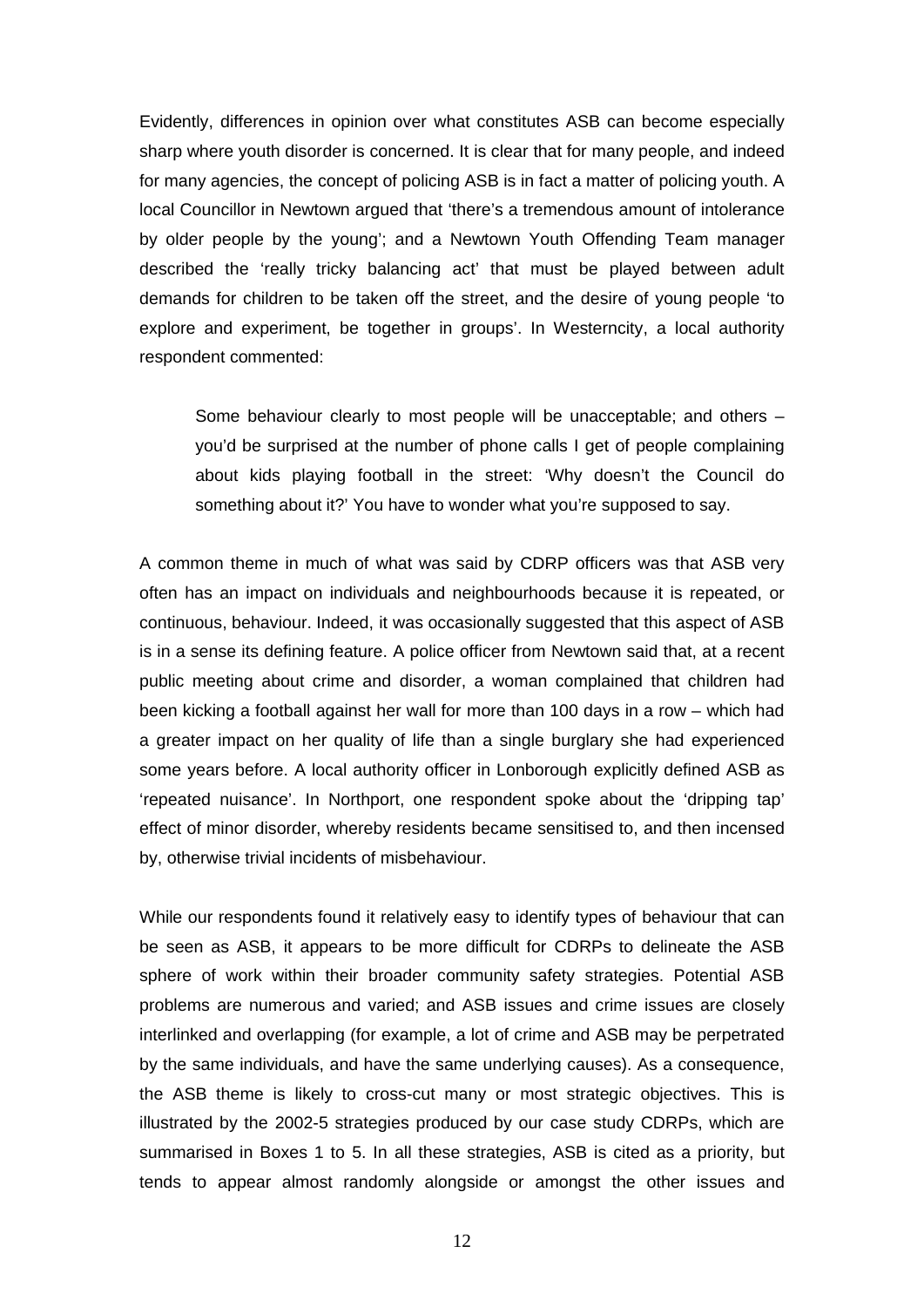objectives. The requirement - in national policy - for each CDRP to make ASB a 'separate and distinct' element of its strategy overlooks the difficulty of separating out ASB-related action from other community safety action.

# **Box 1. The Lonborough strategy**

This covered five 'thematic areas':

- Reducing crime in neighbourhoods
- Tackling crime hotspots
- Young people and crime
- Serious and violent crime
- Hate crime

ASB was incorporated within the 'crime in neighbourhoods' theme, although this was currently under review, in recognition that it cross-cuts all the other groups. The 'crime in neighbourhoods' theme also covered domestic burglary and vehicle crime. ASB was not defined by the strategy, which noted that it 'covers a wide range of activity, much of which is linked to environmental crime such as graffiti, abandoned cars and neglected public areas'.

# **Box 2. The Northport strategy**

This had four themes:

- Reducing acquisitive property crime
- Supporting families and communities
- Reducing violence and anti-social behaviour
- Influencing attitudes to crime.

The 'violence and ASB' theme covered three objectives: (1) tackling alcohol-related violence; (2) under-age drinking and the abuse of alcohol; and (3) tackling disorder (which is not defined, although it is noted that 'even low level disorder blights people's lives').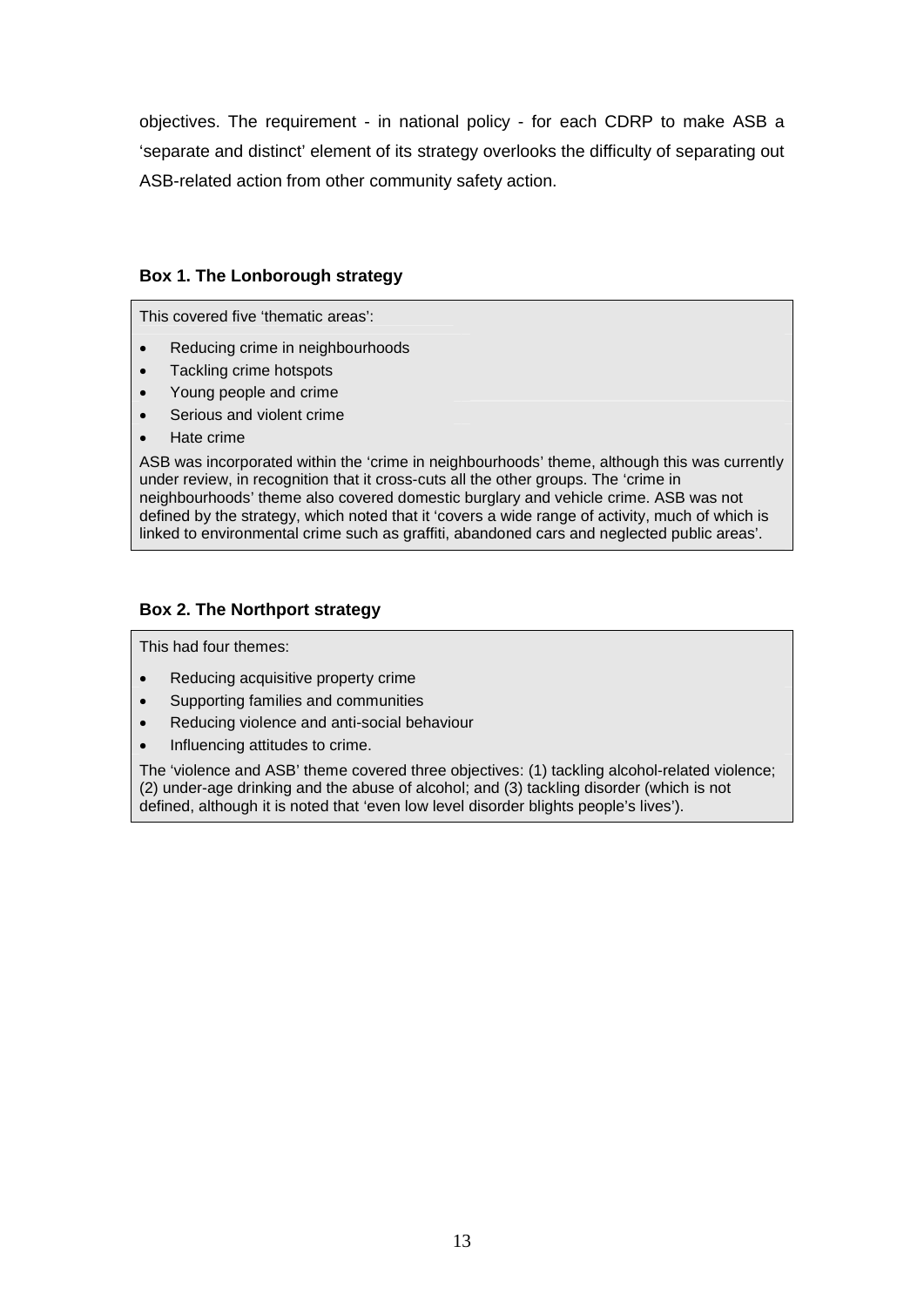# **Box 3. The Newtown strategy**

The main themes identified by this strategy were:

- Young people as victims and offenders Drugs and alcohol
- 
- Criminal Damage/ASB/violence **Criminal Damage/ASB/violence**
- 
- 
- 
- Car crime **Prostitution** 
	-
- Burglary **Racial crime Racial crime** 
	- Retail crime **Fear of crime**

Discussion of ASB under the 'criminal damage/ASB/violence' heading pointed to the crosscutting nature of ASB:

Criminal damage and violence are by their very nature anti-social, …however there are other issues which contribute towards anti-social behaviour. These include abandoned vehicles, fly tipping and discarded needles.

On the operational side, the strategy identified six 'action groups', of which the one entitled the 'targeted activity group' covered the ASB theme, along with some other themes such as retail crime and burglary.

# **Box 4. The Prospertown strategy**

Eight 'key issues' were addressed by this strategy (seen in draft form only):

- 
- Residential burglary **Criminal activity in disadvantaged** communities
- Crime and disorder in three town centres Young people as victims and offenders
- 
- reassurance
- Domestic violence **EXALL CONSUMER SECTION** Fear of crime and vulnerable groups

Unusually, the 'ASB and reassurance' priority included quantifiable targets: namely, to reduce ASB and public disorder by 5%; abandoned vehicles by 20%; and graffiti by 20%. The strategy did not specify how progress towards these targets was to be measured.

# **Box 5. The Westerncity strategy**

'Key priorities' identified by this strategy were:

- 
- Youth Annoyance **Vehicle crime**
- Racial incidents **Arson**
- 
- Reassurance **Drugs Drugs**
- Youth crime **The city centre** 
	-
	-
	- Domestic violence **Example 20** and  $\bullet$  Residential burglary
		-

Under 'youth annoyance', it was noted that 'The problems caused to local communities by young people congregating in public places have been a constant theme in considering crime and anti-social behaviour over a number of years'. Officers from Westerncity said in interview that a decision had been reached to define the problem as 'ASB' rather than 'youth annoyance', to avoid stigmatising young people and to take account of the fact that older people can be perpetrators of ASB.

- 
- Substance misuse Anti-social behaviour and public
-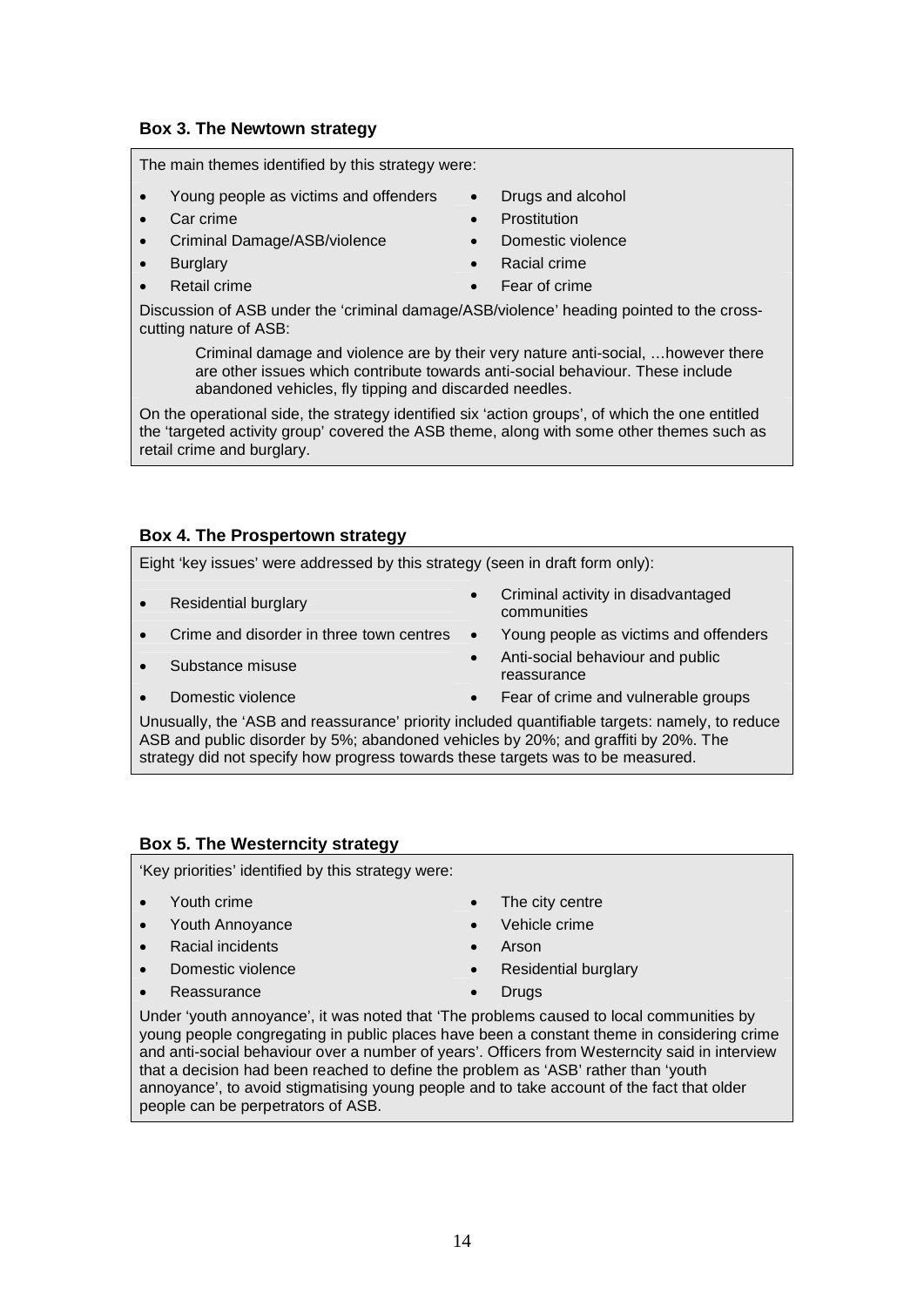### **Why is ASB a priority?**

In prioritising ASB, central government is - as it frequently reiterates – responding to public concern about the issue. For example:

The impetus behind the TOGETHER campaign has not come from Whitehall, but from the public. More and more, people around the country are saying 'we don't have to tolerate this', and are no longer putting up with graffiti or vandalism (Blunkett, 2004).

Survey findings, such as from the British Crime Survey  $(BCS)^8$ , indicate that while ASB is not a significant problem for most people across England and Wales, it is a matter of concern for a sizeable minority. The 2003-4 BCS found, for example, that 16% of respondents across England and Wales perceived a high level of ASB in their area (Wood, 2004).<sup>9</sup> For respondents living in inner-city areas, the figure was 34% indicating that problems of ASB, like problems of crime, tend to be concentrated in particular localities.

Understanding *why* ASB has come to the fore as a public concern is not straightforward. It can be argued that the policy focus on ASB does not simply reflect, but can also reinforce, public anxiety about the problem. In other words, the more that people are told about problems of ASB, the more likely they are to perceive and worry about them. Nevertheless, public perceptions of ASB cannot be dismissed as mere artefacts of government policy: ASB, in the variety of forms that it can take, is clearly a cause of genuine and serious concern in many areas.

Perhaps the most commonsensical explanation for the emergence of ASB as a public and policy issue is that standards of civic behaviour have declined, and disrespect for authority has grown to a point where some action is essential. It would be hard to deny that there have been some broad cultural shifts over the last halfcentury, relating to the loss of community and the decline of deference, on the one hand, and the ascendance of forms of consumerist individualism, on the other. Accompanying these trends have been more specific developments, such as the

 8 'Incivility' data have formed part of the BCS since the 1980s (e.g. Hope and Hough, 1988).

<sup>&</sup>lt;sup>9</sup> The measure of high perceived ASB was based on a combined measure of seven strands of ASB: namely, teenagers hanging around, drug use/dealing, rubbish and litter, vandalism and graffiti, drunk or rowdy behaviour, abandoned cars, noisy neighbours.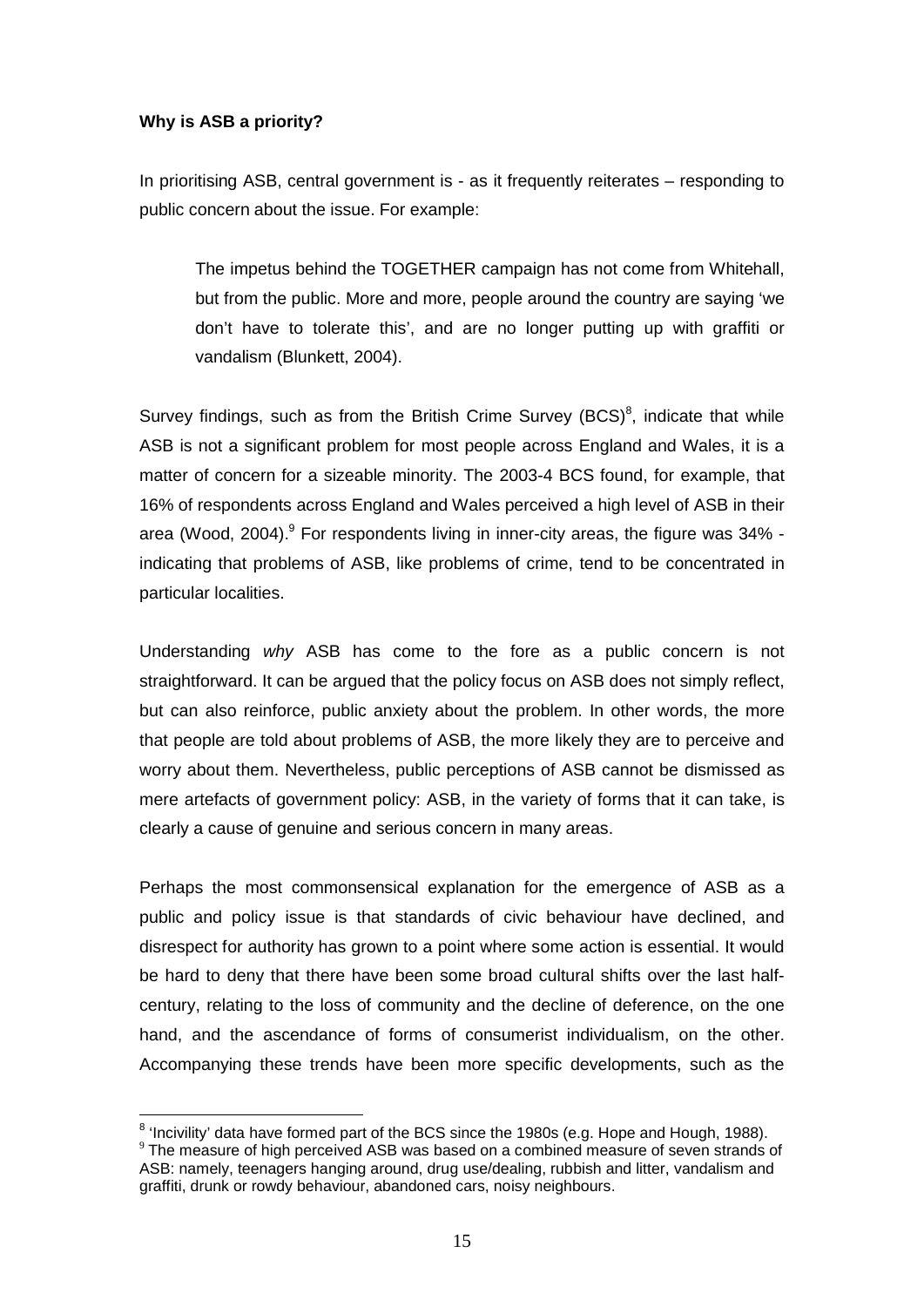growth of the use of alcohol and illicit drugs. ASB can be seen as one of the least desirable consequences of the combined effects of these social trends.

When ASB is framed through this lens, it is easy enough to sympathise with the urgency of the Government's demands for action on ASB as an integral part of their wider push for civic renewal. But it is equally important to bear in mind the contribution to problems of ASB made by five decade of economic, social and criminal justice policy. ASB tends to be at its worst in conurbations that lost their industrial or manufacturing base in the 1970s and 1980s. Within these cities, it is areas of public housing that are most vulnerable, especially where housing policy has allowed large concentrations of poor, social excluded families. In large measure, economic and social policy has served to strip these areas of their social capital.

If various economic and social policies have created the preconditions for the emergence of serious ASB problems, the policy stances of local and central government to criminal justice over three decades are also implicated. The post-war history of relations between police and local authorities in conurbations is an unhappy one. In the 1980s in particular, many local authorities and the police regarded each other with grave suspicion. Many councils established 'police monitoring groups', whose aim was more to contain or challenge police activity than to work in partnership. Whilst ASB was already an emerging issue at that time, relations between police and city councils were often so fractured that it was impossible to mount any effective action to counter it.

The 1990s saw a very welcome rapprochement between the two sides. Relations between BCU police commanders and senior local authority staff are probably closer than they have been for decades. However, central government initiatives to tackle crime have been at the expense of action against ASB. Policing has always involved a balance between crime-fighting and order maintenance. Since the mid-1990s, successive governments have imposed performance management targets on the police that have skewed their function towards crime control. Performance management regimes have chosen to prioritise 'volume crime' and implicitly removed priority from those – individually less serious – incidents of ASB that cumulatively cause so much distress.

To a significant extent, therefore, policies to tackle ASB can be thought of as an exercise in *rebalancing* systems of social control. The policy statements of the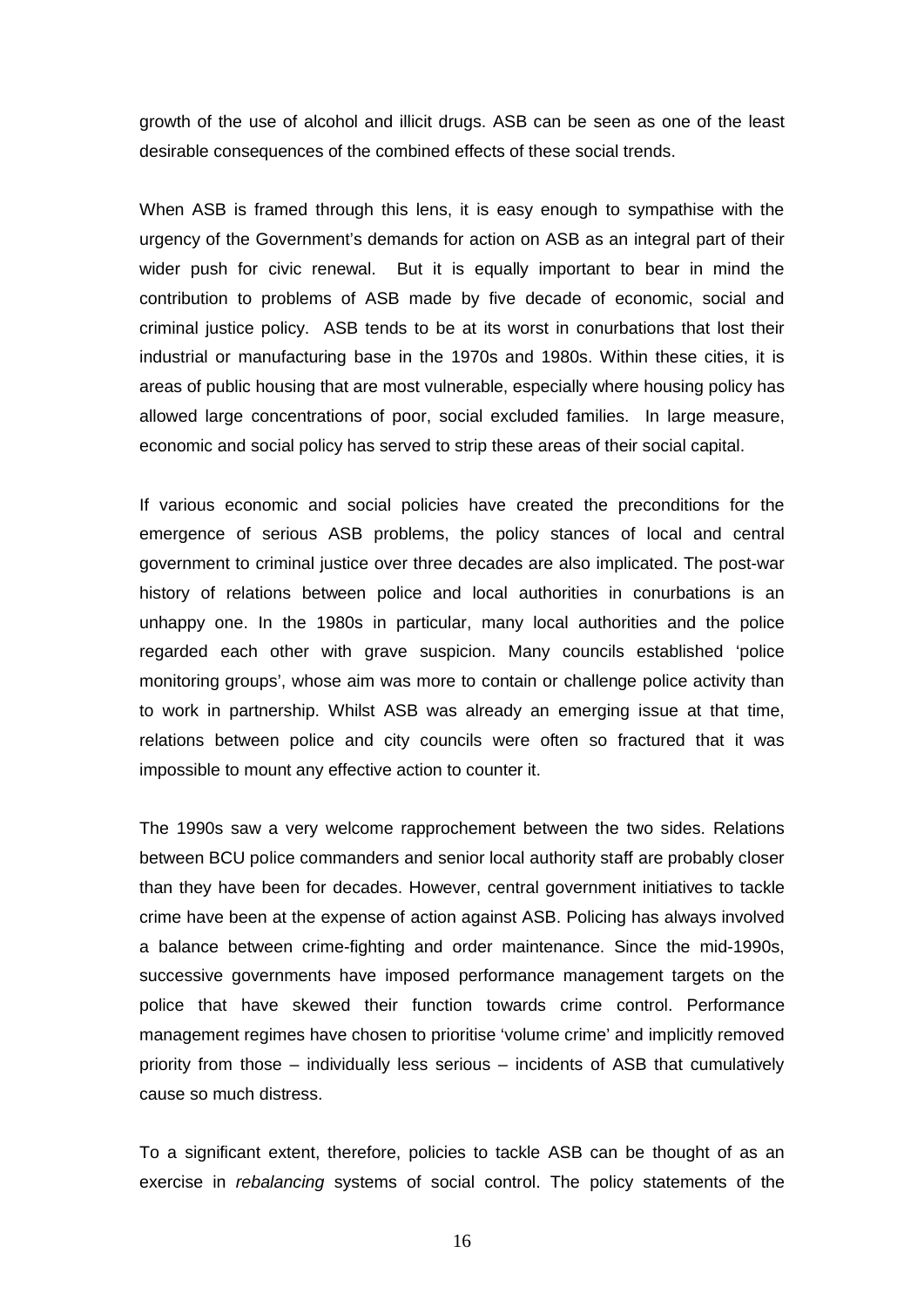Association of Chief Police Officers (e.g. ACPO, 2001a; 2001b) and those of Her Majesty's Inspectorate of Constabulary are explicit about the need for this rebalancing. For example:

…a performance culture that counts crimes and detections, which in turn [has] skewed police activity heavily towards these areas. The other components of reassurance have been largely ignored and there is a need to redress the balance (Povey, 2001: 167).

According to this perspective, the increase – or perceived increase – in ASB is less a consequence of deep seated social decay, and more a cost that can be associated with the falls in crime that have been achieved since the mid-1990s, at least in part as a consequence of an increased crime focus in policing policy.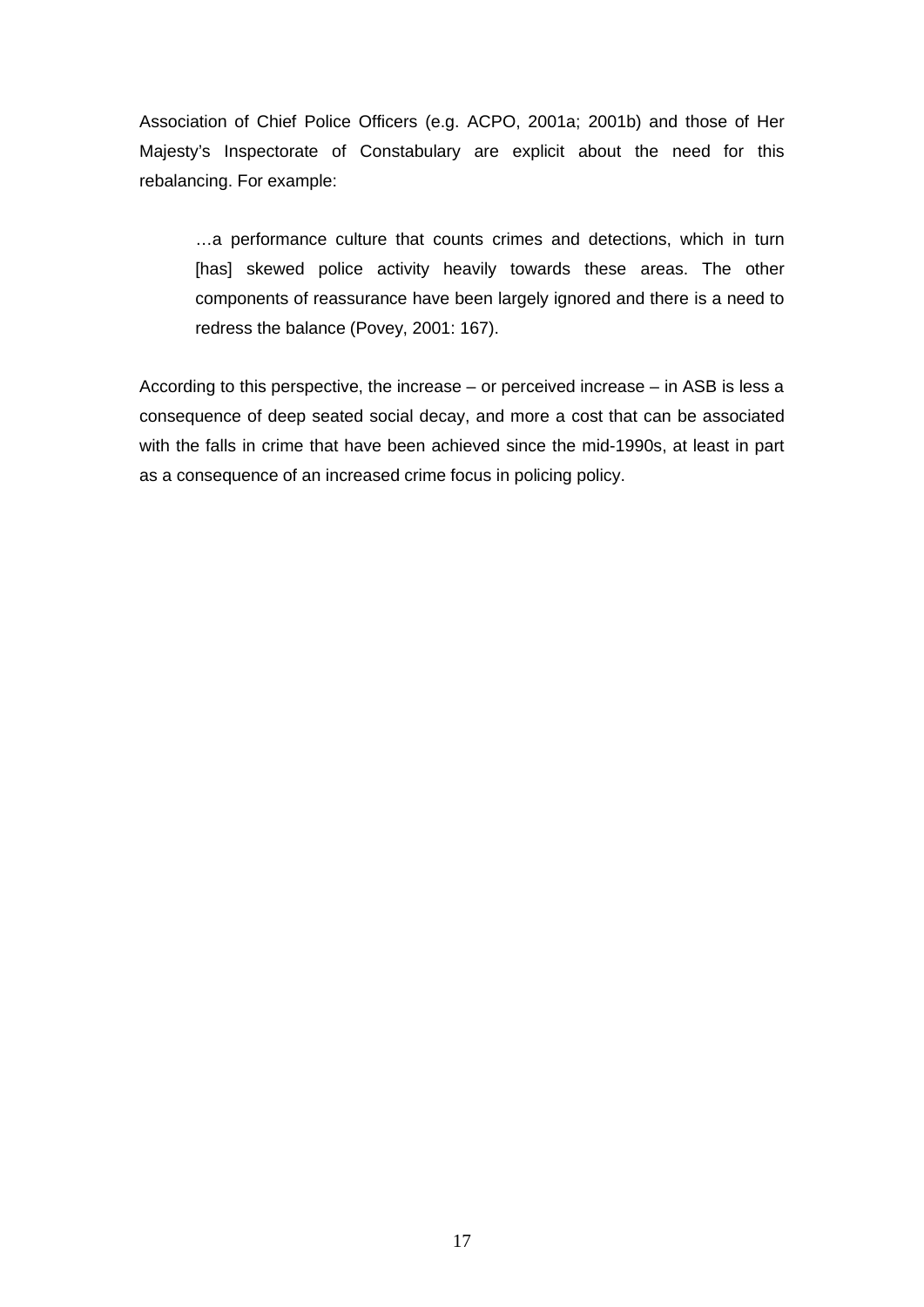# **3. Rationales for tackling ASB**

We have identified five main rationales for tackling ASB, all of which are manifest in national policy on ASB and/or within our case study CDRPs. Each of these rationales is discussed below, in turn – with reference also to how they reflect theory and research on ASB and related issues. In looking at the rationales, we are not aiming here to assess their validity or plausibility; rather, the chapter is a largely descriptive account of the varying perspectives on ASB.

# **The quality of life rationale**

Perhaps the most straightforward rationale for tackling ASB is that ASB has a severe impact on the quality of life of those most affected by it: it can make people unhappy in a general sense and, more specifically, it can create or exacerbate fear of crime. From this point of view, a direct consequence of the reduction of ASB in any given area should be an improvement in the quality of life and sense of security of local people.

# *The quality of life rationale: theoretical perspectives*

Some of the earliest American research literature on disorder focused on the links between disorder and fear of crime. According to Taylor (1999a), an early version of what he terms the 'incivilities thesis' was developed by Wilson (1975) and Garofalo and Laub (1978), who argued that various incidents of minor disorder can inspire fear of crime among urban residents. The key idea here was that 'urban conditions, not just crime, are troublesome and inspire residents' concern for safety' (Taylor, 1999a: 66). Again according to Taylor, Hunter (1978) developed a more elaborate version of this thesis: he also saw 'fear' as the main product of disorder, but specified that this fear arises because residents associate disorder with the inability or unwillingness of local actors and external agencies of control to preserve order. Hence 'it is not just the presence of the signs of incivilities that is threatening to [residents], but the meaning attached to them' (Taylor, 1999a: 67).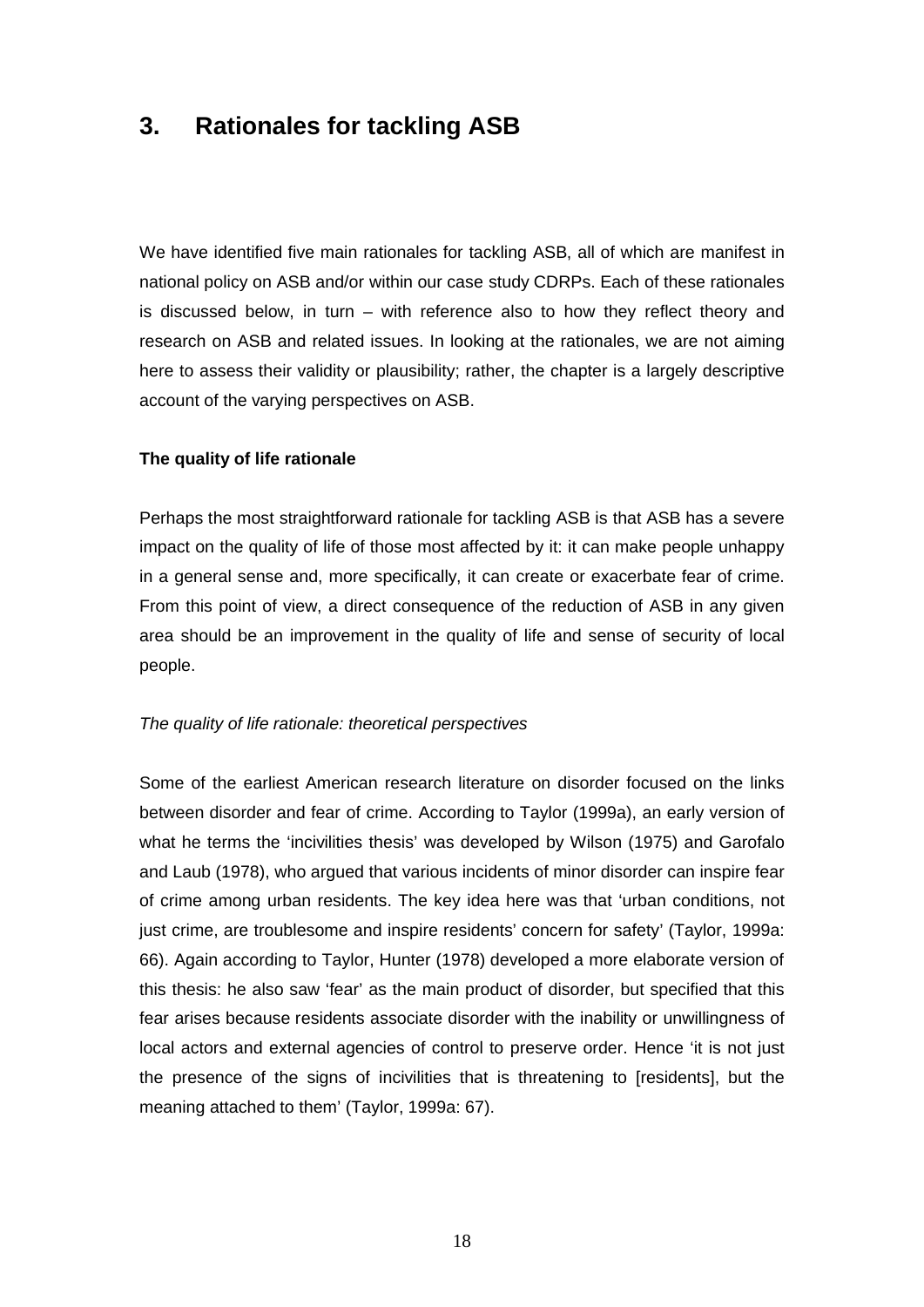The particular impact of disorder on fear of crime is a theme with which Innes, Fielding and colleagues, at the University of Surrey, are concerned. This relationship between disorder and fear of crime is at the heart of their work on 'signal crimes', which posits that certain crimes *or disorderly incidents* may be 'disproportionately influential in terms of causing a person or persons to perceive themselves to be at risk in some sense' (Innes and Fielding, 2002: 17). Crime and disorder are regarded as functionally equivalent and incidents that have 'signal value' may include both 'high profile serious crimes where the public reaction to the event is based upon mediated information', and also 'less serious events which are nonetheless significant due to them being experienced directly' (Innes, Fielding and Langan, 2002: 19).

It is argued that the signal crimes perspective helps to explain the apparent discrepancy, observed in the UK in recent years, between falling rates of crime and steady levels of fear of crime. The theory also plays a part in current efforts to resolve this discrepancy through the development of policies of 'reassurance policing'. The application of the concept of signal crimes to reassurance policing is based on the assumption that police interventions which target those specific events that cause disproportionate anxiety will have the greatest impact. According to Fielding, Innes and colleagues, this approach can be advanced through the use of environmental auditing, which involves the identification of problems requiring intervention through systematic and highly detailed field observations of neighbourhoods (see Fielding, Innes and Fielding, 2002).

#### *The quality of life rationale: policy perspectives*

The impact of ASB on quality of life is a theme that frequently emerges in current policy thinking on ASB. 'Anti-social behaviour destroys lives and shatters communities' is an assertion that appears in both the ASB White Paper and the Social Exclusion Unit ASB report (SEU, 2000). In the Foreword to the TOGETHER Action Plan (Home Office 2003c) the then Home Secretary David Blunkett observed:

Every week, in my constituency I hear about acts of kindness and decency that make Sheffield stronger and safer. But I also hear too many stories of human misery caused by a small number of people who intimidate and harass others … There is no equality of self-fulfilment it you don't feel safe in your own home or if you can't walk safely down your street.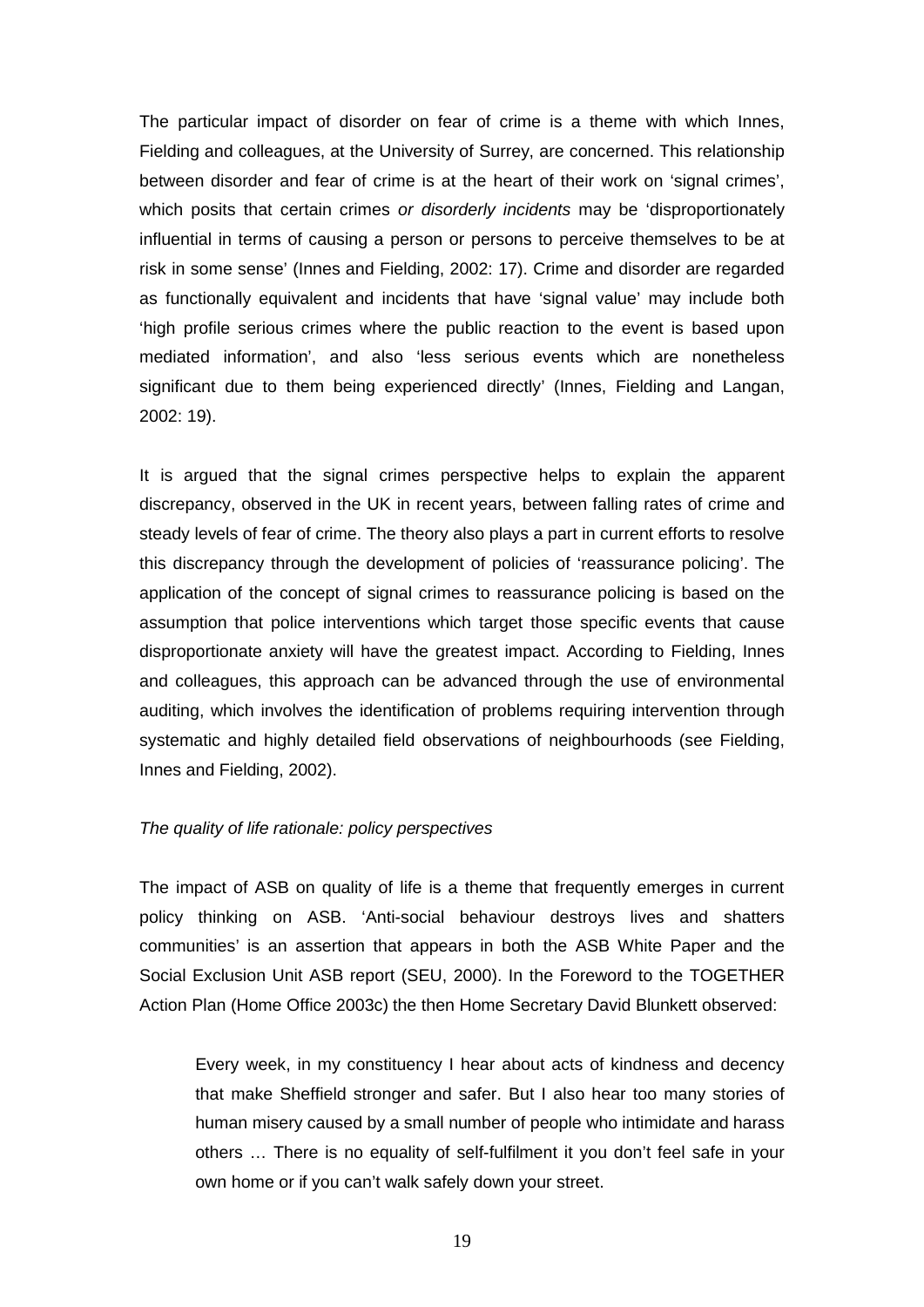As in the above quotation, the relationship between ASB and fear of crime is emphasised in the policy literature. The ASB White Paper noted that, at a time when crime rates are dropping, ASB 'gives rise to fear of crime'. Fear of crime is assumed to have a great significance in itself, since 'it is fear of crime – rather than actually being a victim – that can so often limit people's lives, making them feel afraid of going out or even afraid in their own homes' (Home Office, 2003a: 13). As noted above, the concern with fear of crime informs the reassurance policing agenda, which recognises 'that people are not reassured by crime reduction alone and look for credible control of their environment, in addition to safety from crime and incivility' (ACPO, 2002).

#### *The quality of life rationale: local perspectives*

Many of our respondents in the case study sites argued that ASB must be addressed because of the unhappiness it causes. While some suggested that a sizeable proportion of public complaints about ASB might be regarded as evidence of the increasing 'intolerance' of older people towards children and young people, they nevertheless pointed out that many lives are being made increasingly unpleasant and difficult by the thoughtless or malicious behaviour of others. The head of the Anti-Social Behaviour Unit in Lonborough, for example, argued that 'the greatest harm [of ASB] is that it makes vulnerable members of society more vulnerable, and more excluded'. And a manager of the local warden schemes in Lonborough spoke at some length about how problems such as neighbour disputes over noise can, in the long term, cause serious damage to physical and mental health. Ultimately, she said, such problems can make people feel extremely unhappy and insecure even within the four walls of their own homes.

More specifically, the impact of ASB on fear of crime was frequently discussed in the CDRP interviews. This issue was strongly emphasised in Prospertown, for example, a low crime area in which anxieties about crime nevertheless remain high. A Prospertown police officer commented: 'Their actual perception that, by the fact they see graffiti they think that cars are getting broken into, there's burglary, it's like a city of crime really.' It was also pointed out that not only do incidents of ASB provoke fear of crime, but, conversely, existing fear and anxiety can shape perceptions of ASB. This is particularly true with regard to older people's reactions to young people congregating in public places. A local Councillor in Newtown commented: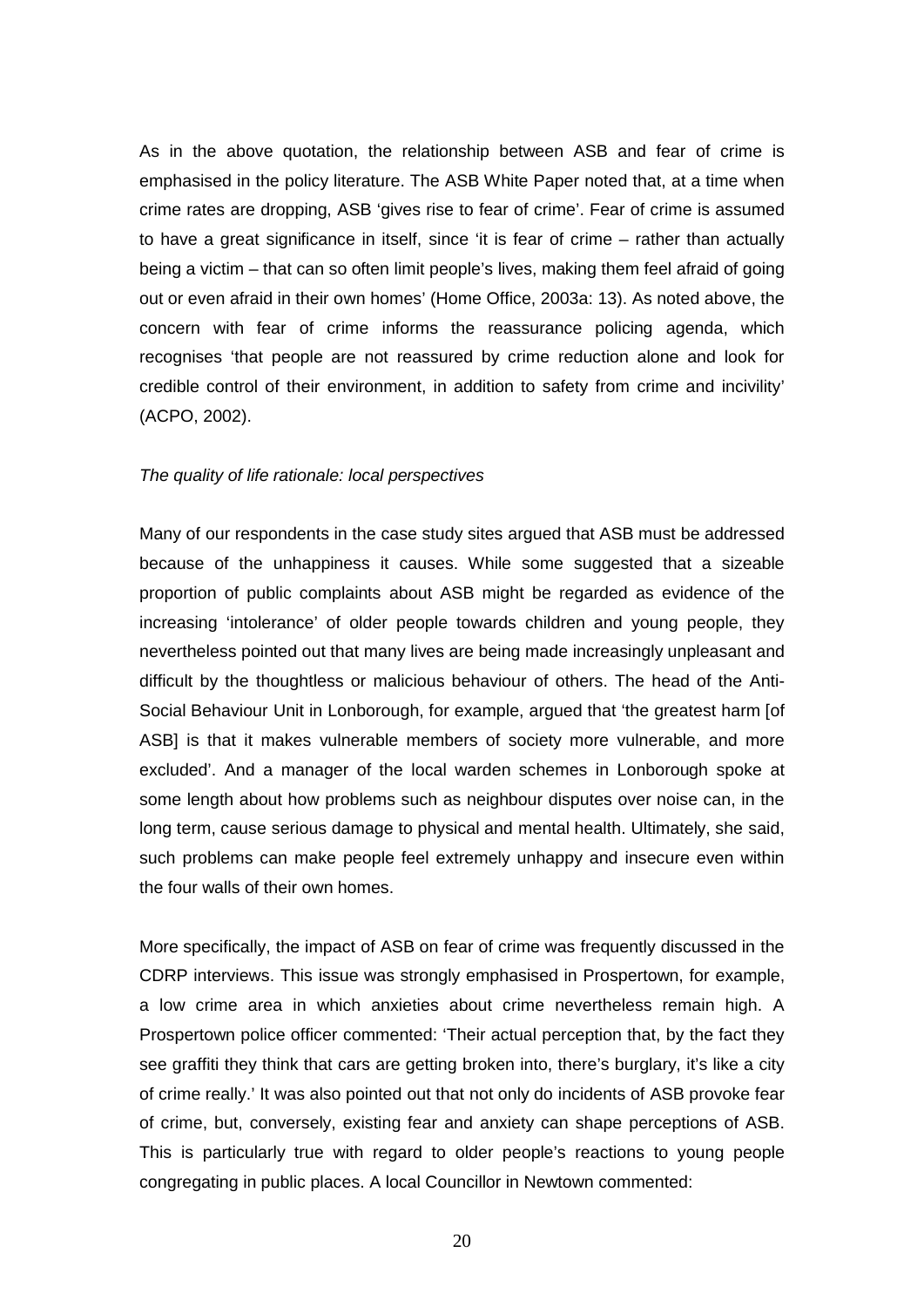I've done it myself – you see a group of youths standing about … and they're laughing and talking, and they're being loud the way young people are, and you immediately see them as threatening. And for people a lot older than myself they find young people today … very, very intimidating, and then they think they're going to be following them home and they're going to attack them. The fact that it very rarely happens is neither here nor there.

The ways in which public concerns about crime and ASB feed into and reinforce each other was highlighted also by the ASB co-ordinator in Westerncity. He commented that the preoccupation of the public with ASB is such that the concept of criminality has broadened and become all-encompassing:

… or they [young people] are sitting in a park at night – they've got to be doing something, they've got to be causing damage, they've got to be littering. They can't just be sitting there. So I think anti-social behaviour is altering perceptions of crime.

#### **The 'broken windows' rationale**

The 'broken windows' rationale for tackling ASB assumes that there is a causal link between disorder, or ASB, and crime. This has proved a highly popular view within policy circles in both the United States and Britain.

#### *The 'broken windows' rationale: theoretical perspectives*

In the United States, earlier ideas about the causal relationship between disorder and fear of crime were developed much further in the thesis commonly known as 'broken windows', most famously outlined by Wilson and Kelling in their 1982 article in *Atlantic Monthly*. Wilson and Kelling argue that disorder can provoke fear; and, further, that the fear can itself help to create the physical and social environment in which real crime will flourish. This is because residents who are fearful are likely to withdraw from public spaces, and will not intervene when they observe disorderly or criminal behaviour. Informal social controls over an area are thus relaxed; local troublemakers and offenders become bolder in their actions; and offenders from outside the area are attracted to it. Wilson and Kelling's thinking on these issues was clearly influenced by Jacobs (1961), who wrote of the need for 'casual enforcement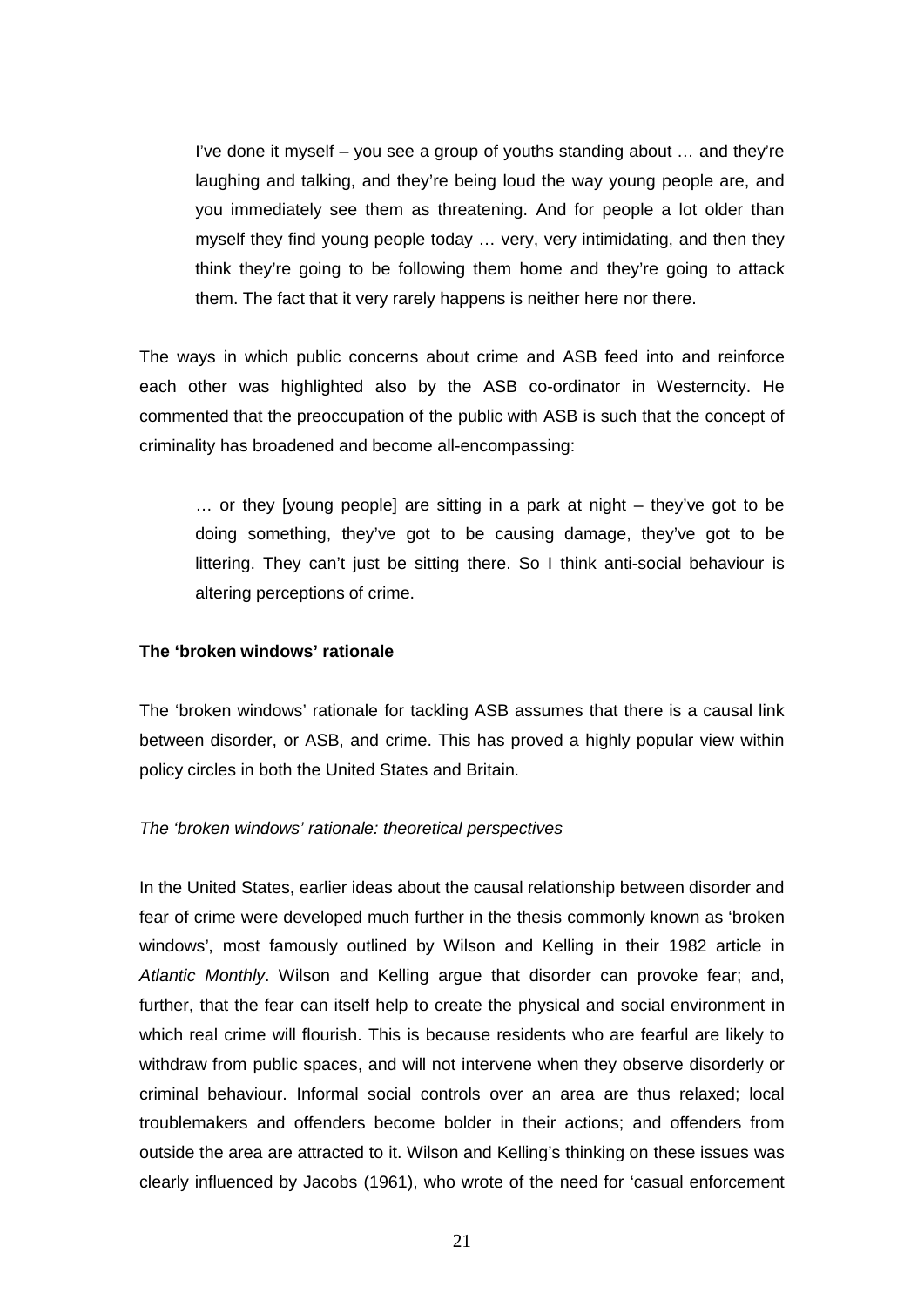of civilisation' if the streets are to remain safe, and by Newman's work on defensible space (1972).

Hence, 'disorder and crime are usually inextricably linked, in a kind of developmental sequence'. The process by which disorder leads to fear *and* crime is symbolized by the broken window. Wilson and Kelling argue that if a broken window in a building remains unrepaired, all the other windows in the building will soon also be broken, because 'one unrepaired broken window is a signal that no one cares, and so breaking more windows costs nothing. (It has always been fun).'

For Wilson and Kelling, the implications of broken windows theory for policing are clear. They argue that visible foot patrols by police officers can play a critical role in halting or reversing the process by which disorder gradually gives rise to serious crime. Through patrols, the police can carry out the 'order maintenance' functions that over the course of the 1960s and 1970s had been gradually subsumed in the United States by the demands of crime-fighting. It is recognized that conceptions of 'order' are likely to differ between neighbourhoods, and hence the actions of the police in carrying out order-maintenance work should at least partially be governed by an understanding of local expectations. Moreover, order-maintenance policing will have a far greater impact on some neighbourhoods than others:

The key is to identify neighborhoods at the *tipping point* – where the public order is deteriorating but not unreclaimable, where the streets are used frequently but by apprehensive people, where a window is likely to be broken at any time, and must quickly be fixed if all are not to be shattered (Wilson and Kelling, 1984; emphasis added).

#### *The 'broken windows' rationale: policy perspectives*

Over the two decades since the Atlantic Monthly article was first published, the relationship between disorder and crime posited by Wilson and Kelling has been extensively explored and debated by criminologists – with results that, when viewed as a whole, are inconclusive. Nevertheless, the theory has been highly influential in policy as well as research circles. In terms of its impact on policing, it has proved to be 'a coat of many colors' (Taylor, 2005); that is, subject to differing interpretations and used to justify a range of approaches to crime and disorder.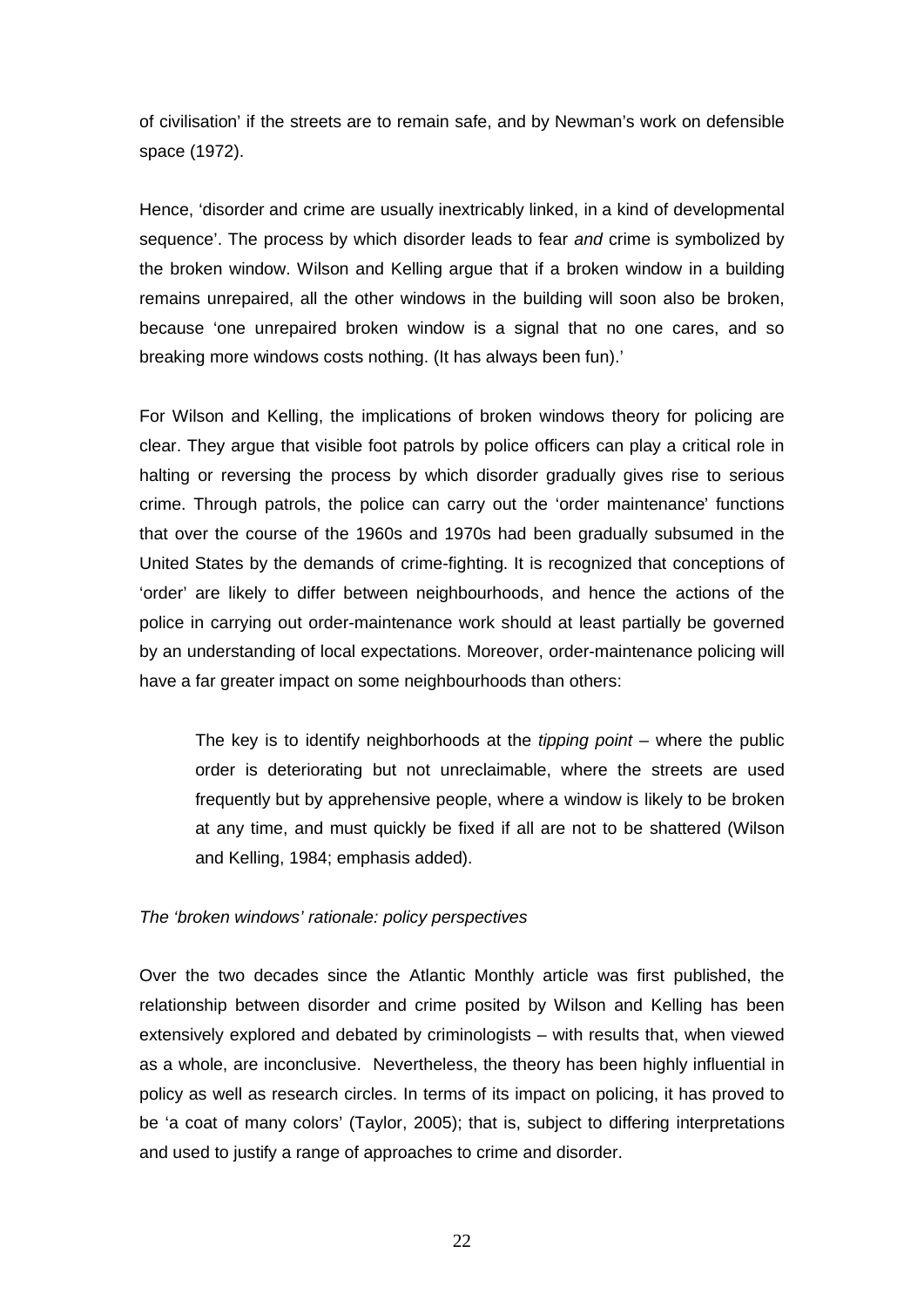In Britain, broken windows theory is cited with great frequency as a rationale – or indeed an almost irrefutable justification – for a host of policing and crime prevention measures that target ASB. For example, the ASB White Paper, under the heading 'The spiral of anti-social behaviour', directly echoes broken windows theory:

If a window is broken or a wall is covered in graffiti it can contribute to an environment in which crimes takes hold, particularly if intervention is not prompt and effective. An abandoned car, left for days on end, soon becomes a burnt-out car; it is not long before more damage and vandalism takes place. Environmental decline, anti-social behaviour and crime go hand in hand and create a sense of helplessness that nothing can be done (Home Office, 2003a: 14).

From a police perspective, a similar point is made in the ACPO 'Blue-Print for Policing in the Twenty-First Century':

Neighbourhoods in which lack of order and poor respect for the environment continue to prevail are very often those from where many active criminals will emerge and thrive … Orderliness will begin to bind a neighbourhood and build a resilience which makes crime less likely (ACPO, 2001b).

In the Social Exclusion Unit report on ASB it is briefly acknowledged that the supposed causal link between ASB/disorder and crime is empirically questionable:

Whether high levels of disorder and anti-social behaviour lead directly to more serious crime in a particular area has not been formally established. However, during the writing of this report, members of the PAT [Policy Action Team] were often told that anti-social behaviour had led to neighbourhood decline and abandonment, which in turn created an environment in which serious crime was able to thrive (SEU, 2000: 30).

However, the above statement can be contrasted to the much firmer assertion that appears in the report two pages later:

Combating anti-social behaviour is central to regenerating deprived areas and preventing serious crime. Minor anti-social behaviour such as litter and graffiti

23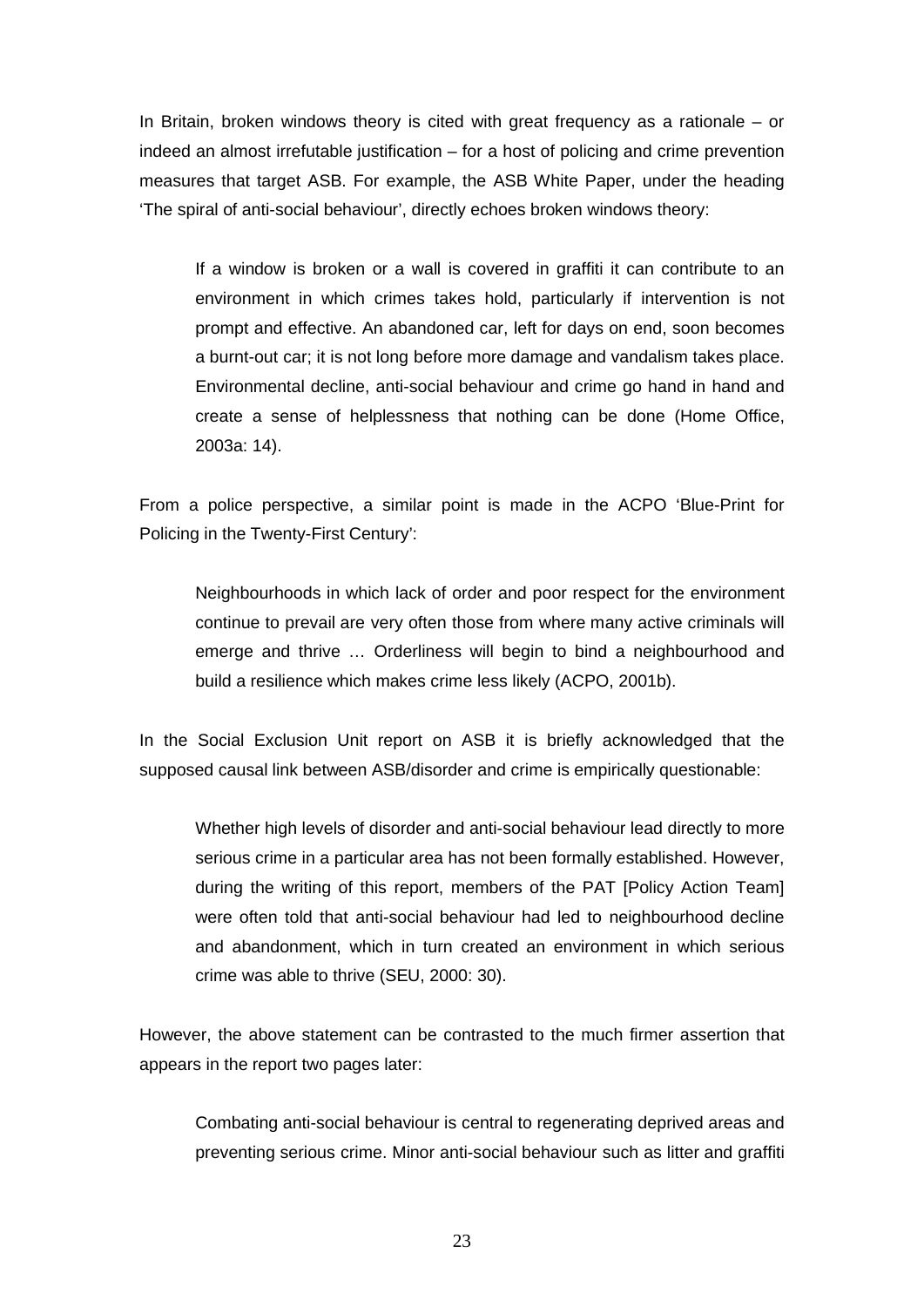can produce a breakdown in community control through a spiralling process that leads to serious crime.

### *The 'broken windows' rationale: local perspectives*

Interestingly, there did not appear to be wholehearted endorsement of the broken windows thesis in our case study sites. For example, in Prospertown one local authority officer cited broken windows theory with only qualified approval, arguing that the link between ASB and crime, while sometimes obvious, is not always clear. In Northport, some respondents did make reference to the need to tackle ASB in order to break the cycle of fear of crime, crime and neighbourhood decline. Others, however, argued that they did not regard ASB work as a means of crime reduction; rather, they wanted to tackle ASB in response to public demand, and also as part of a much wider and longer-term programme of social and economic regeneration.

It was in Westerncity that there was the clearest articulation of a broken windowstype agenda. Here, a police superintendent directly referred to broken windows theory, and talked about the way in which serious crime can take hold in a community following minor incidents of criminal damage and ASB. A police sergeant highlighted the role played by fear of crime in this kind of cycle of decline, arguing that ASB can provoke fear of crime, which in turn keeps people away from an area and weakens natural surveillance. It was unclear, however, whether these officers were describing a process that they themselves had witnessed, or were, rather, talking in more theoretical terms.<sup>10</sup>

In Lonborough and to a lesser extent in Newtown, Westerncity and Prospertown, various respondents spoke about links between ASB and crime in terms of the development of *criminal careers* rather than in terms of neighbourhood change. They argued that many people – particularly children and young people – who engage in relatively minor ASB are likely to move on to more serious forms of misbehaviour, and ultimately criminal behaviour, in the absence of intervention.<sup>11</sup>

 $\overline{a}$ 

 $10$  It is interesting to note that a local authority respondent from Westerncity spoke of having heard of broken windows theory from a police colleague, and commented that this colleague 'must have been on a course somewhere!'.

 $11$  This perspective on ASB appears occasionally in policy discussions. For example, in a speech on ASB provisions, Home Office Minister Beverley Hughes commented, 'when young people are behaving anti-socially, it is vital for their own futures that we stop them from continuing. Anti-social behaviour is often the slippery slope to crime' (Home Office, 2003d).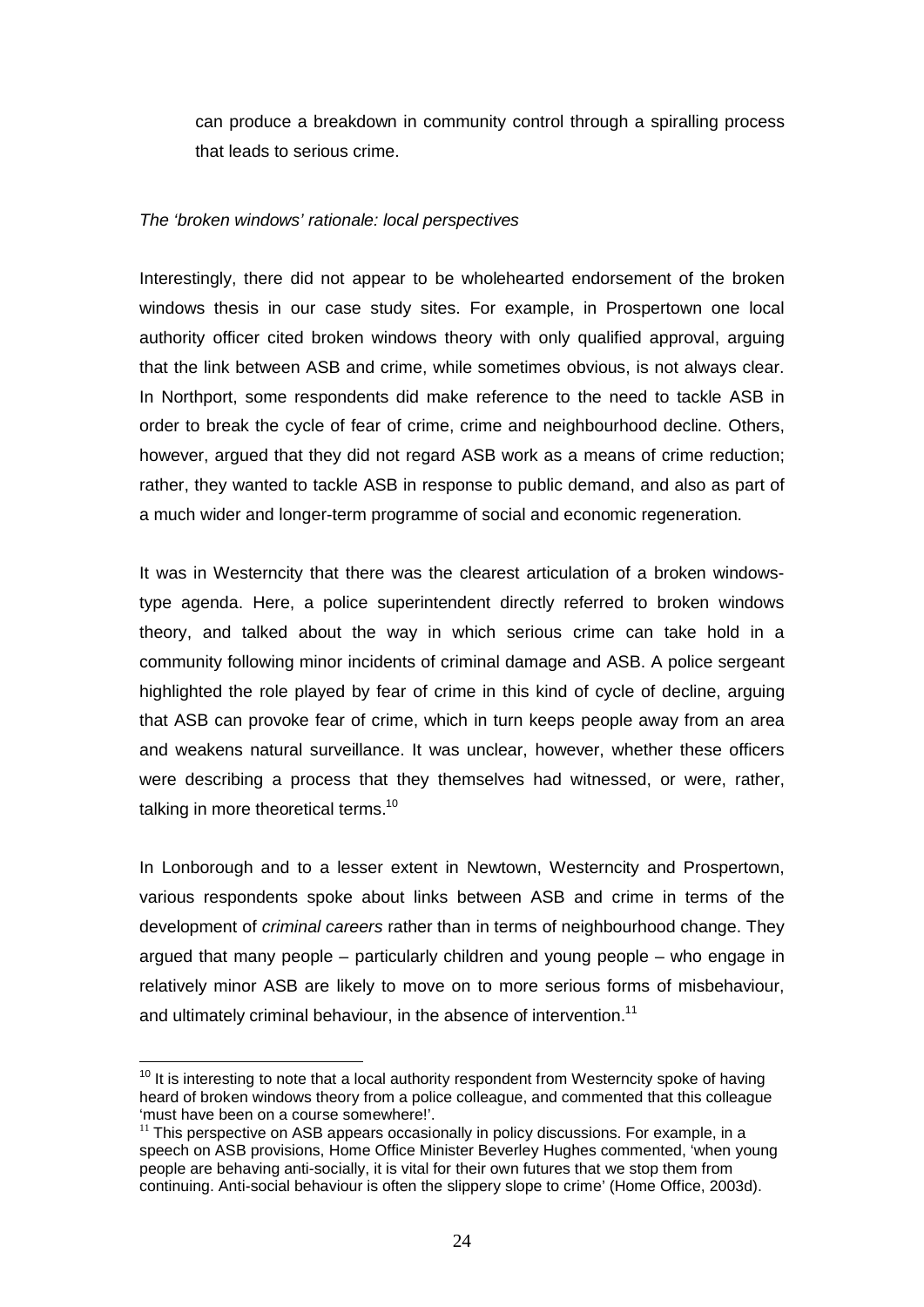This 'criminal careers' perspective on the links between crime and ASB does not necessarily contradict the central tenets of broken windows theory; but the latter theory is much more concerned with changing patterns of crime in neighbourhoods than with the evolution of criminal behaviour in individuals. Additionally, in charting the process by which an area becomes crime-ridden, broken windows theory places a heavier emphasis on the role played by offenders who *move into* the area (hence Wilson and Kelling refer, for example, to 'criminal invasion') than on the contribution of existing residents who may increasingly turn to criminality.

In our case study sites, the criminal careers perspective was articulated in comments such as those of a local authority officer in Lonborough who argued that young people must learn that their actions have consequences: if minor instances of bad behaviour are not seen to have consequences, there will be nothing to stop the perpetrators engaging in increasingly serious misbehaviour. Part of the problem, as explained by a fire officer from Westerncity, is that certain young people are driven towards ASB and crime because they are looking for excitement. Therefore if misbehaviour goes unchecked, it is likely to escalate, since 'getting away with it becomes the norm then and boring, and they move on and want to do more challenging crimes'. However, a local authority officer from Westerncity warned against simplistic assumptions that those who engage in ASB move on to criminal activity. She remarked, 'I think it's a step down the line of trying to criminalise young people by describing activities as anti-social and being part of a chain in the criminal process, or as a first step.'

It was pointed out by a police superintendent in Lonborough that victims as well as perpetrators of ASB may go on to develop criminal careers, if they are not supported. This issue is highlighted also by Lonborough's strategy on young people and crime, which notes that it is important 'to increase young people's security and break the cycle which can lead repeat victims into offending as a means of self-protection'.

#### **The crime-fighting rationale**

The 'broken windows' rationale is about tackling ASB in order to reduce crime. Another crime prevention rationale for tackling ASB does not focus on the ways in which ASB can lead to crime, but on the usefulness of ASB strategies as crimefighting tools. From this perspective, the reduction of ASB is not necessarily an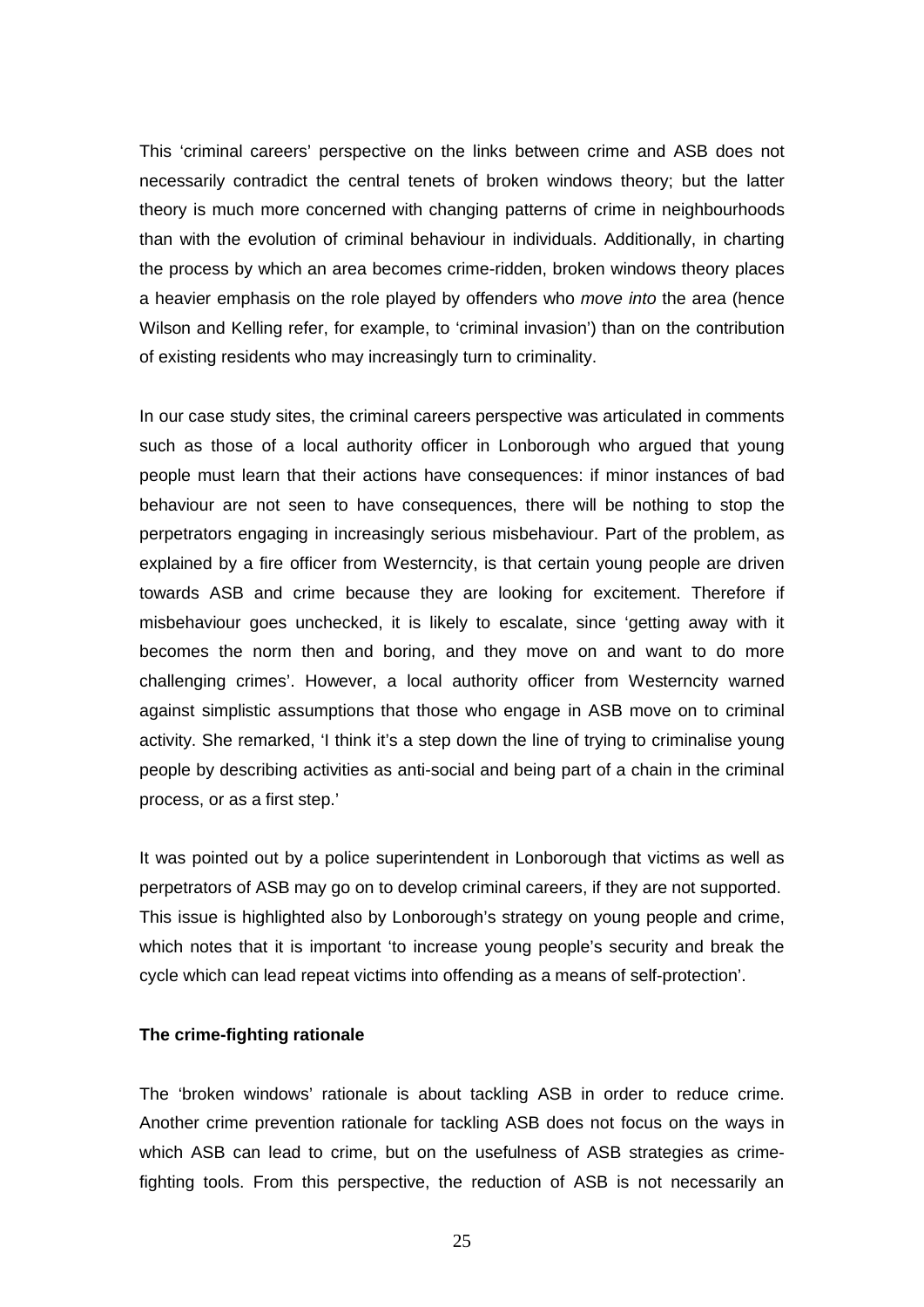important outcome in itself: the main objective is the apprehension, disruption or deterrence of serious criminals.

#### *The crime-fighting rationale: theoretical perspectives*

There are a number of ways in which efforts to tackle ASB can be directed towards crime-fighting goals. Most obviously, where these efforts entail robust enforcement against incivilities and minor crime – or what is often described as 'zero tolerance' policing - this creates opportunities for arrests and surveillance of serious offenders. The concept of zero tolerance is most commonly associated with policing in New York City under Police Commissioner William Bratton. The broken windows thesis is often said to have 'theoretically informed' zero tolerance (Burke, 1998: 12); and Kelling himself writes that broken windows was given 'unprecedented publicity when it was implemented as policy and practice in New York City' (2001: 120).

An example of how the policing of minor misdemeanours can assist the policing of serious crime is provided by Kelling's account (1998) of enforcement against fare dodgers on the New York subway in the late 1980s:

It was discovered that in some neighbourhoods large numbers of fare-beating arrestees either were carrying weapons or had outstanding warrants for serious felonies. Bratton [then Transit Police Chief] immediately communicated these ideas back to police as evidence of the importance of their efforts. Morale soared as crime immediately began a steep decline.

Again in the New York context, Monk (1998) also points to the crime-fighting potential of assertive order maintenance policies:

Because the man drinking noisily outside the bar during the day is also the man who later commits a burglary not far away, his arrest for the former, followed by close questioning about his movements, associates etc. dramatically reduces the latter.

From a critical perspective, Harcourt (2001) argues that these apprehension and surveillance aspects of order maintenance policing are the primary mechanism by which such initiatives contribute to reductions in crime. In his view, therefore, the claim of broken windows theory that greater orderliness will, in itself, have a positive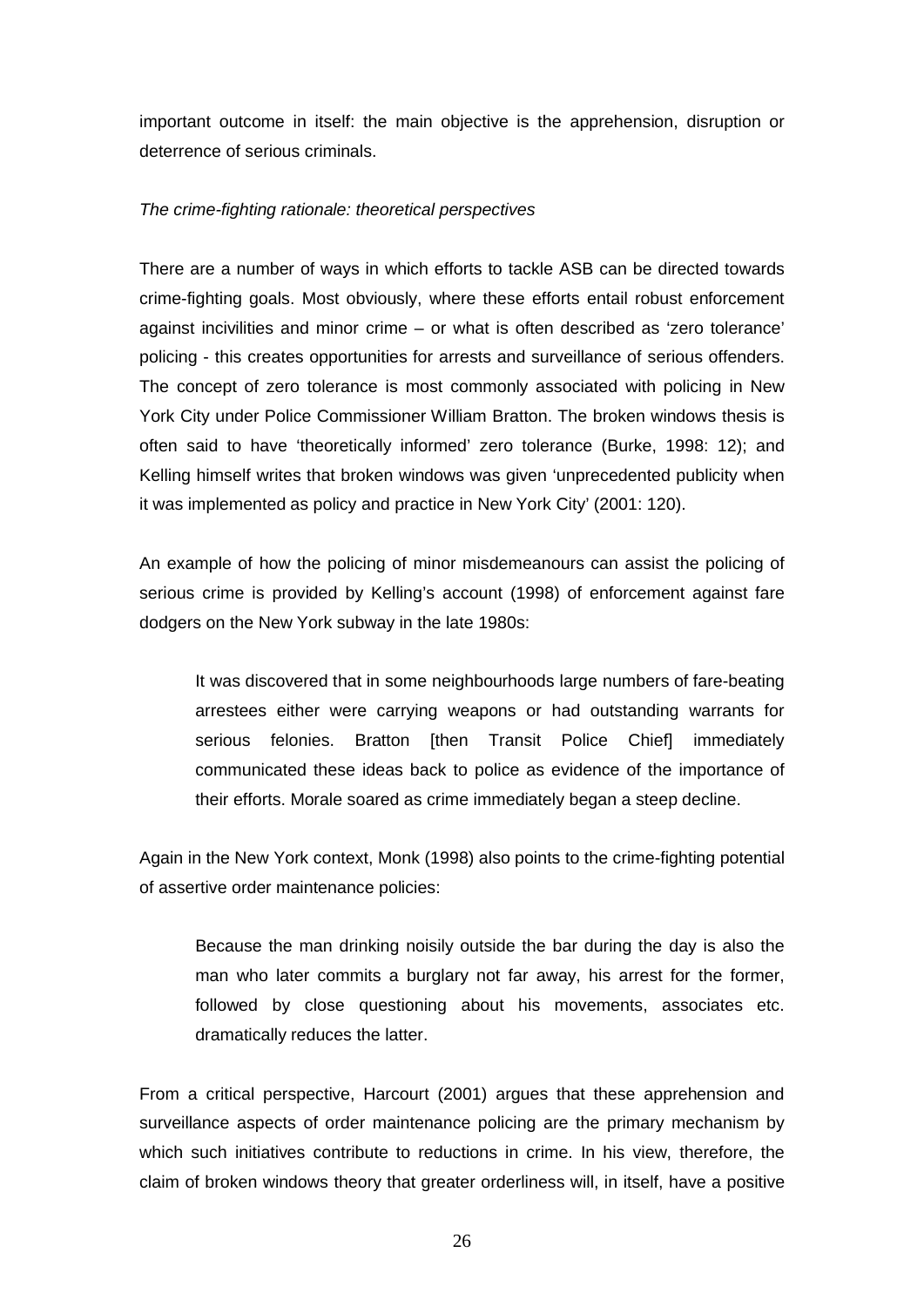knock-on effect on crime is misplaced: it is the *process* of imposing order, rather than the existence of that order, that can impact on crime.

Despite the associations commonly made between broken windows theory and zero tolerance policing, the relationship between the two is not clear-cut. This is partly because zero tolerance is an ambiguous and contentious term, used more readily by the media and politicians than by the police and policy-makers.<sup>12</sup> The ambiguity is illustrated by the fact that Kelling (1998), despite his close association with the New York experience, argues that the general concept of zero tolerance pulls in quite the opposite direction to broken windows. He asserts that the former implies the imposition of order from outside a community and denies the importance of police discretion in *negotiating* order. Writing from a British perspective, Pollard (1997) stresses the distinction between zero tolerance, which is a narrow, enforcementoriented solution to crime and disorder; and broken windows, which is about understanding the problems and envisaging wide-ranging solutions.

# *The crime-fighting rationale: policy and local perspectives*

 $\overline{a}$ 

The use of ASB strategies for the apprehension and surveillance of serious offenders is not a theme that is discussed in the British policy literature on ASB; and it was not strongly emphasised in the CDRP sites. Possibly, this is due in part to the very different context of policing and nature of criminality in Britain as compared to America. A former Deputy Commissioner of the Metropolitan Police has written of zero tolerance policing in New York:

I was given very little convincing evidence in New York that their experience of big fish being caught by targeting minnows would be replicated in London. George Kelling has revealed that one in seven of the people dealt with for quality of life offences were carrying guns or were wanted for more serious offences. This clearly had a dramatic effect on arrest and crime rates. However, we do not have the same gun culture in the UK and although some of our squeegee cleaners may have convictions, I have no evidence at all that any of them have been wanted or suspected of carrying guns or even knives,

<sup>12</sup> Pease (1998) observes of the book *Zero Tolerance: Policing a Free Society* (Dennis, 1997), which includes articles by William Bratton and officers involved in 'zero tolerance'-type initiatives in the UK, that 'every single contributor distances himself form the phrase [zero tolerance] and its overtones, either explicitly or by never using the phrase'.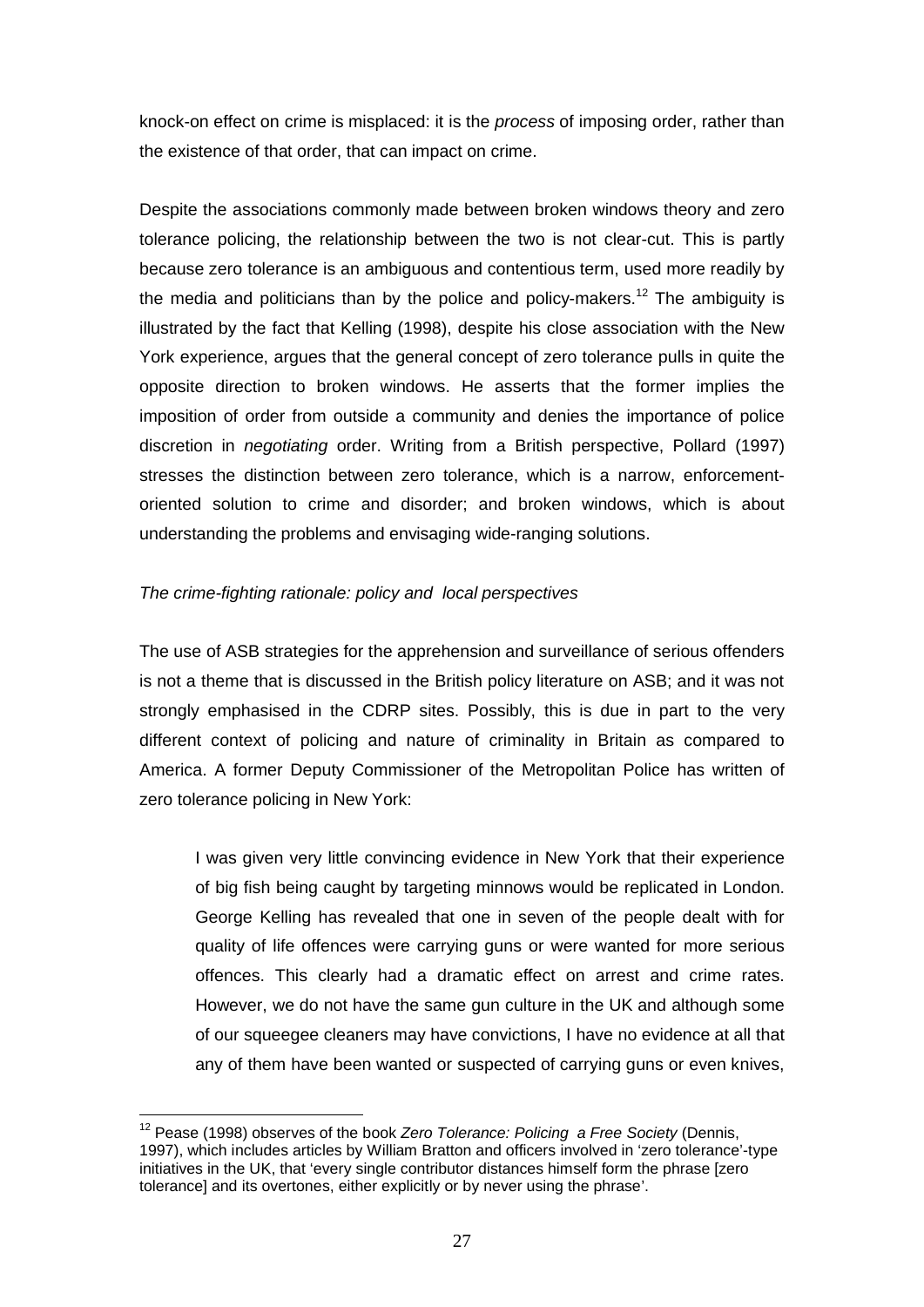or of committing crime in the vicinity of their pitches. Similarly with fare evaders on the underground. Ours are just not in the same criminal league as those dealt with in New York (Hayes, 1998).

However, a different but related understanding of how ASB work can be used to target serious offenders emerged in an interview with the head of the Anti-Social Behaviour Unit in Lonborough. One of the main functions of this unit is to make use of civil remedies such as injunctions, evictions and Anti-Social Behaviour Orders (ASBOs) against the perpetrators of ASB. The head of the unit argued that the availability of these civil options usefully extends the range of potential responses by the statutory agencies to serious criminal behaviour. An ASBO, for example, may be used against a serious offender where there is insufficient evidence for criminal prosecution – as the evidential requirements (as well as requirements under the Human Rights Act 1998 relating to the process of law) are less strict with respect to actions under civil as compared to criminal law. This flexibility of civil remedies also means there is ample scope for using them alongside criminal prosecution when an offender has been engaged in a variety of criminal and anti-social activities.

Similar points were made by a local authority director in Newtown. She said that on some occasions, when a perpetrator of ASB is appearing in court on more serious charges, they will continue to proceed with an ASBO as an additional sanction

because we actually want to use this crisis as a point at which to affect some change in their behaviour. And we can sort of bargain within the shadow of the law, if you like, about getting them to agree to behave in a certain way.<sup>13</sup>

In Lonborough, the manager of the local authority-run warden schemes highlighted another way in which ASB work can contribute to crime-fighting. The local warden schemes carry out high visibility patrols, with the aim of reducing ASB and related problems through deterrence, passing on information about problems to the relevant agencies, and community engagement. The manager said that in carrying out this work the wardens are also able to undertake a substantial amount of intelligencegathering about local crime for the police. The wardens are cleared by the local force

 $\overline{a}$ 

 $13$  Since December 2002, criminal courts have been able to make an ASBO as an order ancillary to the main sentence, on sentencing an offender. However, at the time we conducted the fieldwork for this study during 2003, the use of post-conviction ASBOs (Criminal ASBOs, or CrASBOs) was not widespread.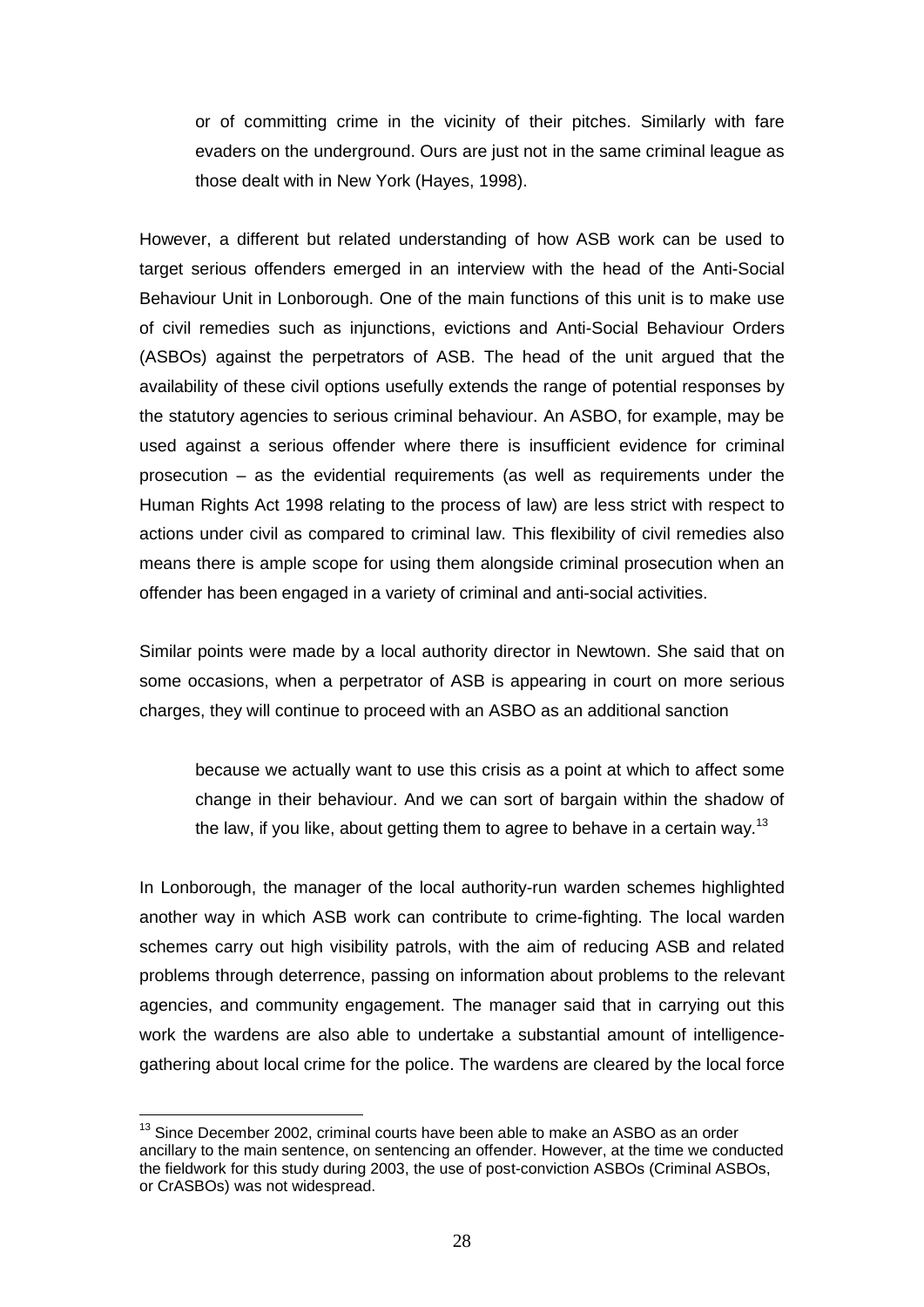headquarters to receive restricted information and, thanks to an information-sharing protocol between the police and local authority, are well briefed about local people and problems. With this information to hand, and because they are on the streets for seven hours a day, the wardens are in a prime position to observe or hear about local criminal activity.

### **The regeneration rationale**

 $\overline{a}$ 

The regeneration rationale has various dimensions. In part, this is about tackling ASB to reverse cycles of economic decline. Tackling ASB is also seen as a necessary component of cultural change. Finally, ASB strategies are frequently linked to the aim of generating or restoring a sense of 'community'.

#### *The regeneration rationale: theoretical perspectives*

Among the many US researchers who have elaborated upon the basic tenets of broken windows theory, Skogan (1986, 1990),<sup>14</sup> has been particularly influential. He took the broken windows thesis further by looking at the ways in which disorder contributes to the broader social and economic decline of entire neighbourhoods. According to Skogan, disorder sparks fear of crime and may increase levels of serious crime; his most pressing concern, however, is with the process by which disorder 'is an instrument of destabilization and neighbourhood decline'. This occurs because

Disorder erodes what control neighbourhood residents can maintain over local events and conditions. It drives out those for whom stable community life is important, and discourages people with similar values, from moving in. It threatens house prices and discourages investment (Skogan, 1990: 3).<sup>15</sup>

For Skogan, problems of disorder, crime and neighbourhood decline are closely linked also to broader structural conditions such as poverty and instability. He is also concerned with the part that 'social disorganisation', and the associated lack of

<sup>&</sup>lt;sup>14</sup> See also, among others, Lewis and Salem (1986), Kelling and Coles (1996), Meares and Kahan (1998), Taub *et al* (1984).<br><sup>15</sup> In the British context, the work of Skogan and others has influenced researchers interested

in the relationship between housing markets and crime patterns, and the development of 'residential community crime careers' in urban areas undergoing decline (see Hancock, 2001, for a review of British studies in this field).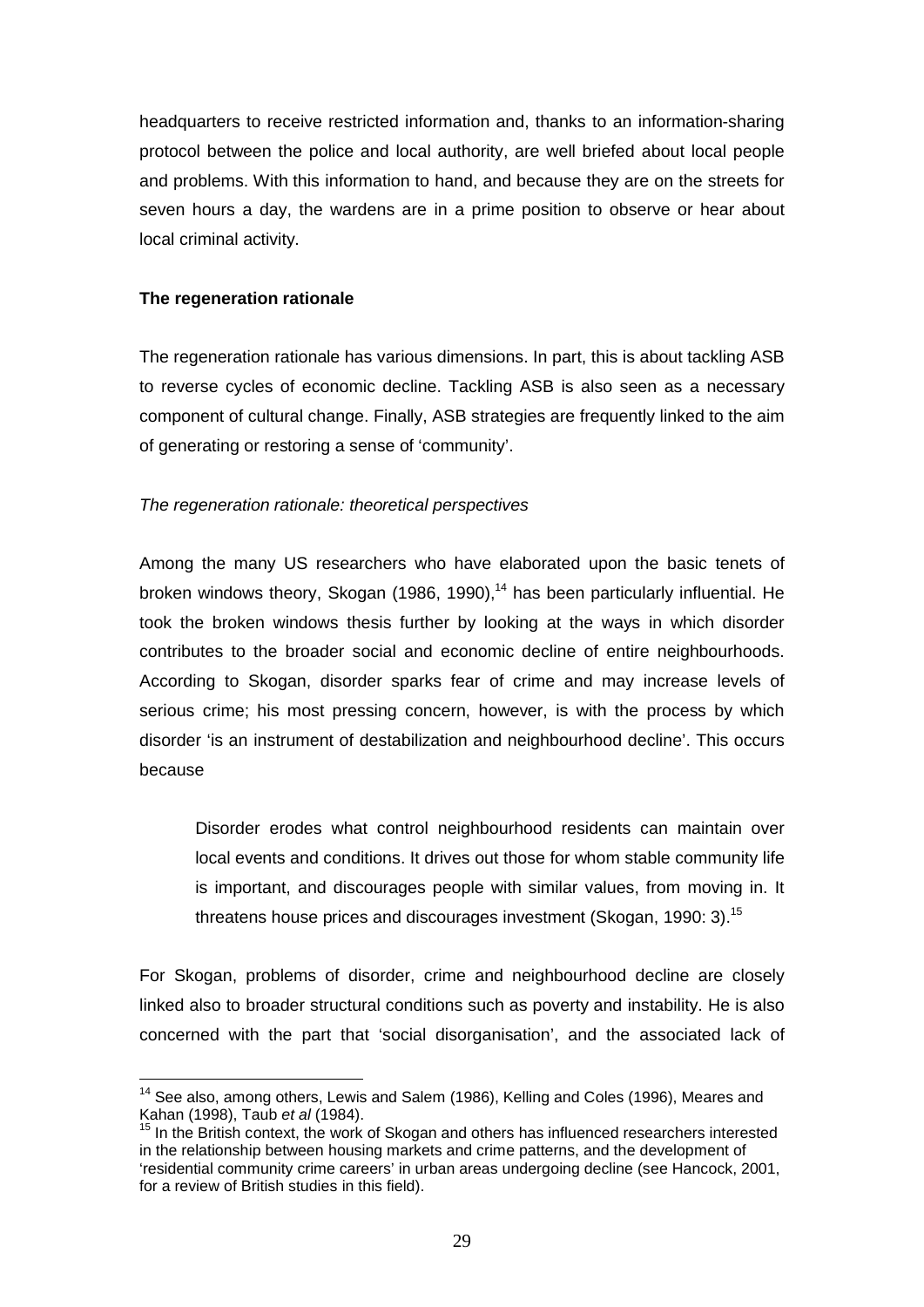informal social control, play in spirals of neighbourhood decline.<sup>16</sup> Other researchers have also focused on social disorganisation, which is generally defined as a community's inability to achieve shared goals and exercise social control (see, for example, Bursik 1988). Dating back to the work of Shaw and McKay (1942) on juvenile delinquency, the relationship between social disorganisation and crime has long been a concern of criminologists. This relationship was the focus of research in Britain by Sampson and Grove, who found that

communities characterized by sparse friendship networks, unsupervised teenage peer groups, and low organisational participation had disproportionately high rates of crime and delinquency (1989: 799).

More specifically, the idea that *disorderly* neighbourhoods are also socially disorganised is a theme that runs through much of the research on disorder. More recently, as observed by Hancock (2001), the term 'collective efficacy' has gained prominence in research in this field, because this concept, unlike the term social disorganisation, conveys the sense that 'socially heterogeneous communities are, in some circumstances, able to assert common goals' (2001: 79).

The concept of collective efficacy has been examined in some depth by Sampson and colleagues. There are two elements to their definition: it is about the existence of mutual trust and solidarity among residents of a local area, and the consequent capacity of residents to intervene in social situations for the common good. Hence collective efficacy is defined as 'social cohesion among neighbors combined with their willingness to intervene on behalf of the common good' (Sampson *et al*, 1997: 918). Accordingly, areas with high collective efficacy are areas in which informal social control can be exercised over potentially criminal or disorderly behaviour:

Examples of informal social control include the monitoring of spontaneous play groups among children, a willingness to intervene to prevent acts such as truancy and street-corner 'hanging' by teenage peer groups, and the confrontation of persons who are exploiting or disturbing public space (Sampson *et al*, 1997: 918).

 $\overline{a}$ 

 $16$  Skogan has a particular interest in how community policing can help to address the intersecting problems of disorder, crime and neighbourhood decline. He heads the ongoing evaluation of Chicago's community policing programme, known as the Chicago Alternative Policing Strategy, which was launched in 1993. (See, for example, Skogan and Hartnett, 1997, and Skogan *et al*., 2002, for overviews of the work and impact of this programme.)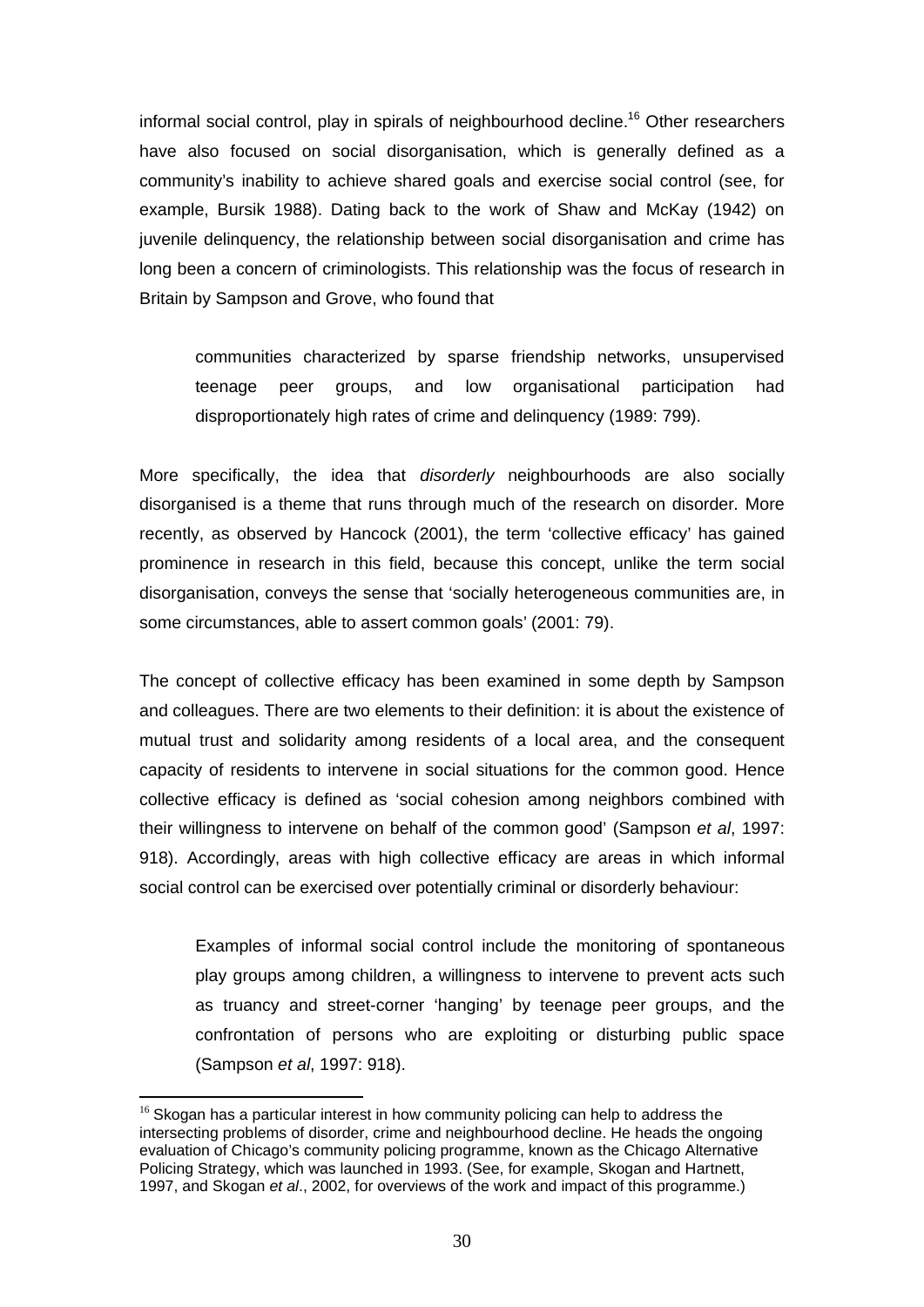Sampson and Raudenbush (1999) conducted extensive research in Chicago which explored the links between crime, disorder and collective efficacy. They conclude that a lack of collective efficacy is associated with high levels of both disorder and crime.

#### *The regeneration rationale: policy perspectives*

In much of the British policy literature, the task of tackling ASB is presented as one aspect of a much broader process of social and economic regeneration. The expectation is that action to reduce ASB will ultimately contribute to the formation of neighbourhoods and communities that are more integrated, cohesive and economically viable. Indeed, regeneration - however understood - is often presented as the overarching aim of all ASB work, in relation to which other aims are subsidiary.

Hence, in line with the theory expounded in the United States by Skogan, among others, it is sometimes suggested in the policy literature that reducing ASB not only has a knock-on effect on crime rates in local neighbourhoods, but can also prevent or reverse a general process of economic decline. The Home Office ASB 'Toolkit', for example, refers to the aim of 'creating sustainable areas, in which people wish to live, work and stay' (Home Office, 2001b). And the SEU report on ASB observes that one of the costs of failing to tackle ASB in a local area is that residents who can move quickly will do so, with the result that 'whole communities can be decimated in months'. It is argued that:

Owner-occupiers who are unable to move away face plummeting property prices, pushing them into negative equity, and rising insurance costs. Properties can become unsellable and uninsurable. Tenants in social housing may not be able to move and private tenants can be locked into contracts (SEU, 2000: 33).

A report by the Office of the Deputy Prime Minister on improving public places notes that:

the quality of public space, real or perceived, plays a vital role in the vicious or virtuous cycles which characterise communities on the up, in decline or in recovery. Degraded public spaces are not a sign of a vibrant community … A high quality local environment is a big influence in making people visit a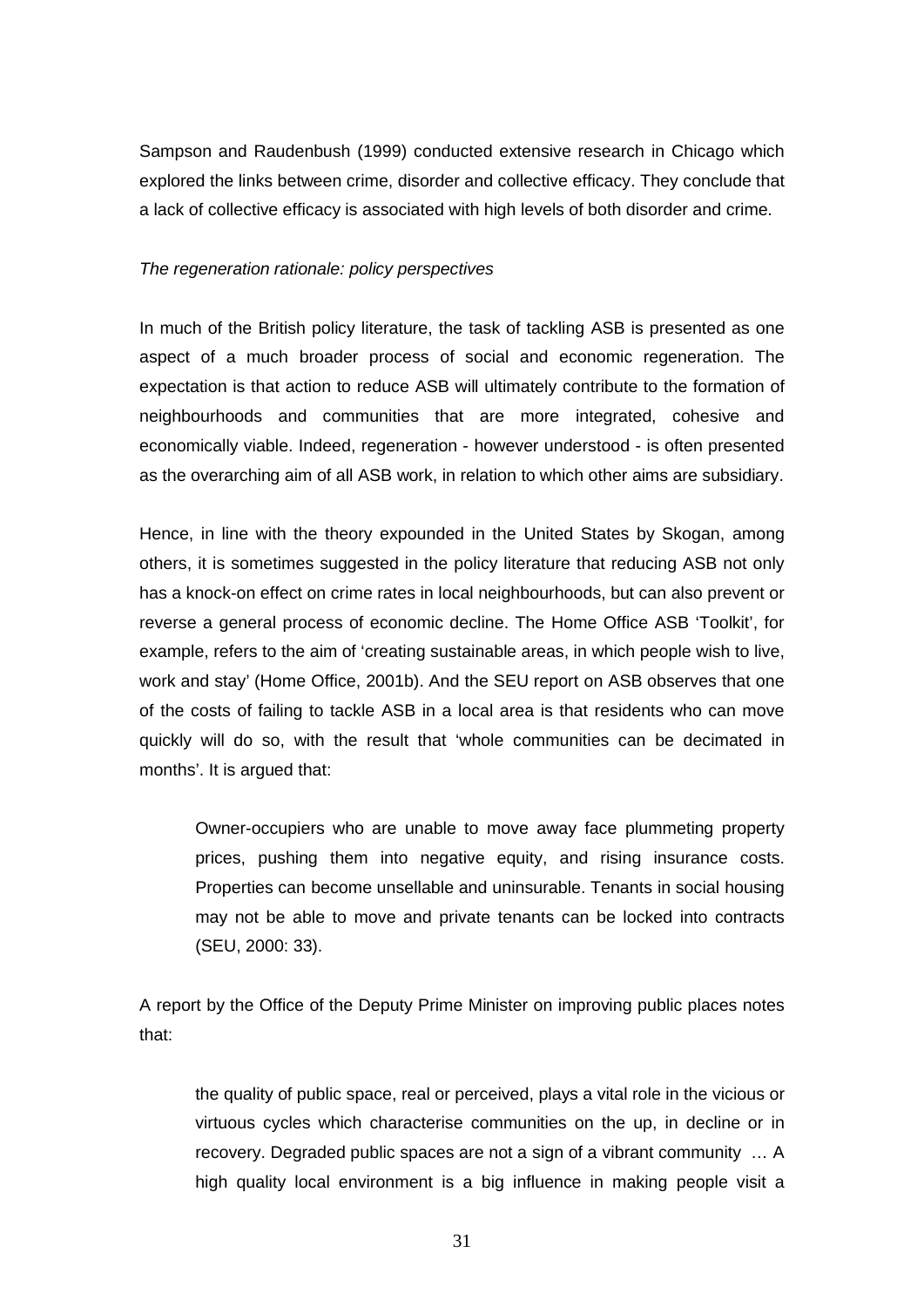place, spend money and invest in it. Conversely, a low quality environment can lead to places becoming stigmatised and drive people, businesses and investment away (ODPM, 2002).

Cultural rather than economic revitalisation is another common theme in the policy literature. For example, the Executive Summary of the ASB White Paper refers to

the need for a cultural shift from a society where too many people are living with the consequences of anti-social behaviour, to a society where we respect each other, our property and our shared public spaces. Our aim is a society where we have an understanding that the rights we all enjoy are based in turn on the respect and responsibilities we have to other people and to our community (Home Office, 2003a: 6).

Similarly, the Together Action Plan notes that one of the aims of tackling ASB is to 'shift the culture from one where people tolerate anti-social behaviour to one where communities are helped to support to raise standards' (Home Office, 2003c). Speaking at a conference on ASB on the day the Action Plan was published, the Home Secretary referred to the need for 'a fundamental culture change in our society', so that people come to 'take pride in our communities and challenge those who try to damage them' (Home Office, 2003e). Here it emerges that cultural change is seen both as a desired *outcome* of work on ASB, and also as a necessary *component* of this work. In other words, it is assumed that strenuous efforts to reduce ASB have repercussions for culture; and, at the same time, that efforts to mould culture should impact on ASB. The theme of 'community' underlies almost all that is said in the policy literature about neighbourhood decline and revival, and the need for culture change. As with culture change, 'community' is presented as both a means *and* end of ASB reduction. On the one hand, the engagement of local communities is said to be an integral part of all programmes targeting ASB - whether formally through local organisations from neighbourhood watch to religious groups, or informally through individuals who will behave considerately, look out for others, and intervene in problems where necessary. For example, as Tony Blair stated in a speech at the 2005 Labour Party Conference, 'We believe in tolerance and respect, in strong communities standing by and standing up for the weak, the sick, the helpless'. This rhetoric was mirrored in the ASB White Paper: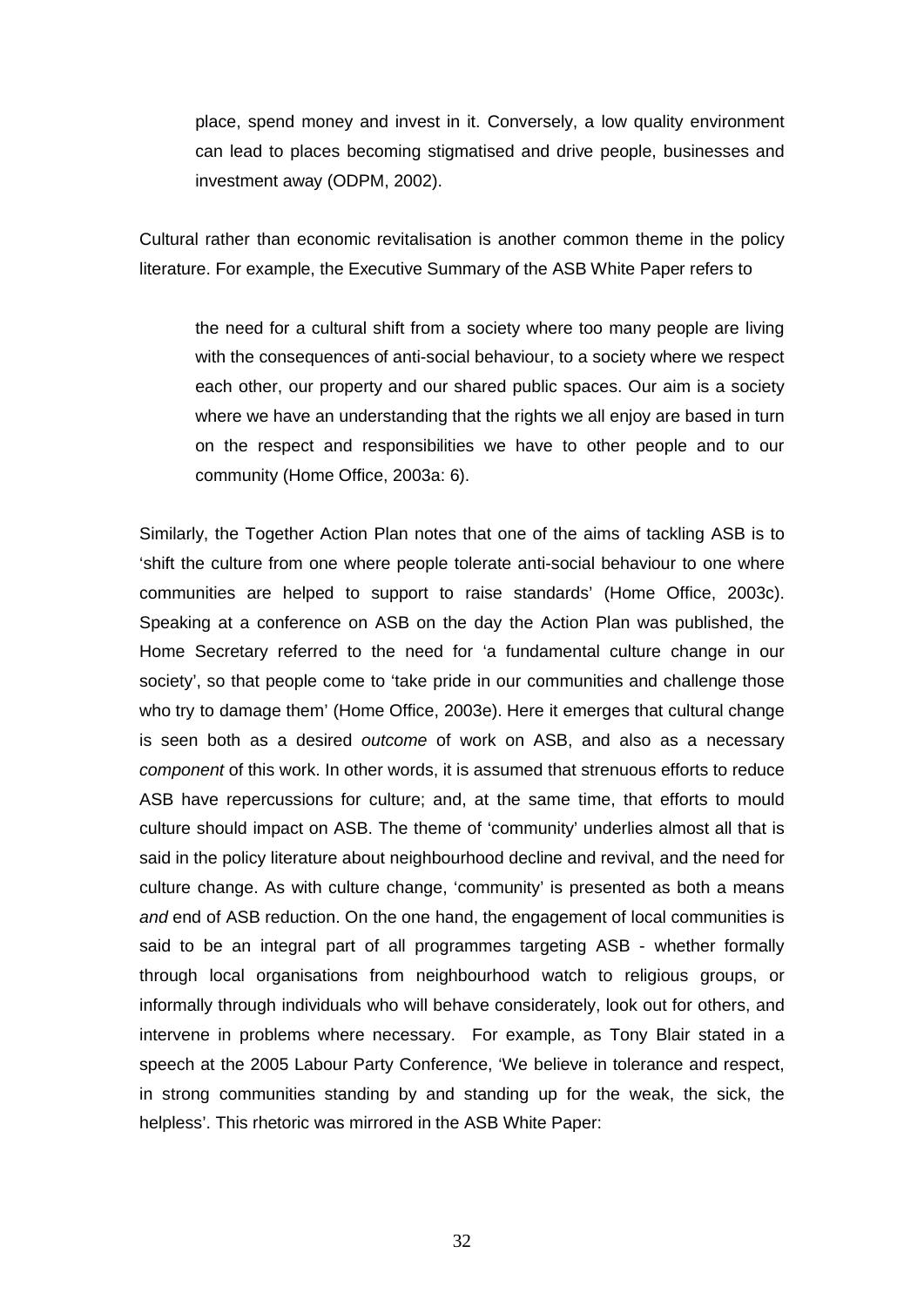People who behave anti-socially should not be allowed to get away with it any longer and we believe it is time for the community to take a stand … Communities need to be empowered and everyone must play their part in setting and enforcing standards of behaviour (Home Office, 2003a: 13, 17).

On the other hand, an end result of a reduction in ASB will be, it is assumed, the emergence of communities: that is, local networks of people who are involved with each other and willing and able to take responsibility for their social and physical environments. Hence:

At the heart of this agenda is a desire not just to reduce crime and disorder, but to support 'civil renewal' – to strengthen communities, revitalise our democracy and provide opportunity and security for all (*Together* Action Plan on ASB, Home Office, 2003c).

In focusing on community, policy is thus concerned with enhancing mechanisms of informal social control, or what might also be termed (as by Sampson and colleagues) collective efficacy. Moreover, community – also known as 'the lawabiding majority' - is viewed as the source and foundation of social order:

We rely on the local community for precisely those things that ... the progressive tradition has struggled with – basic social order; decent behaviour; the socialisation of the young into community norms … The point is that order is not imposed from above, but comes from bottom up engagement in what happens in a community (Blunkett, 2003: 14-5).

Our drive to tackle [ASB] is about prioritising what matters to our communities – giving people a stake in their own governance. Communities are empowered when they play an active role in establishing the boundaries of what is acceptable. The law-abiding majority is put at the heart of the solution, not just at the receiving end of the problems (Blunkett, 2004).

#### *The regeneration rationale: local perspectives*

The regeneration rationale for ASB work – with regeneration viewed in economic, cultural and community terms – was articulated by some of our respondents in the case study sites.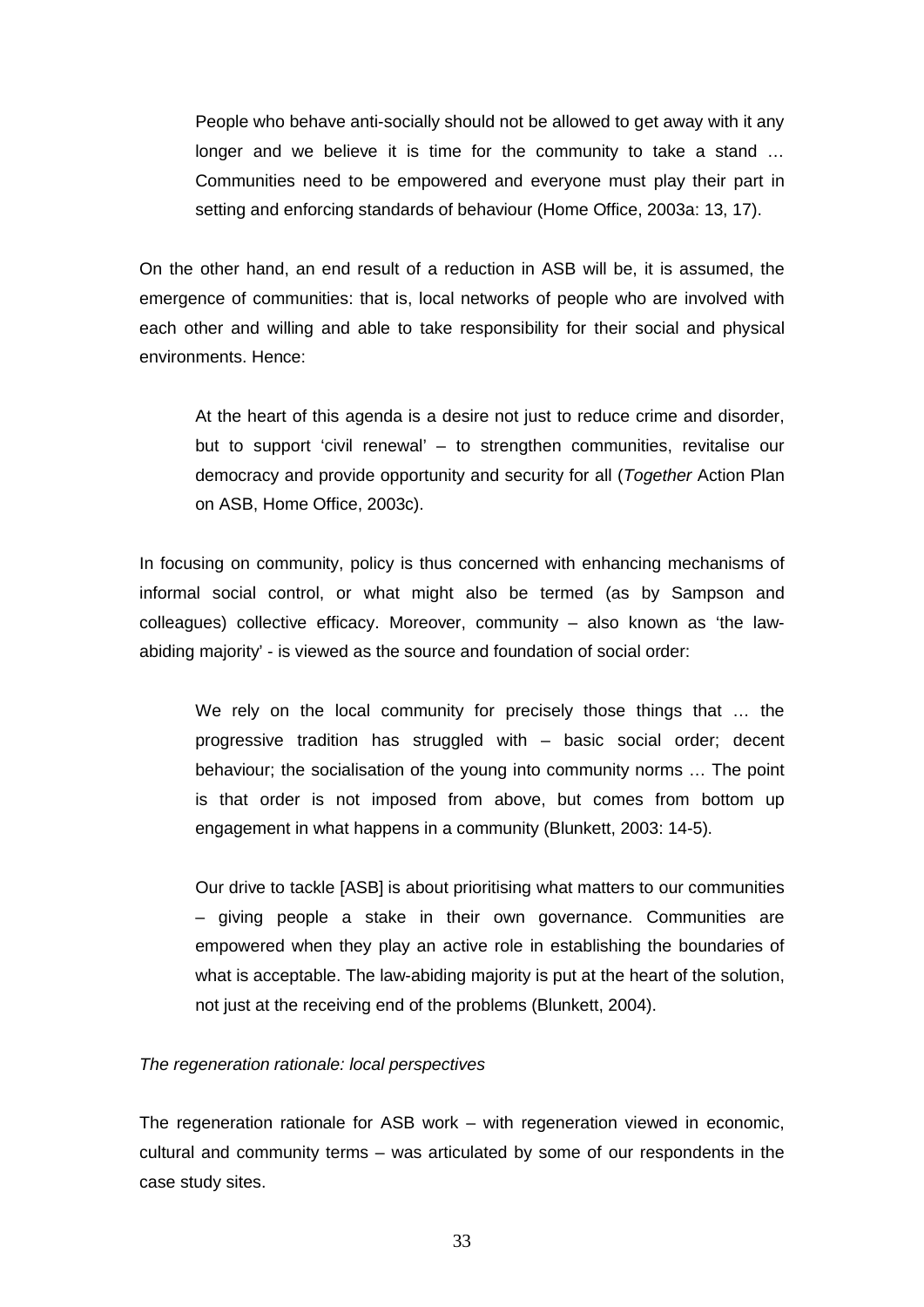For example, on the economic theme, it was stressed in Westerncity, Newtown and Northport alike that efforts to reduce ASB can potentially have a positive impact on local economic conditions. A Westerncity police superintendent commented that areas with high levels of ASB may be seen as unfavourable places to live  $-$  as demonstrated by large numbers of void properties. On the other hand, a local initiative involving visible policing of a parade of shops where there had been problems of ASB led to an upturn in profits. In Newtown, respondents commented that ASB contributes to the sense that an area is neglected, encourages upwardlymobile residents to move out and businesses to re-locate, and has negative repercussions for local schools and other services. And in Northport, respondents spoke of the need to tackle ASB in order to break the cycle of fear of crime, crime, and ultimately population drift away from the city.

Community engagement was also frequently mentioned by respondents as a vital aspect of work on ASB. For example, a Westerncity police sergeant spoke of the need for 'community ownership' of problems, which means that 'people take care of their back-yard'. Another Westerncity respondent talked of how local communities have become more 'disparate', meaning that neighbours do not necessarily know each other and are therefore disinclined or unable to act against unruly children and others. Tackling ASB therefore depends on greater 'inter-involvement' within neighbourhoods. A Prospertown police respondent, similarly, spoke of the need for neighbourhoods 'to take some responsibility for themselves'. Neighbourhood Watch and residents' associations can play an important role in this, he argued.

However, although some respondents voiced the opinion that local ASB work can play an important part in economic and social regeneration, others questioned this rationale and pointed to the complexities of the relationship between ASB and wider social or structural problems. Some respondents, for example, were more concerned with how deprivation can *generate* ASB than with the potential impact of ASB strategies on economic problems. A local authority officer in Westerncity, for example, commented that problems like graffiti are not so much a trigger of neighbourhood decline as 'a sign of the decline of a neighbourhood'. In Newtown, a local authority officer spoke of the need to 'tackle social inequality on a number of fronts' in order to 'eliminate the causes of anti-social behaviour and crime'.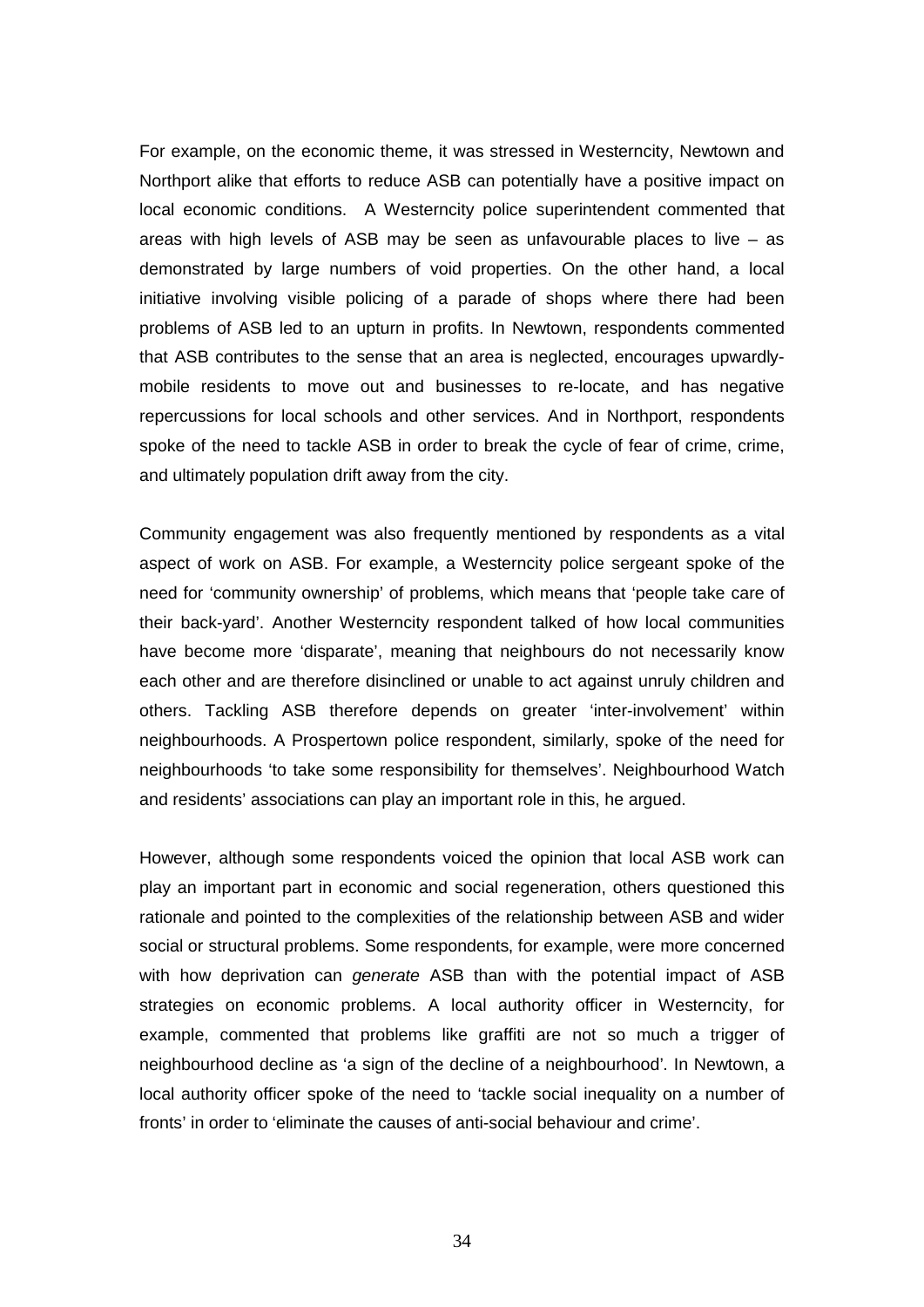Two of the Northport respondents noted that those areas of the city with particular problems of ASB are neighbourhoods in which there is a concentration of privately rented properties and a high turn-over of tenants. They regard ASB work as an integral part of a wider programme aiming at economic regeneration, but recognise that the linkages between problems of ASB, crime and decline are complex and work in all directions. Northport respondents also highlighted some of the (related) difficulties associated with the task of community renewal. They commented that the city's deprived neighbourhoods have limited capacity to solve their own problems, and high levels of dependency on public services. Because of these deeply-rooted problems, the current generation of socially excluded people involved in crime and ASB are difficult to retrieve. Thus Northport's programme of regeneration has as one of its primary aims the social inclusion of the next generation at risk; and communitybuilding is viewed as a long-term goal.

In both Westerncity and Lonborough, it was argued that structural problems - such as unemployment, low income levels, and an education system that over-emphasises academic attainment and fails many children according to that criterion - need to be addressed before a sense of community can start to emerge in certain neighbourhoods. It was also pointed out that broader cultural changes have, over the past decades, undermined community feeling – and can hardly be reversed simply at the will of the Government. For example, as was observed by a Westerncity local authority officer, the trends towards more people living alone, and the privatisation of leisure activities, have played a large part in the decline of community. In Lonborough, a local authority respondent said that with the emergence of a much more individualistic society, many of the 'traditional community structures' have been destroyed; and since the culture that supported them has dissipated, these structures cannot be put back into place. She also pointed to the discrepancies in Government thinking about community<sup>17</sup>, which stresses the need for working-class communities to be strengthened and empowered to run their own affairs, but accepts the individualism of the middle classes.

Echoing issues raised in the ASB policy literature, a few of our respondents called for cultural change. In both Westerncity and Newtown, for example, there was discussion of the need for greater social responsibility and of the role that parents

 $\overline{a}$ 

 $17$  Presumably the communitarian-type ideas taken on by New Labour (see e.g. Burney, 2005).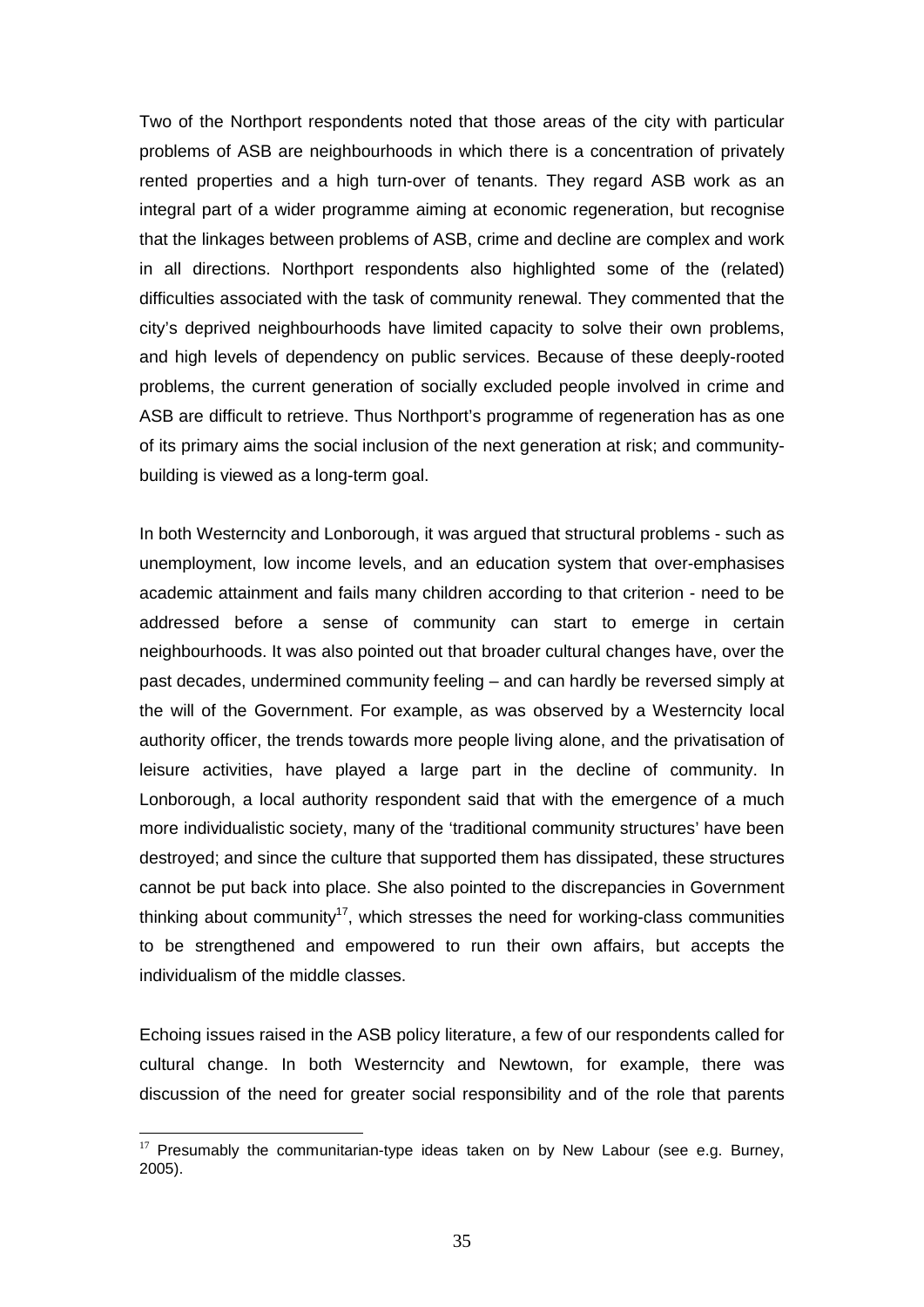and schools should play in instilling self-discipline in children and young people. However, some respondents made the case for a different kind of cultural shift – arguing that attitudes among ASB *complainants*, as well as among ASB perpetrators, need to change. It was suggested that older people should be more 'tolerant' of youth: that dealing with ASB is, in part, about confronting the wishes of some adults to 'tidy [children] off the streets' (as argued by a Westerncity respondent). A local authority officer in Lonborough talked about the need for more 'shared understandings' of what behaviour is and is not acceptable, and about the difficulties of achieving this within neighbourhoods that are socially and ethnically diverse. One of her colleagues discussed the need for cultural change that involves selling young people the message that they are important, and that their contribution to society is appreciated. This, she argued, will play a much more significant part in reducing ASB and accompanying problems than the kinds of enforcement-oriented 'quick fixes' favoured by Government.

#### **The local agencies rationale**

The final rationale that we have identified has a narrower focus than the others, and relates to the benefits to local agencies associated with tackling ASB. More specifically, there are perhaps three potential benefits. First, success in reducing ASB should bring down some of the costs that are typically borne by certain local agencies. Secondly, public awareness of ASB work and any positive outcomes may translate into a growth in public support for the agencies involved. Thirdly, relations between partner agencies may be strengthened through their joint efforts to tackle ASB. This local agencies rationale for tackling ASB is highly pragmatic, and is not obviously informed by the research literature on ASB and disorder.

#### *The local agencies rationale: policy perspectives*

Efforts to tackle ASB will themselves carry costs for the agencies involved. But if these efforts are successful, one of the long-term benefits should be a reduction in the financial burden imposed on local agencies by ASB. In some of the policy literature on ASB, for example the ASB White Paper, these resource implications of ASB and work to tackle it are strongly emphasised:

… effective action [against ASB] will not only improve people's quality of life by dealing with the problem, it will also free up the time and resources of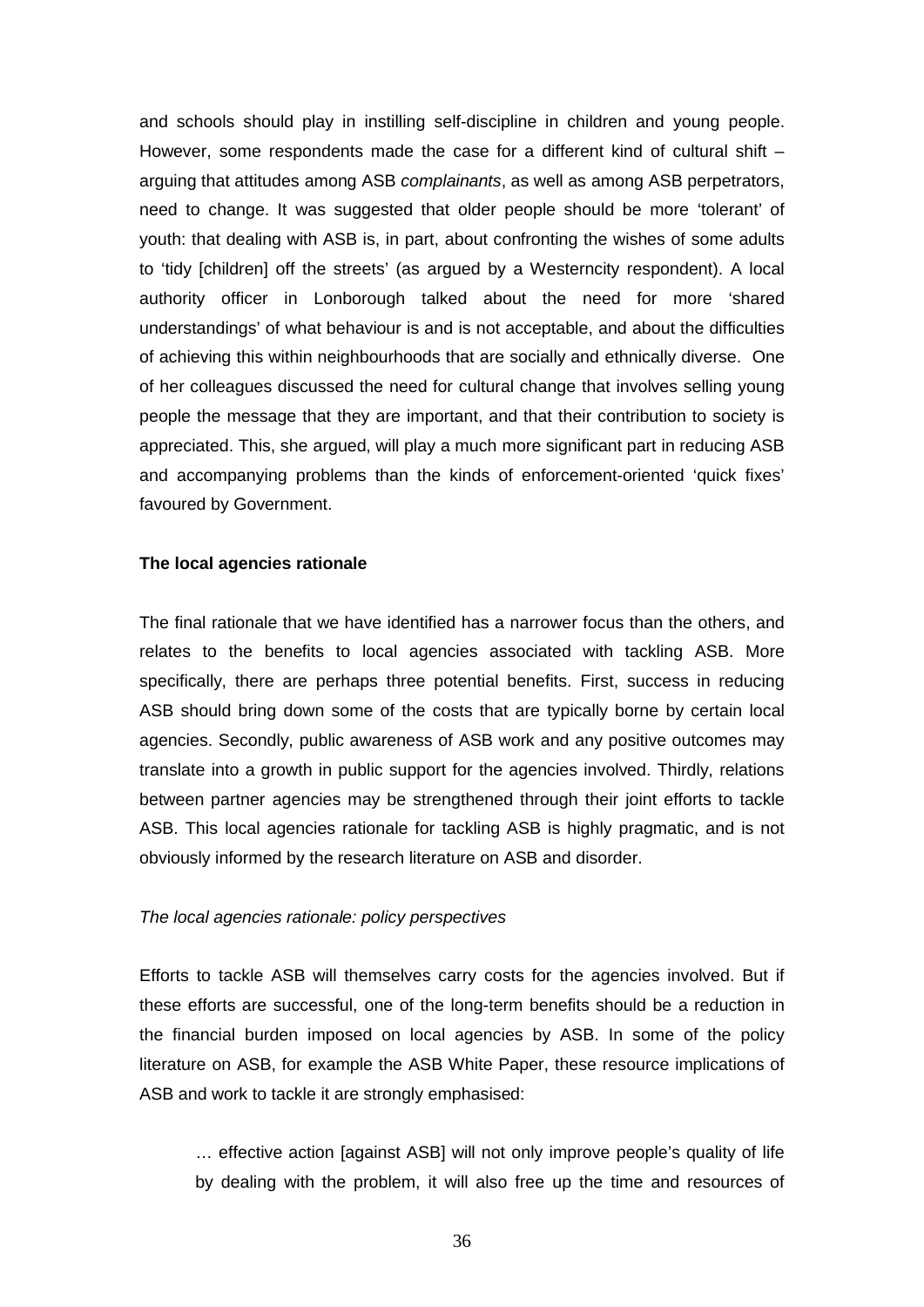those who deal with its consequences. For example, by reducing the number of calls on housing officers to deal with anti-social tenants, on environmental health officers called to noisy neighbour disputes, or on the fire service to put out fires in abandoned vehicles (Home Office, 2003a: 14-15).

The Home Office ASB Toolkit notes the 'lack of basic information regarding the financial costs of anti-social behaviour' (Home Office, 2001b). Given the fluid and contested character of ASB, it is of course difficult to assess its costs. However, Home Office-commissioned research into the 'unit cost' of ASB incidents has been used together with the findings of the 'one-day count' of ASB to produce an estimate of the national cost.<sup>18</sup> It was concluded that incidents of ASB recorded on the day of the count cost agencies in England and Wales approximately £13.5 million, which equates to a total annual cost of around £3.4 billion (Home Office, 2003b).

The findings of a study on policing in London by FitzGerald *et al* suggest that ASB strategies may have the potential to foster public support for the statutory agencies, and thereby enhance their legitimacy. FitzGerald *et al* argue that one of the reasons why the public continually call for more visible patrolling is that 'it illustrates a particular policing style in which order maintenance, or the policing of incivilities, is given more prominence, and more priority, than at the present'. These researchers propose that one of the reasons for an apparent decline in public confidence in the police may well be that there has been 'a retreat from the policing of incivilities in London over the past decade' (2002: 133-134).

The policy literature on ASB does not, for the most part, consider how public support for the authorities can be promoted. However, this issue is directly relevant to reassurance policing – the aims of which include the improvement of relations between the public and the police. A discussion of reassurance in the 2002 ACPO Annual Report notes that 'many police activities, if delivered with an awareness of their impact on public reassurance, can constitute a move towards overt marketing of policing' (ACPO, 2002: 8). And another ACPO report (ACPO, 2001b) points to some of the beneficial effects of improving public relations through reassurance: observing that 'reassured and confident communities are likely to communicate more effectively with the Service, passing on information and intelligence'.

 $\overline{a}$ 

<sup>18</sup> The framework for assessing the costs of ASB was developed by Whitehead *et al*, who note that in practice, measuring the costs of ASB 'involves fundamental difficulties of definition, measurement and interpretation' (2003: 47).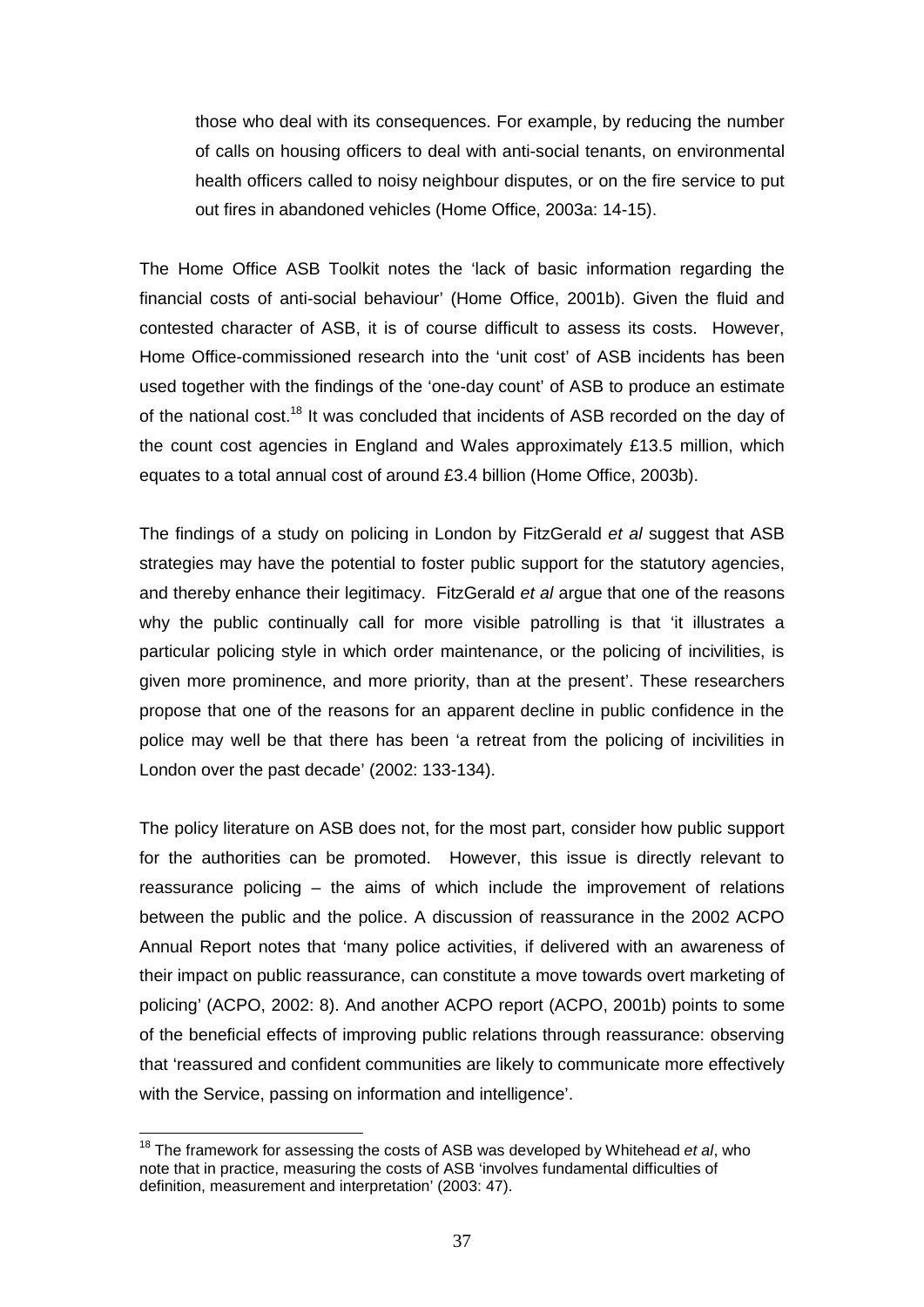#### *The agencies rationale: local perspectives*

The possibility of reducing the ASB costs borne by local agencies was not mentioned by our respondents as an aim of ASB work – perhaps because this is a relatively straightforward and uncontroversial objective. In contrast, several respondents did talk about ASB initiatives having the potential to foster public support for local agencies. For example, a police superintendent in Lonborough, when asked about the reasons for tackling ASB, argued that the more the public see a range of agencies tackling problems of ASB, the more confidence they will have in reporting problems to the relevant authorities, and the more they are likely to become 'engaged in the criminal justice process'. This should ultimately, therefore, contribute to a greater sense of 'ownership of the public sphere'.

In Northport, a local Councillor and the police BCU commander both suggested that the key rationale for tackling ASB was the need to be responsive to the demands of local people. In terms of policing, public calls over several years for a visible police presence had led, in 2001, to the introduction of a 'quality of life' policing style across the wider force area, which involved highly visible patrols by locally-based teams. Echoing the argument of FitzGerald *et al.* (cited above), the police respondent commented that the call for a return to 'bobbies on the beat' should be interpreted as a plea 'to get back into our area and solve the problems we face'. At the same time, there is an evident political dimension to developments in Northport. At that time the Labour Party had very narrow control over the Council, and its investment in ASB work appeared to be part of its survival strategy.

In some of our case study sites, respondents suggested that ASB work can help to build or cement relations between community safety partners. In Newtown, for example, a local authority officer commented that the CDRP's work on ASB 'is really bearing fruit in terms of building inter-agency working', and provides the opportunity for constructive debates between agencies about how to ensure that everybody has a stake in society. The partnership benefits of ASB work were explicitly mentioned in Lonborough also. Here, a police superintendent argued that if the police want to work more closely with other agencies in addressing crime problems of all kinds, a good first step is to undertake joint work on nuisance behaviour, in which it is relatively easy for the relevant non-police agencies to get involved. These agencies may then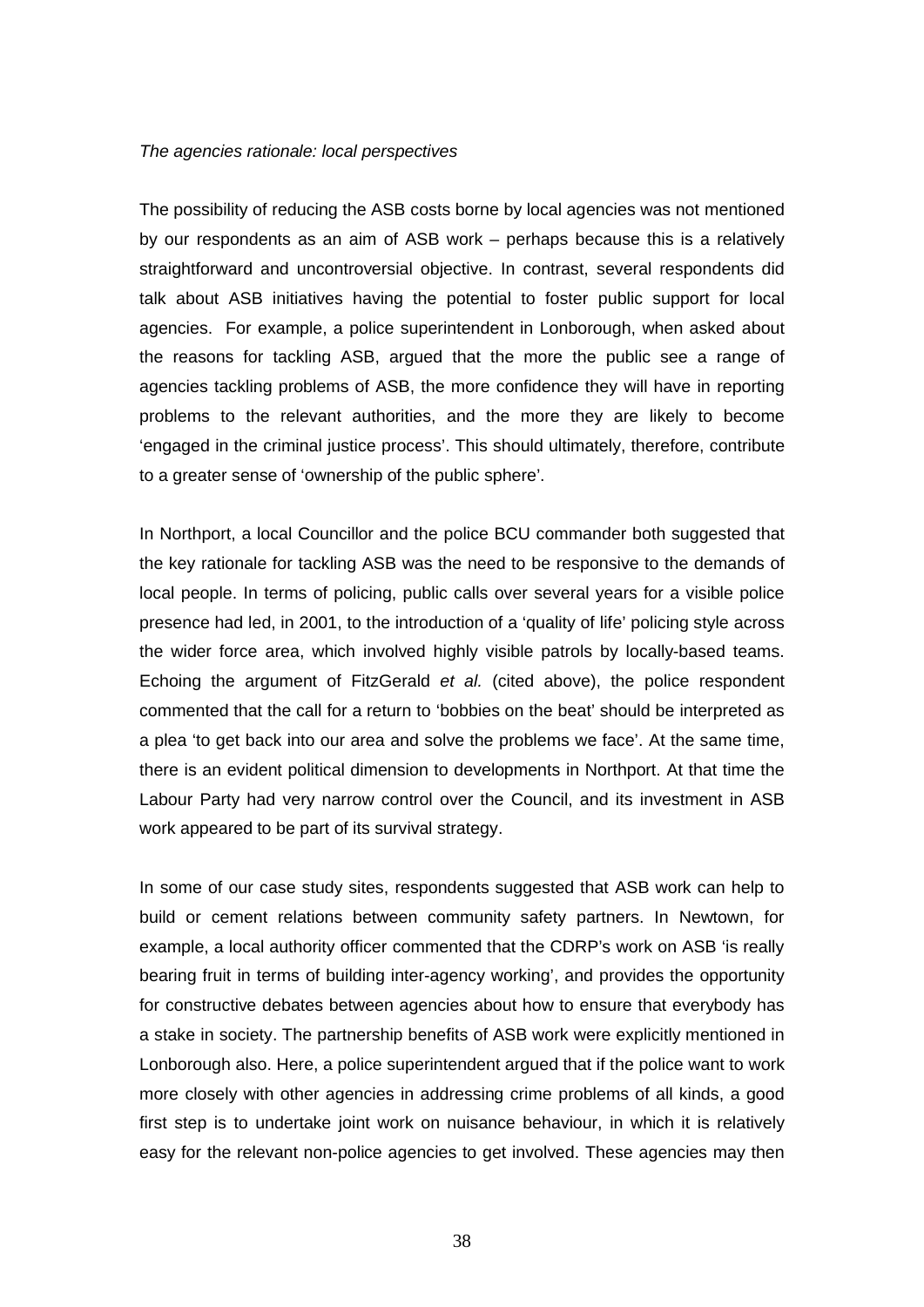gain confidence in their capacity to carry out enforcement, and become more willing to work with the police on other crime and disorder problems.

However, there was also evidence in our case studies sites of the potentially fraught nature of inter-agency working on ASB. Within the Newtown CDRP, for example, there was a dispute about whether the local warden schemes should be under local authority or police management; and in Lonborough there were ongoing discussions about, among other issues, the appropriateness of the location of the local Anti-Social Behaviour Unit within the Housing Department.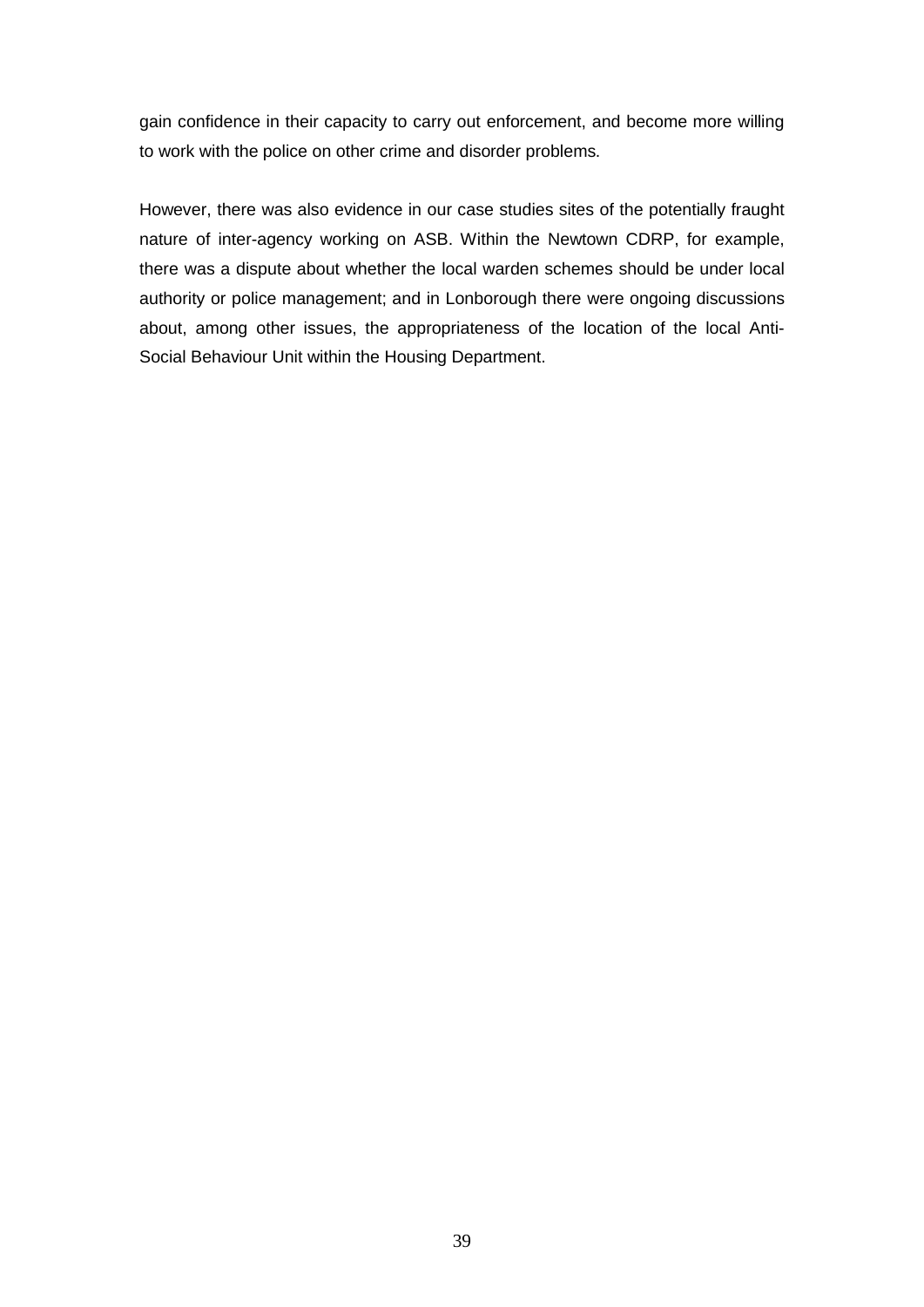# **4. Conclusions**

The previous chapter set out five rationales for tackling ASB that appear, to varying extents, in the policy literature and local ASB strategies. In this concluding chapter we question aspects of these rationales – particularly in terms of their plausibility, coherence, and their implications for practice. In questioning the rationales for tackling ASB, we focus on three key issues:

- The tendency to treat ASB as a cause of wider problems;
- The implicit or explicit push towards enforcement, and the risks associated with this; and
- The over-emphasis on 'community' as both the means and ends of tackling ASB.

After discussing each of the above issues, we then conclude by considering how an alternative and more coherent approach for tackling ASB might be developed.

# **Perceiving ASB as a cause not a symptom of wider problems**

The 'quality of life', 'broken windows' and 'regeneration' rationales all treat ASB as a cause of other problems – most narrowly, as a cause of fear of crime and general stress and unhappiness; more broadly, as a cause of crime and the economic and social decline of neighbourhoods.

It is difficult to argue with the assertion that ASB can make people feel very unhappy and can contribute to a general sense of insecurity, powerlessness and social decay. BCS data indicate that there is a relationship between perceptions of ASB and fear of crime – supporting Innes and Fielding's argument (2002) about the impact of 'signal' crimes and disorders on feelings of safety. Multivariate modelling of the 2003/4 BCS indicates that high perceived ASB was the strongest predictor of worry about burglary, and the second strongest predictor of worry about violence crime, after gender (Wood, 2004). Survey research has also pointed to an association between perceptions of ASB and general dissatisfaction with one's neighbourhood. For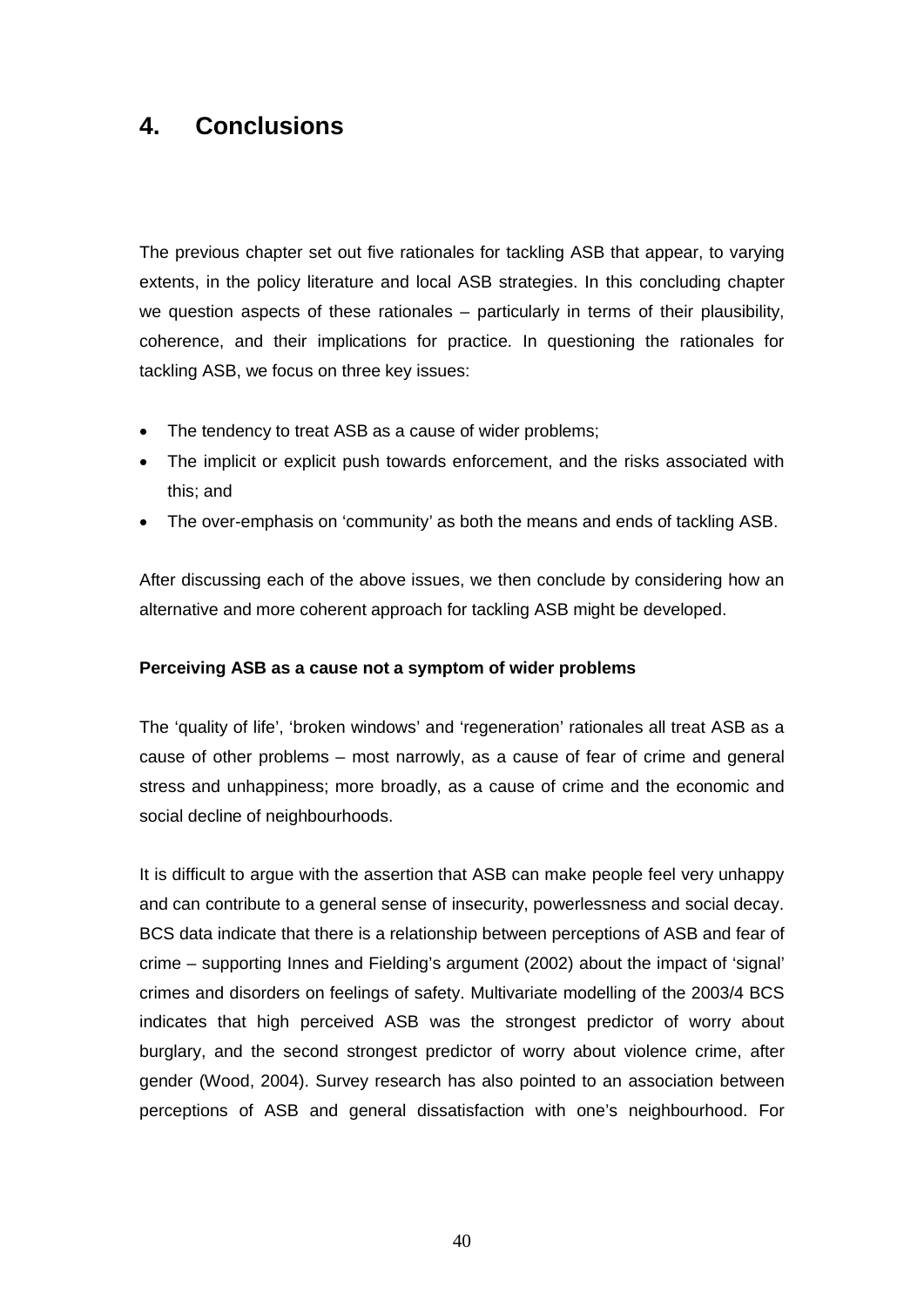example, the 2002 London Household Survey<sup>19</sup> (see Millie *et al.*, 2005a) revealed that Londoners who are fairly or very dissatisfied with their neighbourhoods also have serious concerns about ASB and crime in general. However, findings such as these tell us little about the extent to which ASB *contributes to* fear of crime and neighbourhood dissatisfaction, and the extent to which these problems are associated because they have common causes, such as disadvantage.

Likewise, it is difficult to assess whether there is a causal relationship between ASB (or disorder) and problems such as crime and neighbourhood decline – as claimed by broken windows theory and subsequent versions of it. Many empirical studies carried out in the United States have sought but found no clear evidence of a causal link. These studies include research conducted in Chicago by Sampson and Raudenbush, who argue that structural disadvantage – particularly poverty and mixed land use – helps to explain both disorder and crime, as does low collective efficacy (1999). Longitudinal work carried out in Baltimore by Taylor (1999b) found some relationship between early disorder and later increases in some serious crimes, but that this relationship was not consistent and that structural conditions were more predictive of changes in crime levels. In another paper, Taylor analyses data from a variety of sources and finds that there is some empirical support for early versions of what he calls the 'incivilities thesis', which link disorder to fear of crime. However, in relation to 'later versions of the thesis … focusing on community dynamics and change, empirical support weakens and measurement issues prove more troubling' (Taylor, 1999a: 65). Harcourt (2001) replicated the analysis of the data used by Skogan in his 1990 Chicago study, and failed to find a statistically significant relationship between disorder and most crime types.

The original broken windows theory and the more simplistic applications of the theory to policing have hence been criticized for overlooking the significance of broader structural issues (see, for example, Matthews, 1992; Foster, 1995). According to this critique, which was also articulated by some of our respondents in the case-study sites, it is somewhat futile to implement 'order-maintenance' strategies with the intention of addressing problems - such as serious crime and neighbourhood decline - that have much deeper roots. This points also to the iniquities of a focus on 'tipping neighbourhoods', as suggested by broken windows theory, which allows those

 $\overline{a}$ 

 $19$  The London Household Survey 2002 was conducted by the Greater London Authority.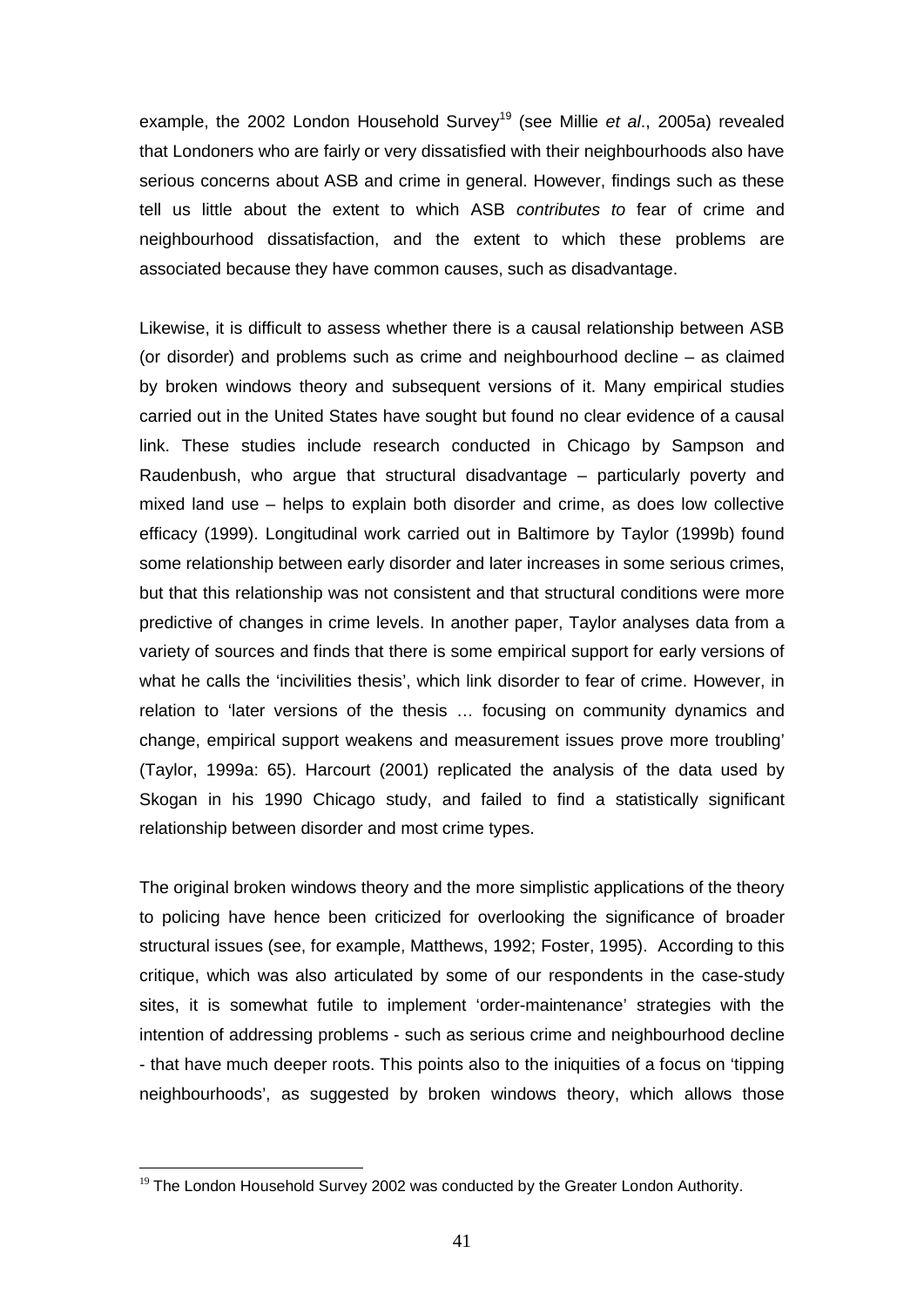neighbourhoods with the greatest social and economic problems to be written off as 'unreclaimable' (Matthews, 1992: 43).

Partly because they fail to get to grips with structural issues, the broken windows thesis and many of the associated crime prevention policies ignore the complexities of the inter-relationships between different aspects of neighbourhood change. This again points to empirical weaknesses in the theoretical arguments developed by Wilson and Kelling and others. According to Hancock (2001), a number of research studies demonstrate that the links between disorder and neighbourhood decline are shaped and mediated by a large number of factors – including residents' tolerance of various forms of disorder; trade-offs made by residents in relation to the costs and benefits of moving; the presence or absence of other conditions or amenities; and the existence of economic or political resources which can help communities withstand 'signs of decline'.

Crawford (1998) notes that the findings of research into the process of gentrification also demonstrate that the impact of disorder on neighbourhood change is more complex than is suggested by broken windows theory, since areas that are gentrifying – as well as those that are declining - may experience high levels of crime and disorder.

#### **The push towards enforcement**

Where ASB is treated as a *cause* of wider problems, this tends to promote an enforcement-oriented approach to tackling it. The assumption is that, because of the problems caused by ASB, robust enforcement will not only bring the ASB itself to an end, but will also produce many other wider benefits. However, if  $-$  as suggested above – ASB is often more of a symptom than a cause of other problems, simple crackdowns can achieve little because the underlying issues are not addressed.

Enforcement is not only a natural corollary of the 'broken windows', 'quality of life' and 'regeneration' rationales. The 'crime-fighting' rationale, according to which the policing of minor crimes and incivilities provides opportunities for apprehending or deterring serious offenders, explicitly calls for an enforcement approach. And for those who hope to bolster public confidence in local agencies through ASB work (according to the 'local agencies' rationale), enforcement may seem an obvious way forward, in that potentially offers 'quick wins' and visible action.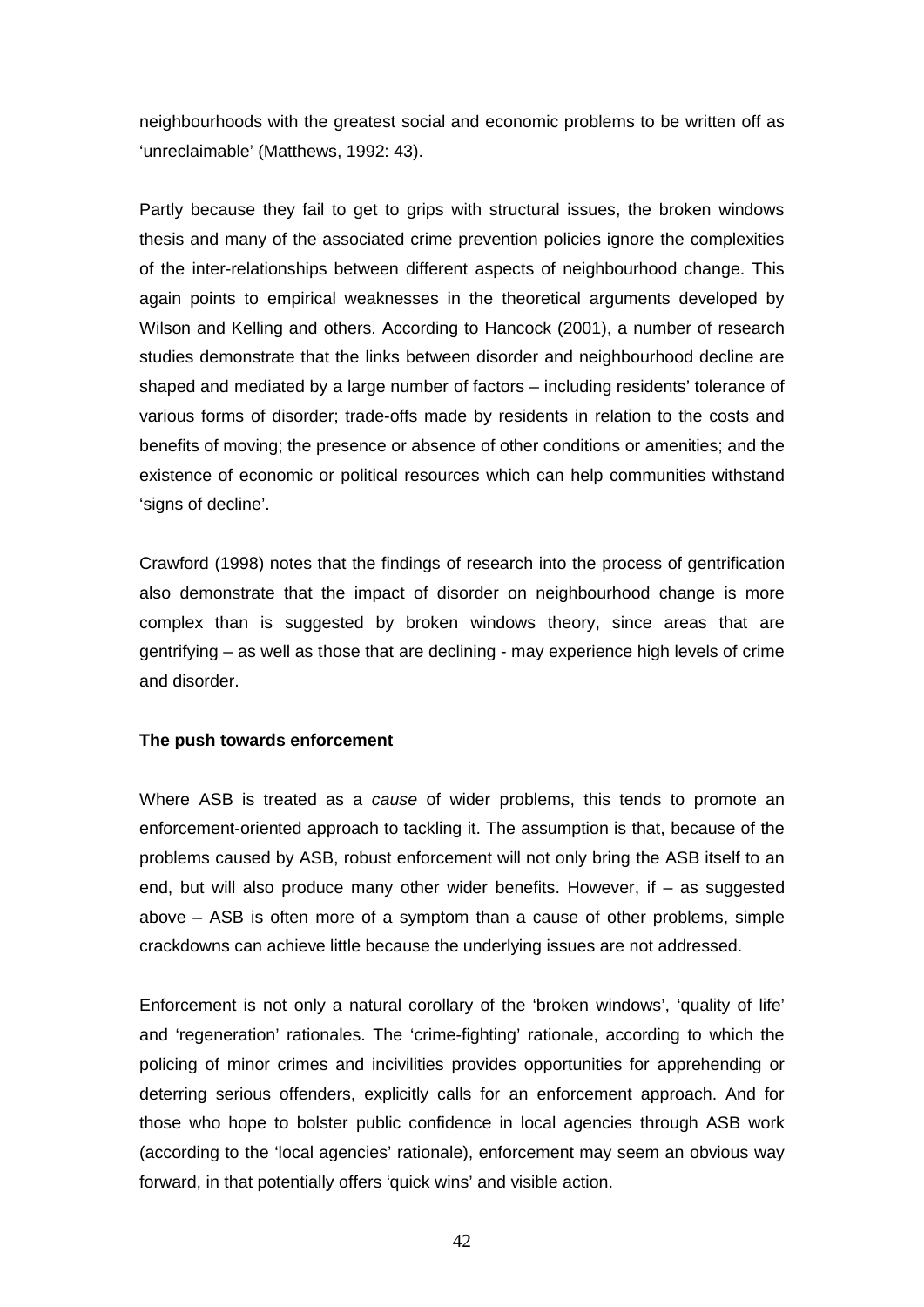However, enforcement action against ASB carries its own risks. In particular, concerns have been raised about the likelihood of over-policing marginalised populations – which has serious repercussions for criminal justice, human rights and social cohesion. For example, it has been argued by Harcourt, writing in the United States, that the concept of 'order-maintenance' policing presumes a relatively clear distinction between those people who behave in an 'orderly' way and those who are 'disorderly', and asserts the importance of aggressive policing of the latter. Moreover, given the concern, according to broken windows theory, with disorder as the cause of far greater problems:

The order-maintenance approach turns disorderly persons into dangerous and threatening people. Once upon a time, the disorderly were merely the 'losers' of society… Today, however, the disorderly are the agents of crime and neighborhood decline. The squeegee man, the peddler, the homeless – they are what causes serious crime. Loitering, panhandling, soliciting prostitution, graffiti writing – these activities foster serious criminality. As a result, disorder in itself has become a harm that justified the criminal sanction (Harcourt, 2001: 21).

In Britain as well as America, it has been argued, broken windows and related ideas have encouraged those who make and enforce the law to target the disorderly in a new and disproportionate manner. McLaughlin writes that broken windows and the New York experience have inspired New Labour initiatives on crime prevention (dating from before and after their election to Government in 1997) that are about 'defining deviance up', and attest to the Government's 'readiness to use the legislative powers of the state to sanction intervention in "disorderly" localities and "dysfunctional" families' (2002: 57). Hence the broken windows thesis is, arguably, 'attractive to those who … think that marginal populations do not deserve the same safeguards as the rest of the population' (Matthews, 1992: 43).

It can be argued that with the development of the Home Office TOGETHER campaign on ASB, and the accompanying and extensive publicity, the tendency to 'define deviance up' has become ever-more marked within Government policy. Within youth justice agencies, there appear to be particular concerns about the heavy emphasis on enforcement in current policy on ASB, and about the possibility that the over-use of tools such as ASBOs may in some cases make it more difficult to work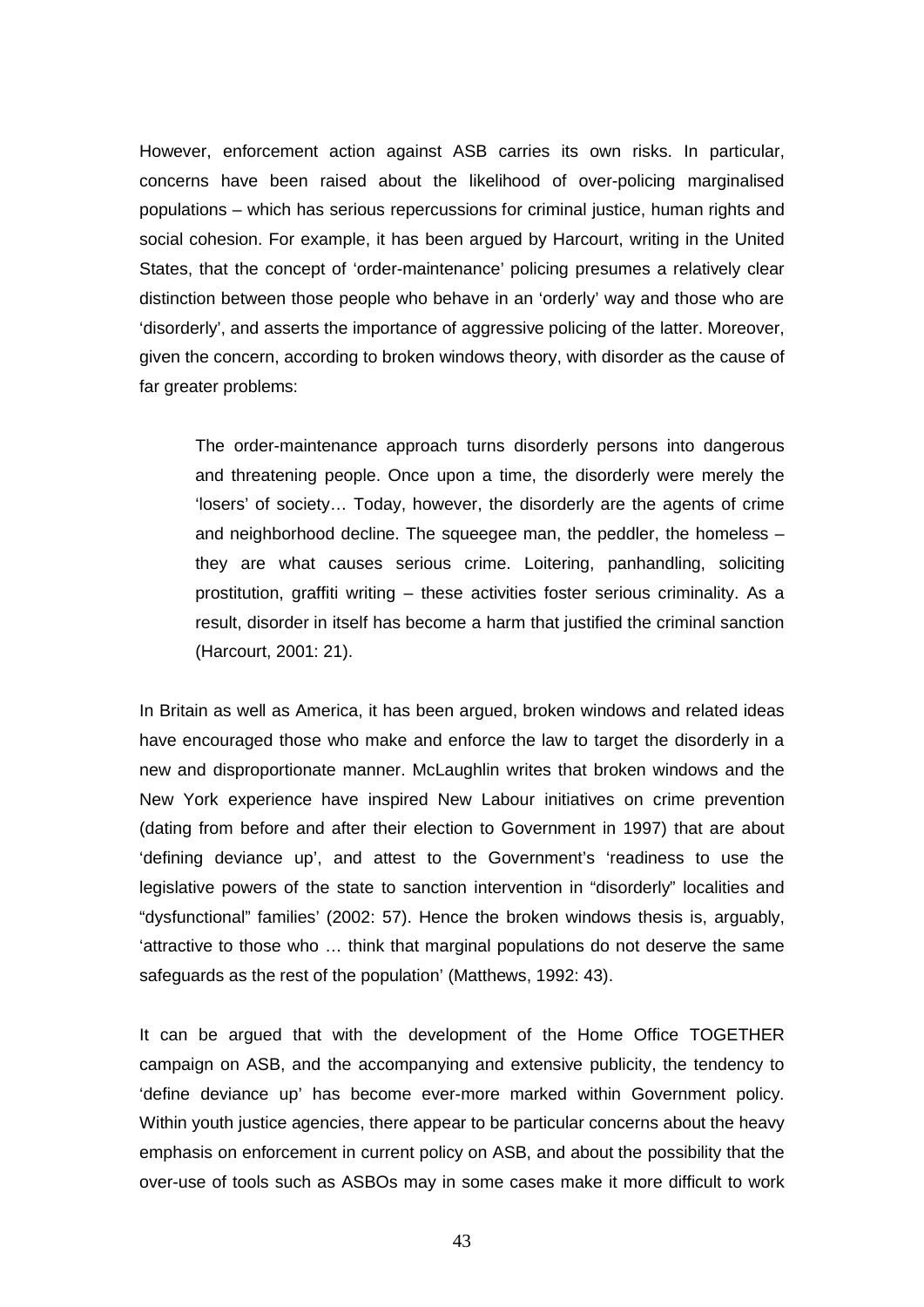constructively with the young people who are being targeted. At a time when the prison population is at a record high, there are also concerns about the knock-on effects of ASBO enforcement for the population of young people in custody.

Another important issue is what might be described as the tendency, in current policy and practice on ASB, to 'define deviance down'. In some contexts, and thanks in part to the failure of policy to make a clear distinction between ASB and serious crime, civil ASB remedies are being used to target serious offenders. While this might offer benefits in terms of flexibility and convenience to the local agencies engaged in tackling offenders, a risk associated with this practice is that many of the safeguards built into the criminal justice process can be set aside or overlooked.

The more that problems of ASB, and their associated harms, are given prominence in policy debate and in the mass media, the more worried the public is likely to be about them; hence producing more insecurity, making people more likely to perceive ASB as well as to worry about it. This may cause a vicious circle where it is more difficult to get people to question their worries, and to address differences in community expectations and tolerances. Also, it can be difficult to appeal to those most concerned about ASB with rhetoric on tough enforcement.

#### **The over-emphasis on community**

As we have seen over the course of this report, 'community' is a central theme in a great deal of policy thinking about ASB, and is also significant in strategic work being carried out at a local level. But it is also clear that community is a highly problematic concept.

The concept of community is problematic largely because ASB policy (and broken windows theory and many of its variants) talk about community as the source of social order. Local ASB strategies are hence supposed to be about the maintenance or promotion of that order. But whose order is it? As Crawford (1997) points out, this focus on community overlooks the diversity and social conflict that characterize relationships within any given community – and the difficulties of establishing valid methods of community representation and participation. Burney (2005: 170) has recently concluded that,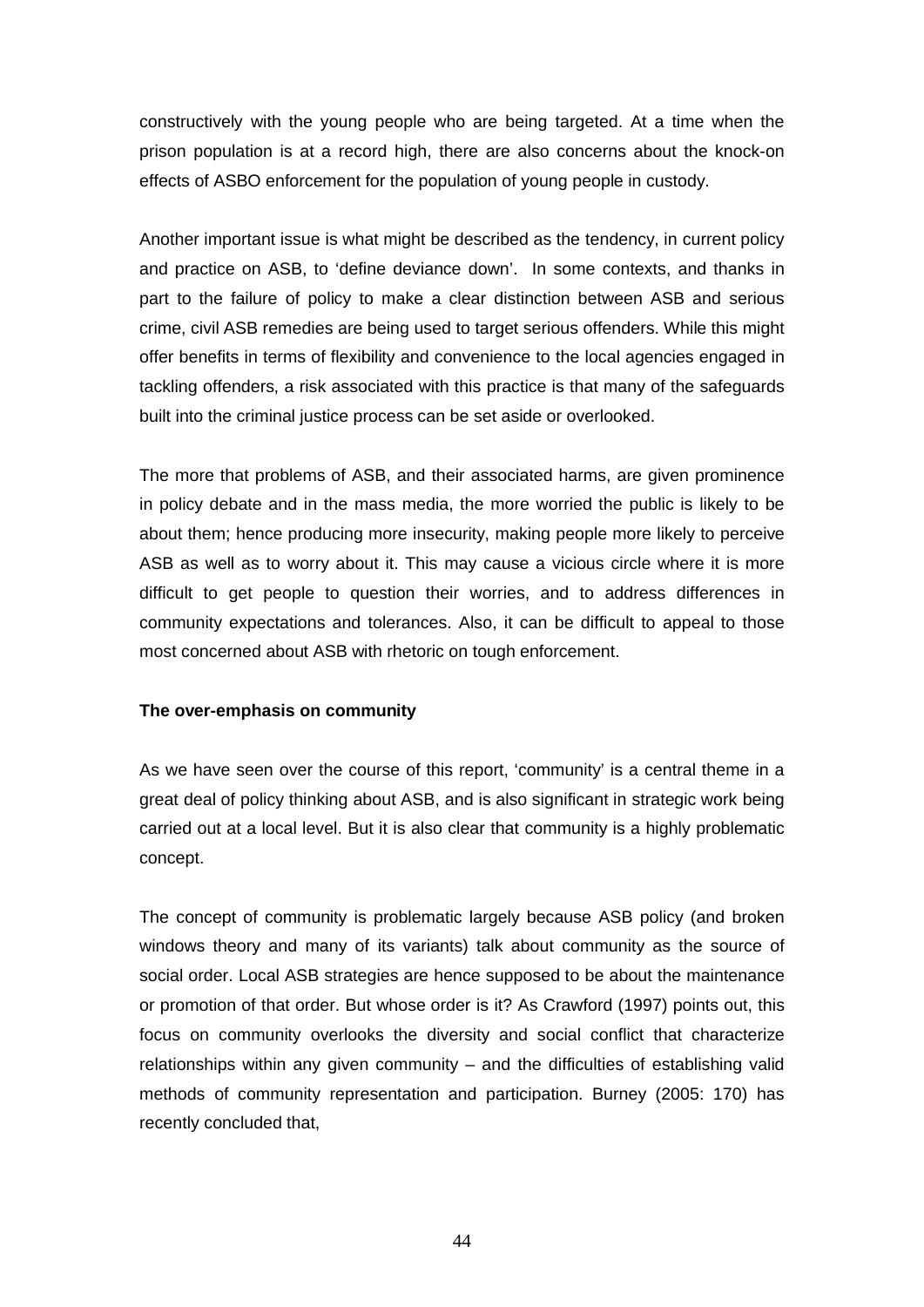The people (children and adults) whose behaviour needs controlling are equally part of the syndrome and part of the community. Policies that fail to recognise these connections cannot provide any long-term answers.

It should be remembered that *within*, let alone between, the different age, cultural and ethnic groups that make up a local community there are bound to be differences of opinion about the acceptability of various forms of behaviour. Hence it is simplistic in the extreme to argue, for example in the Executive Summary of the ASB White Paper, that:

The community *sets clear standards of behaviour*. The police, local authorities must enforce these standards and take swift, effective action if they are breached (Home Office, 2003a: 7; emphasis added).

As noted above, 'community' is frequently presented in the policy literature as both the *means* by which serious ASB problems should be tackled, and as the ultimate *goal* of ASB work. While it is reasonable to conceive of community as being both part of the solution and part of the answer, the conflation of means and ends does pose problems with this issue simply not addressed or thought through. Crawford observes, with respect to crime prevention policy in general, that:

on the one hand, the answer to the question: how to prevent crime? is, through the regeneration of 'community', whilst, on the other hand, the answer to the question: how to regenerate community? is, the prevention of crime. The problem in practice, therefore, is how to break into this virtuous circle of 'community', when at the same time its absence is perceived to be the source of the problem (1997: 199).

Breaking into the 'virtuous circle' becomes a harder task still when one considers that – as some of our respondents suggested – the decline of the sense of community in many areas has been caused by a multitude of social, economic and cultural factors over the preceding decades. Skogan's warning about the difficulties associated with community approaches to addressing disorder may apply to Britain just as much as to the United States:

There are no 'silver bullets' in social policy because … the political system deflects them, the social system rejects them, and the legal system protects

45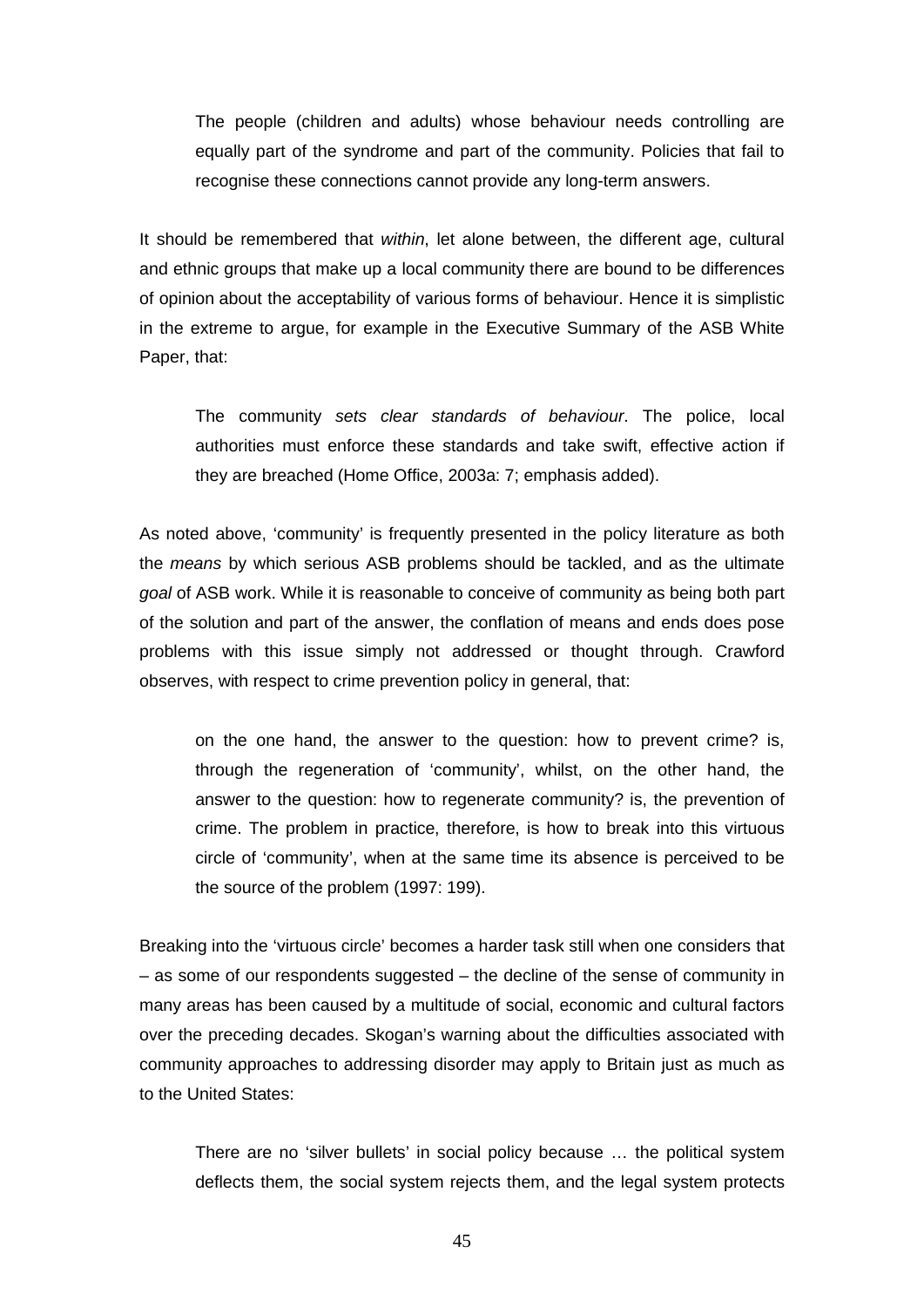us against them. Our nation's cultural and political diversity, coupled with its strong orientation toward individual rights rather than collective responsibilities, should deter us from expecting too much in the way of engineered social change (1990: 18).

In ASB policy, the concept of community is closely linked to the concept of informal social control. Clearly, the reduction of crime and disorder in a given neighbourhood will depend, in part, on the existence of effective mechanisms of informal social control. However, as Matthews notes, 'informal control is not always benign and is rarely equitable' (1992: 31). There are certainly risks associated with the exercise of informal control by certain members or segments of a local population over others. Furthermore, the issue of informal social control brings us to an interesting paradox in current Government policy. As we have seen, enforcement has been elevated as the broad approach that offers the most promise in terms of reducing ASB. However, this sits somewhat uncomfortably with the heavy emphasis that is placed on community-building and the enhancement of informal social control. National policy on ASB is, it appears, seeking to promote informal social control through the greater use of formal social control. This paradox is evident in policy statements such as:

It is important for communities to set the standards of behaviour by which they expect people to live. But if these standards are to be credible and respected, it must be clear to everyone that swift and effective action will be taken against unacceptable behaviour (ASB White Paper; Home Office, 2003a)

And:

Building safe and secure communities demands tough action to tackle graffiti, vandalism and loutish behaviour and to get young people engaged in the local community (National Policing Plan, Home Office, 2002a: 9).

The extent to which 'tough action' against 'loutish behaviour' will help 'to get young people engaged in the local community' can be questioned. Likewise, one might ask whether reacting to 'problem families' by threatening them with eviction and other severe sanctions will make them behave more considerately towards others – or if this is more likely to marginalise them further within their neighbourhoods, and bring about the escalation of their anti-social and criminal behaviour. While sections of a

46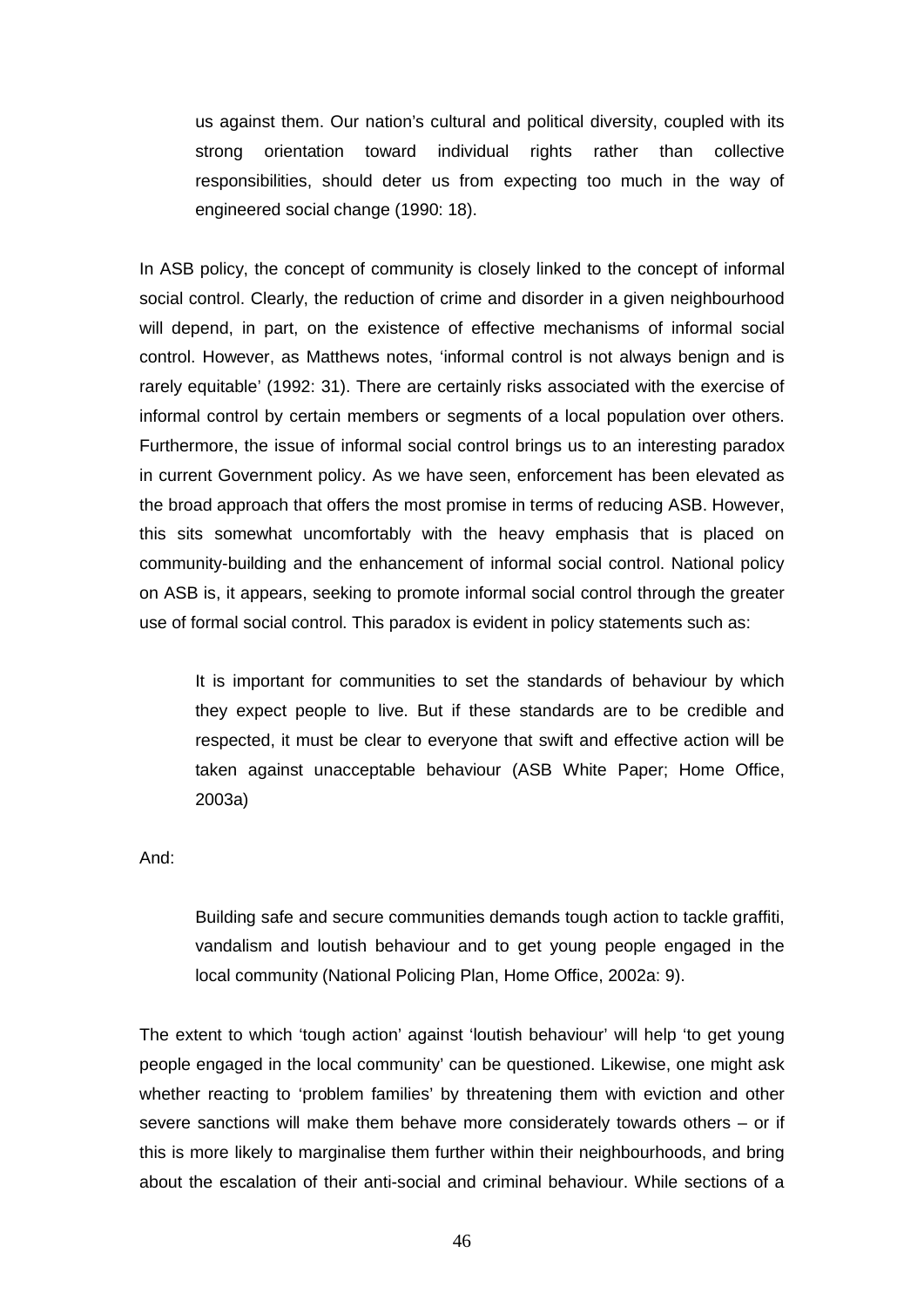local community may welcome robust enforcement against those individuals and families who behave anti-socially, this does not necessarily mean that the community as a whole will become any less fragmented.

It cannot be disputed that enforcement has a key role to play in efforts to tackle ASB. But it is also clear that this is an option that must be used with care and, wherever possible, in combination with other approaches. In particular, it is important not to over-estimate the community-building potential of enforcement. In the White Paper on Police Reform, it is asserted that:

Building and maintaining strong communities does not happen by accident. The collective effort of all in the community is necessary if we are to achieve the goal of reduced crime and community safety and cohesion. This is a common endeavour and depends on a common commitment (Home Office 2001a: 91).

It may well be true that communities cannot be built and maintained by accident. But perhaps policy-makers and practitioners should also bear in mind that neither can communities be built entirely by force, or by design.

#### **Tackling ASB: an alternative approach**

As noted, according to the ASB White Paper (Home Office, 2003a: 14), 'anti-social behaviour means different things to different people'. There can be great variety in national and local understandings of the parameters of ASB. And with the recent move in national discourse to a focus on 'respect', this too remains ill-defined in policy. We argue that, if ASB - and disrespect - are to be tackled, then there needs to be clearer bounds on what is meant by this terminology, and more intelligent debate concerning the justification for tackling ASB - beyond the rhetoric that it 'destroys lives and shatters communities' (SEU, 2000; Home Office, 2003a). With this report we hope to have contributed in some way to this debate.

We identified five principal rationales for tackling ASB that are manifest in national policy and/or within our five case study CDRPs: that ASB impacts 'quality of life'; is casually linked to crime (in terms of 'broken windows' and criminal careers); that tackling ASB can be a crime-fighting tool; can have regenerative benefits; and can also benefit the agencies involved. These different rationales were sometimes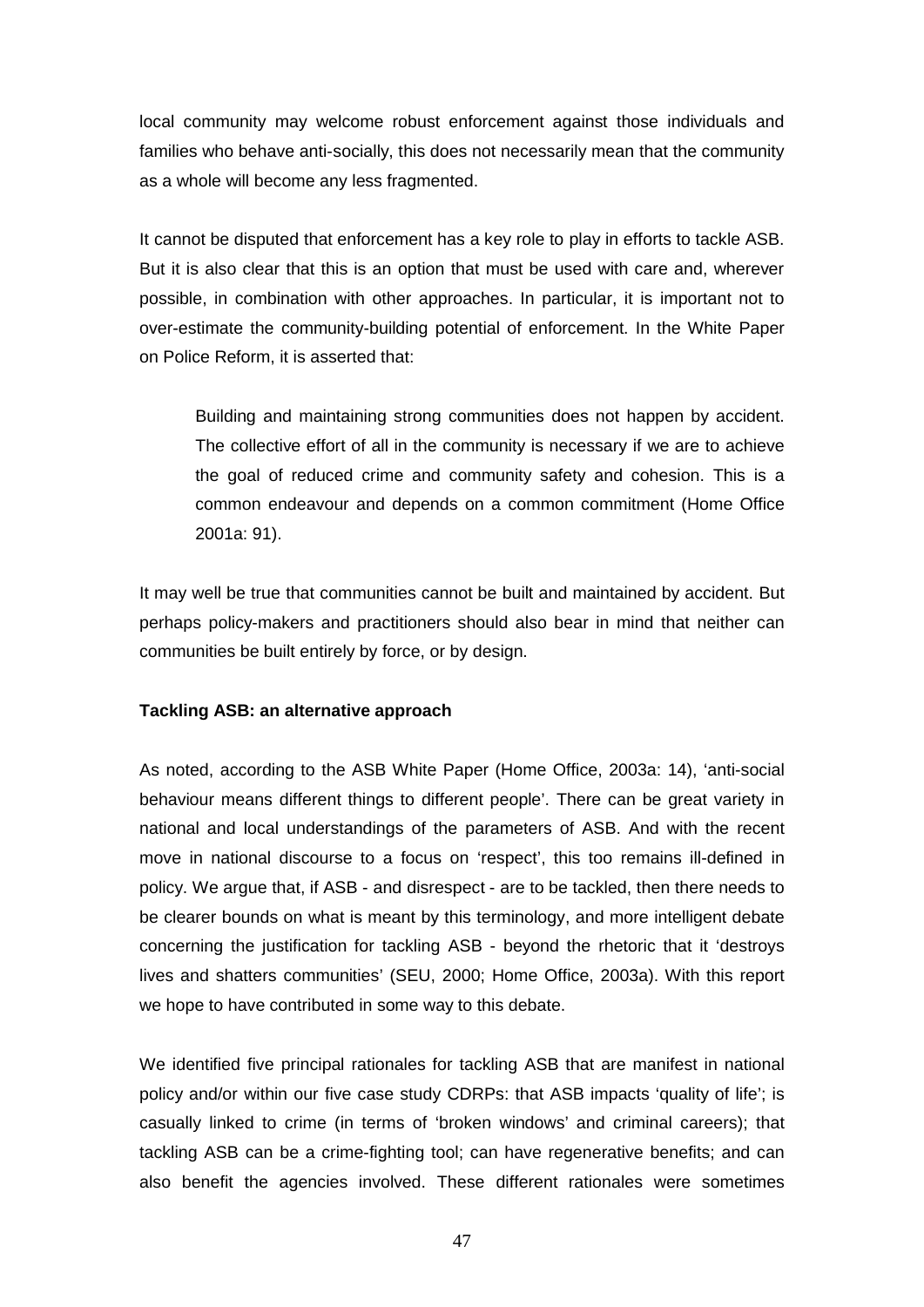expressed in isolation, but were often expressed in combination. Of these, the criminal careers perspective appears to offer a helpful starting point as it encourages prevention alongside enforcement. As noted, enforcement can only form part of the picture as underlying issues will not be addressed. The criminal careers rationale also presents a stronger and more plausible link between ASB and crime, than does the 'broken windows' theory. That said, a criminal careers rationale could be overly deterministic and it would assume that most perpetrators of ASB are young. This is clearly not the case, despite much policy and media attention being on the young. The rationale also assumes that early life misadventures will tend to lead to more serious criminal activity; again, this is not always the case. There is the danger of criminalising the irritating, annoying or simply 'different' activities of young people. There are linked concerns regarding people's tolerance and understanding of difference that need to be addressed.

The regeneration rationale also presents a strong justification for tackling ASB. The neighbourhoods that tend to suffer most from ASB are also those that suffer from other multiple disadvantages. However, a focus on regeneration has to be seen within the context that there can be an over-emphasis on community in policy discourse.

It is possible that there is similarly an over-emphasis on tackling ASB as *the* solution to community problems. We suggest an alternative approach is possible where ASB is regarded as only one strand of wider work to address multiple problems within neighbourhoods, including - but not limited to - crime, deprivation, low collective efficacy, social exclusion and fear of crime. We do not deny that ASB can be very serious for victims, even if some ASB in isolation would not warrant intervention or censure. As noted by a respondent from Northport, there can be a 'dripping tap' effect, whereby residents became sensitised to, and then incensed by, otherwise trivial incidents of misbehaviour. But tackling ASB needs to be part of a strategic response to the multiple needs of neighbourhoods; it should not be seen as the primary means of solving these wider problems. In effect, ASB strategies ought to be regarded as part of wider neighbourhood-based - and integrated - criminal, economic and social policy programmes that have full buy-in from all groups living locally. This is an optimistic requirement ask as such work is rarely linked, and consultation exercises seldom reach the most excluded. Also, if ASB strategies continue to be contained within the remit of CDRPs, the greater emphasis is likely to remain on ASB as a crime-related issue.

48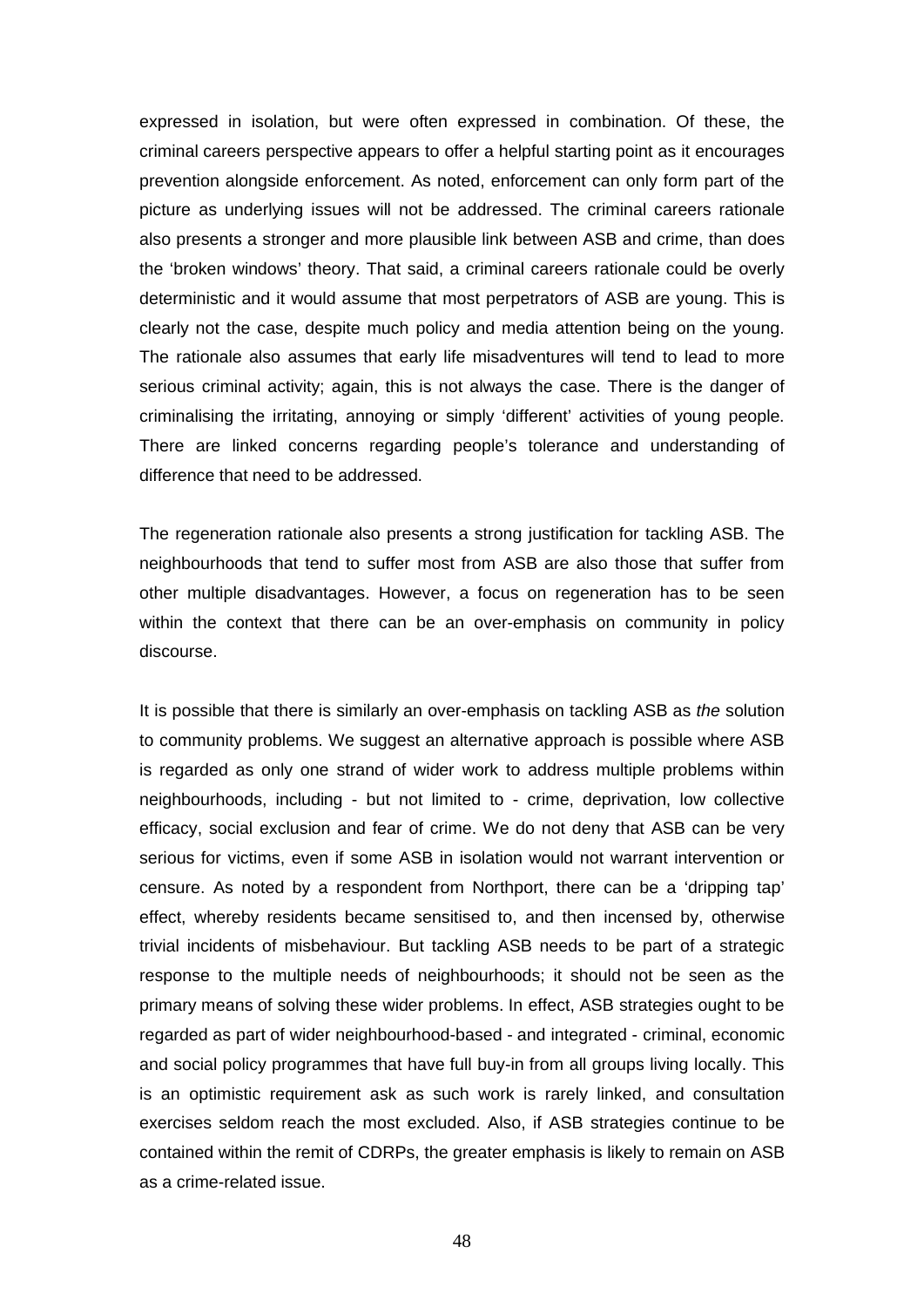Whatever rationales are used to justify action against anti-social behaviour, we think that it is of great importance to identify what it is about the social harms associated with ASB that justifies state intervention – and, where perpetrators are given ASBOs, the potential imposition of a five year prison sentence. In our view it is the *persistence* of ASB that can justify state action. Offences against manners and morals should remain beyond the reach of the state – unless there is a pattern of persistent targeted behaviour which renders it as serious in its impact as conventional crimes against the person. We do not necessarily expect the reader to accept this particular attempt to say what it is about some forms of ASB that justifies a state response. But we think it incumbent on the government to provide a definition of some sort – which both justifies and sets limits to state intervention.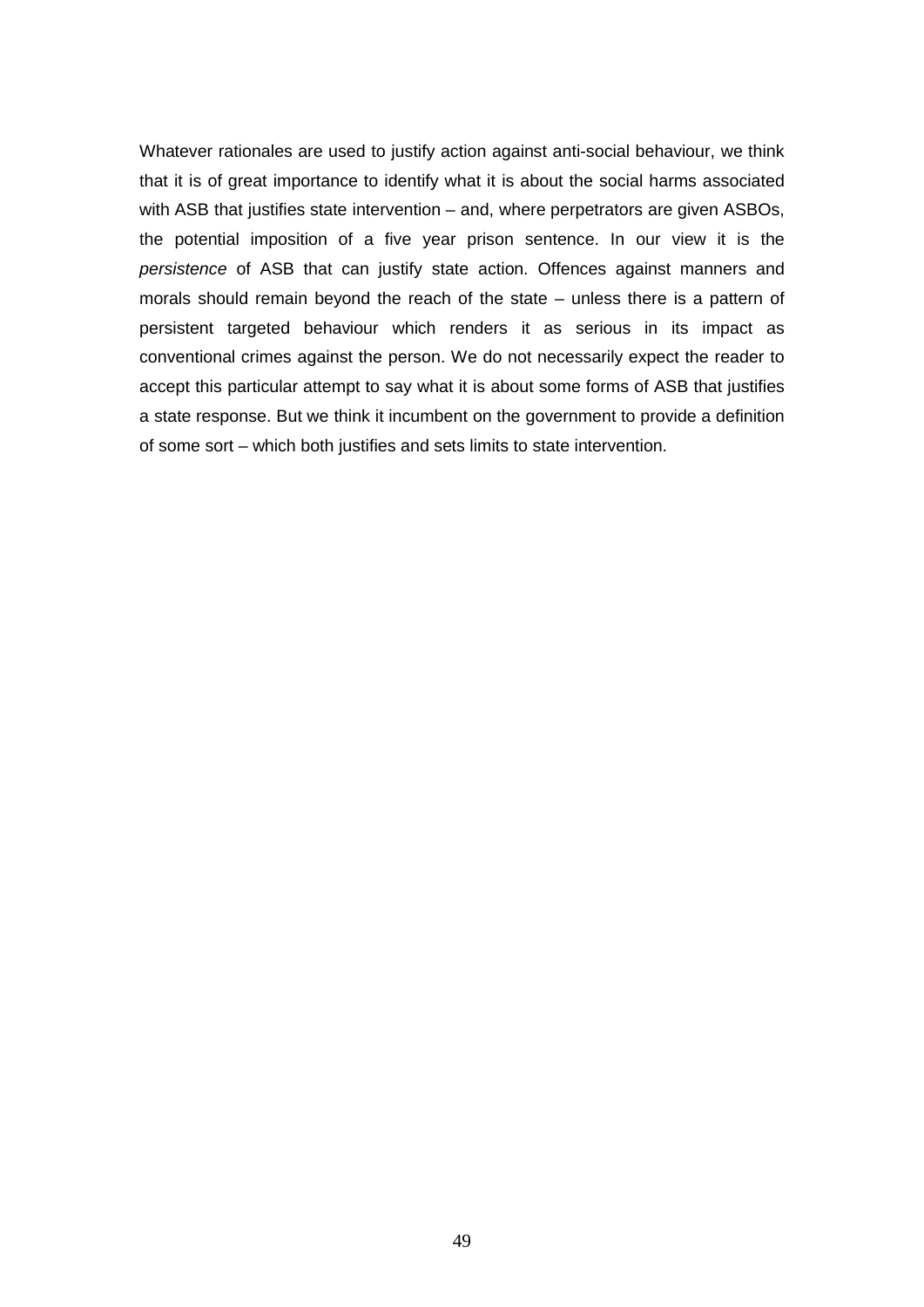# **References**

ACPO (2001a) *Reassurance – Civility First: A proposal for police reform*, London: Association of Chief Police Officers of England, Wales and N. Ireland.

ACPO (2001b) *Blue-Print for Policing in the Twenty-First Century*, London: ACPO.

ACPO (2002) *Annual Report 2002*, London: ACPO.

Blair, T. (2005) 'We are the change-makers', Speech to the Labour Party Conference, Brighton, 27 September 2005.

Blunkett, D. (2003) 'Civil Renewal: A New Agenda', The CSV Edith Kahn Memorial Lecture, 11 June 2003.

Blunkett, D. (2004) Foreword to *One Year On: Together Tackling Anti-Social Behaviour*, London: Home Office.

Burke, R.H. (1998) 'A Contextualisation of Zero Tolerance Policing Strategies' in R.H. Burke (ed) *Zero Tolerance Policing*, Cambridge: Perpetuity Press.

Burney, E. (2005) *Making People Behave: Anti-Social Behaviour, Politics and Policy*, Cullompton, Devon: Willan.

Bursik, R.J. (1988) 'Social Disorganization and Theories of Crime and Delinquency', *Criminology*, 26, 519-551.

Chartered Institute of Housing (1995) *Neighbour Nuisance: Ending the Nightmare*, Good Practice Briefing No. 3, Coventry: Chartered Institute of Housing.

Crawford, A. (1997) *The Local Governance of Crime: Appeals to Community and Partnerships*, Oxford: Clarendon.

Crawford, A. (1998) *Crime Prevention and Community Safety: Politics, Policies and Practices*, Harlow: Longman.

Dennis, N. (ed) (1997) *Zero Tolerance: Policing a Free Society*, London: IEA.

Fielding, N., Innes, M. and Fielding, J. (2002) *Reassurance Policing and the Visual Environmental Crime Audit in Surrey Police: A Report*, University of Surrey.

FitzGerald, M., Hough, M., Joseph, I. and Qureshi, T. (2002) *Policing for London*, Devon: Willan.

Foster, J. (1995) 'Informal Social Control and Community Crime Prevention', *British Journal of Criminology*, 35(4), 563-83.

Garland, D. (2002) 'Of crimes and criminals: the development of criminology in Britain', in M. Maguire, R. Morgan and R. Reiner (eds.) *The Oxford Handbook of Criminology*, 3rd edition, Oxford: Oxford University Press.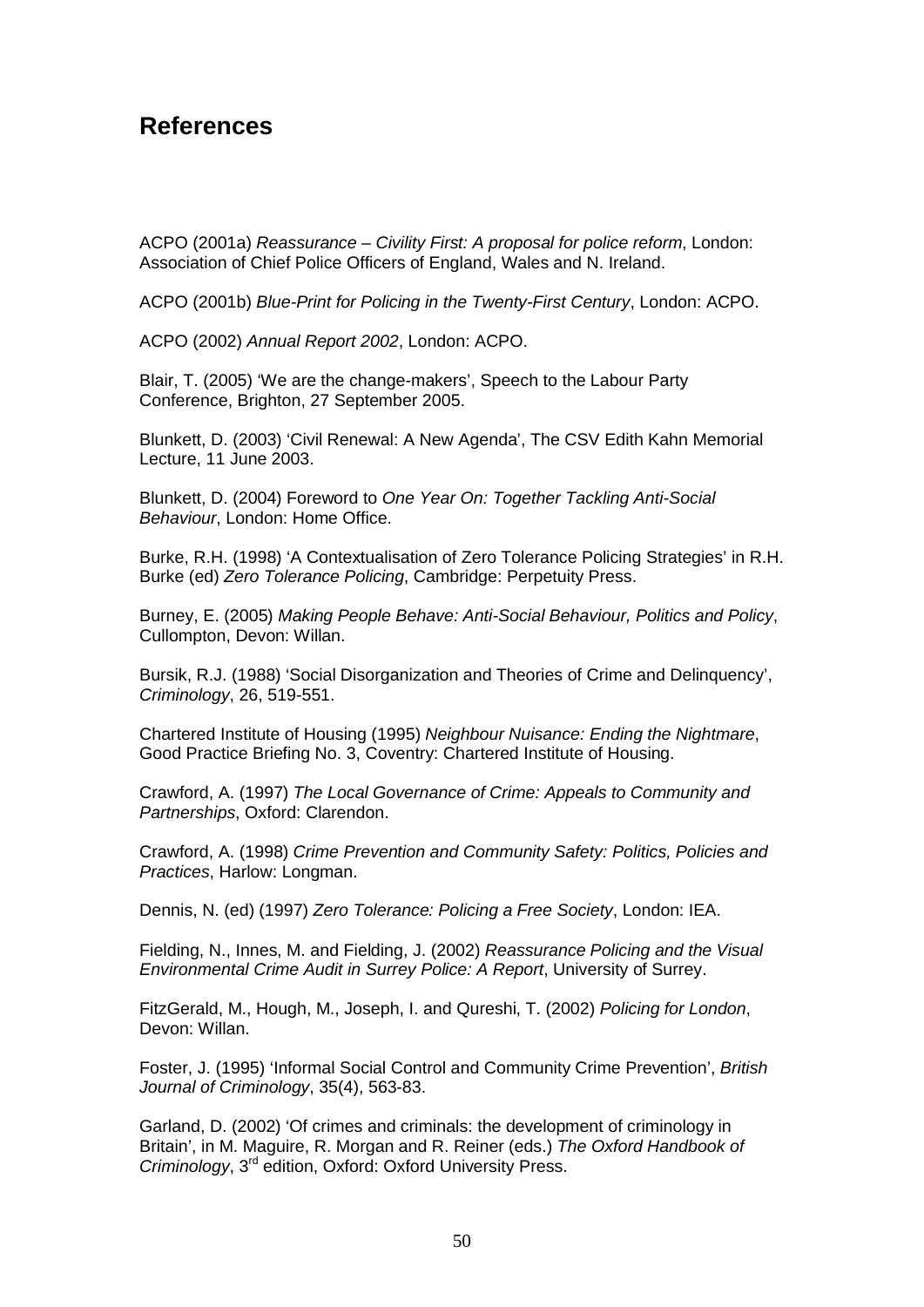Garofalo, J. and Laub, J. (1978), 'The Fear of Crime: Broadening our Perspective', *Victimology*, 3, 242-53.

Hancock, L. (2001) *Community, Crime and Disorder: Safety and Regeneration in Urban Neighbourhoods*, Basingstoke: Palgrave.

Harcourt, B.E. (2001) *Illusion of Order: The False Promise of Broken Windows Policing*, Cambridge, Mass: Harvard University Press.

Hayes, B. (1998) 'Applying Bratton to Britain – Need for Sensible Compromise' in *Zero Tolerance Policing: What does it mean and is it right for policing in Britain?*, M. Weatheritt (ed.), London: Police Foundation.

Home Office (2001a) *Policing a New Century: A Blueprint for Reform* (Police Reform White Paper), London: Home Office.

Home Office (2001b) *Crime Reduction Toolkits: Anti-Social Behaviour*, www.crimereduction.gov.uk/toolkits/as00.htm

Home Office (2002a) *The National Policing Plan, 2003-2006*, London: Home Office.

Home Office (2002b) *A Guide to Anti-social Behaviour Orders and Acceptable Behaviour Contracts*, London: Home Office.

Home Office (2003a) *Respect and Responsibility – Taking a Stand Against Anti-Social Behaviour* (The Anti-Social Behaviour White Paper), London: The Stationery Office.

Home Office (2003b) 'One-Day Count of Anti-Social Behaviour: September 10<sup>th</sup> 2003'.

Home Office (2003c) *Together – Tackling Anti-Social Behaviour – Action Plan*, London: Home Office.

Home Office (2003d) 'Strong Families, Strong Communities', Press Release, 155/2003, 10.6.03.

Home Office (2003e) 'Home Secretary: "Communities must not take no for an answer on anti-social behaviour"', Press Release, 278/2003 .

Home Office (2004a) *Confident Communities in a Secure Britain: The Home Office Strategic Plan 2004-08*, London: Home Office.

Home Office (2004b) *One Year On: Together Tackling Anti-Social Behaviour*, London: Home Office.

Home Office (2004c) *Together – Tackling Anti-Social Behaviour*, London: Home Office.

Hope, T. and Hough, M. (1988) 'Area, Crime and Incivility: A Profile from the British Crime Survey' in T. Hope and M. Shaw (eds) *Communities and Crime Reduction*, London: HMSO.

Hunter, A. (1978) 'Symbols of Incivility', paper presented to the American Society of Criminology conference.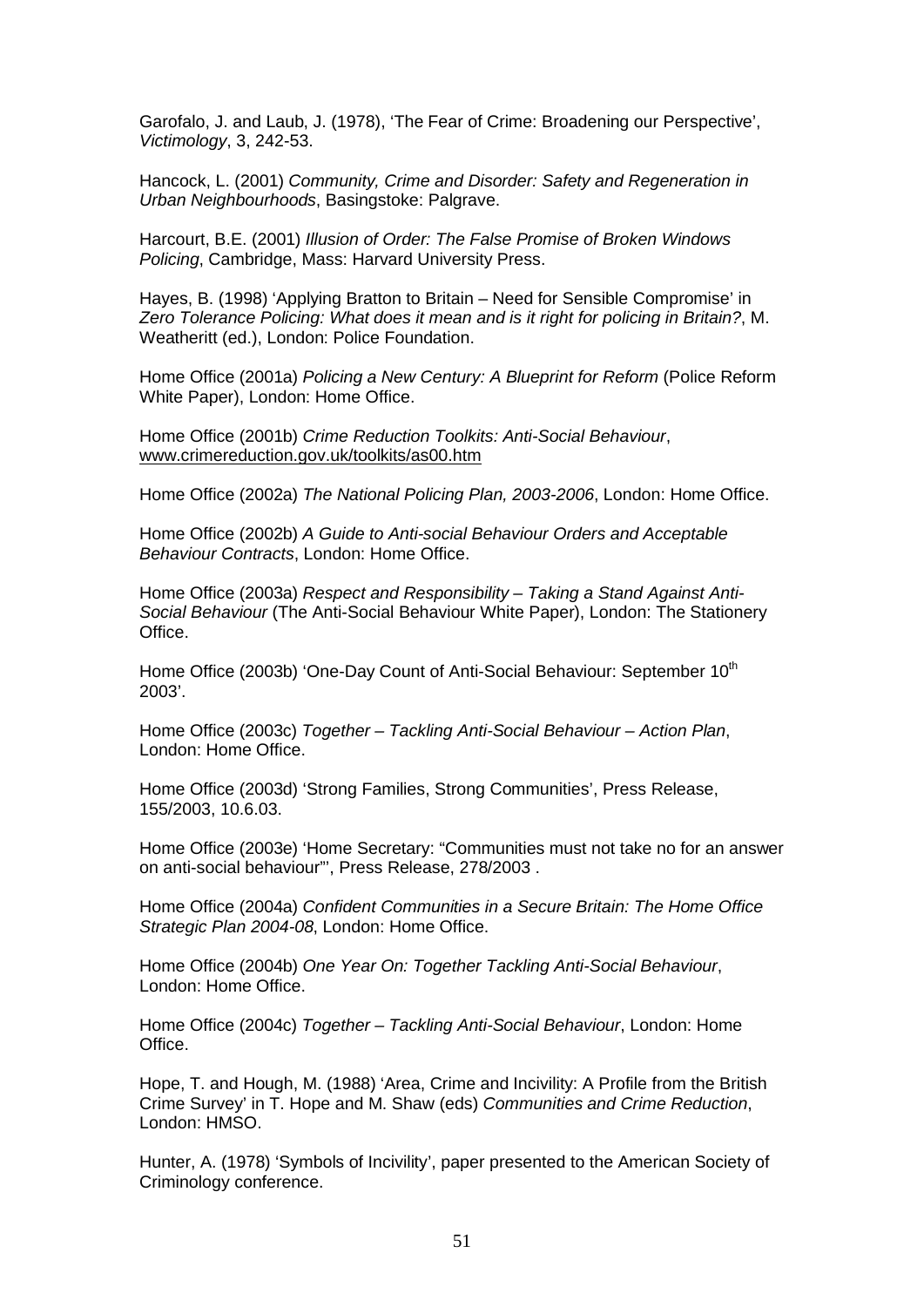Innes, M. (2004) 'Reinventing tradition? Reassurance, neighbourhood security and policing', *Criminal Justice*, 4(2) 151-171.

Innes, M. and Fielding, N. (2002) 'From Community to Communicative Policing: "Signal Crimes" and the Problem of Public Reassurance', *Sociological Research Online*, 7 (2), www.socresonline.org.uk/7/2/innes.html

Innes, M., Fielding, N. and Langan, S. (2002) *Signal Crimes and Control Signals: Towards an Evidence-based Conceptual Framework for Reassurance Policing - A Report for Surrey Police*, University of Surrey.

Jacobs, J. (1961) *The Death and Life of the American City*, New York: Vintage.

Kelling, G.L. (1998) 'The Evolution of Broken Windows' in *Zero Tolerance Policing: What does it mean and is it right for policing in Britain?*, M. Weatheritt (ed.), London: Police Foundation.

Kelling, G.L. (2001) '"Broken Windows" and the culture wars: A response to selected critiques' in R. Matthews and J. Pitts (eds) *Crime, Disorder and Community Safety: A New Agenda?* London: Routledge.

Kelling, G.L. and Coles, C.M. (1996) *Fixing Broken Windows: Restoring Order and Reducing Crime in Our Communities*, New York: Free Press.

Kinsey, R., Lea, J. and Young, J. (1986) *Losing the Fight against Crime*, Oxford: Blackwell.

Lewis, D.A. and Salem, G. (1986) *Fear of Crime*, New Brunswick: Transaction Books.

LGA (2002) *Tackling anti-social behaviour: information and case studies about local authority work*, Research Briefing 16, London: Local Government Association.

Matthews, R. (1992) 'Replacing "broken windows": crime, incivilities and urban change' in R. Matthews and J. Young (eds) *Issues in Realist Criminology*, London: Sage.

McLaughlin, E. (2002) '"Same bed, different dreams": postmodern reflections on crime prevention and community safety' in G. Hughes and A. Edwards (eds) *Crime Control and Community: The New Politics of Public Safety*, Devon: Willan.

Meares, T. and Kahan, T. (1998) 'Law and (Norms of) Order in the Inner City', *Law and Society Review*, 32 (4), 805-38.

Millie, A. and Herrington, V. (2005) 'Bridging the Gap: Understanding Reassurance Policing', *Howard Journal of Criminal Justice*, 44(1) 41-56.

Millie, A., Jacobson, J., Hough, M. and Paraskevopoulou, A. (2005a) *Anti-Social Behaviour in London: Setting the Context for the London Anti-Social Behaviour Strategy*, London: Greater London Authority.

Millie, A., Jacobson, J., McDonald, E. and Hough, M. (2005b) *Anti-Social Behaviour Strategies: Finding a Balance*, Bristol: Policy Press.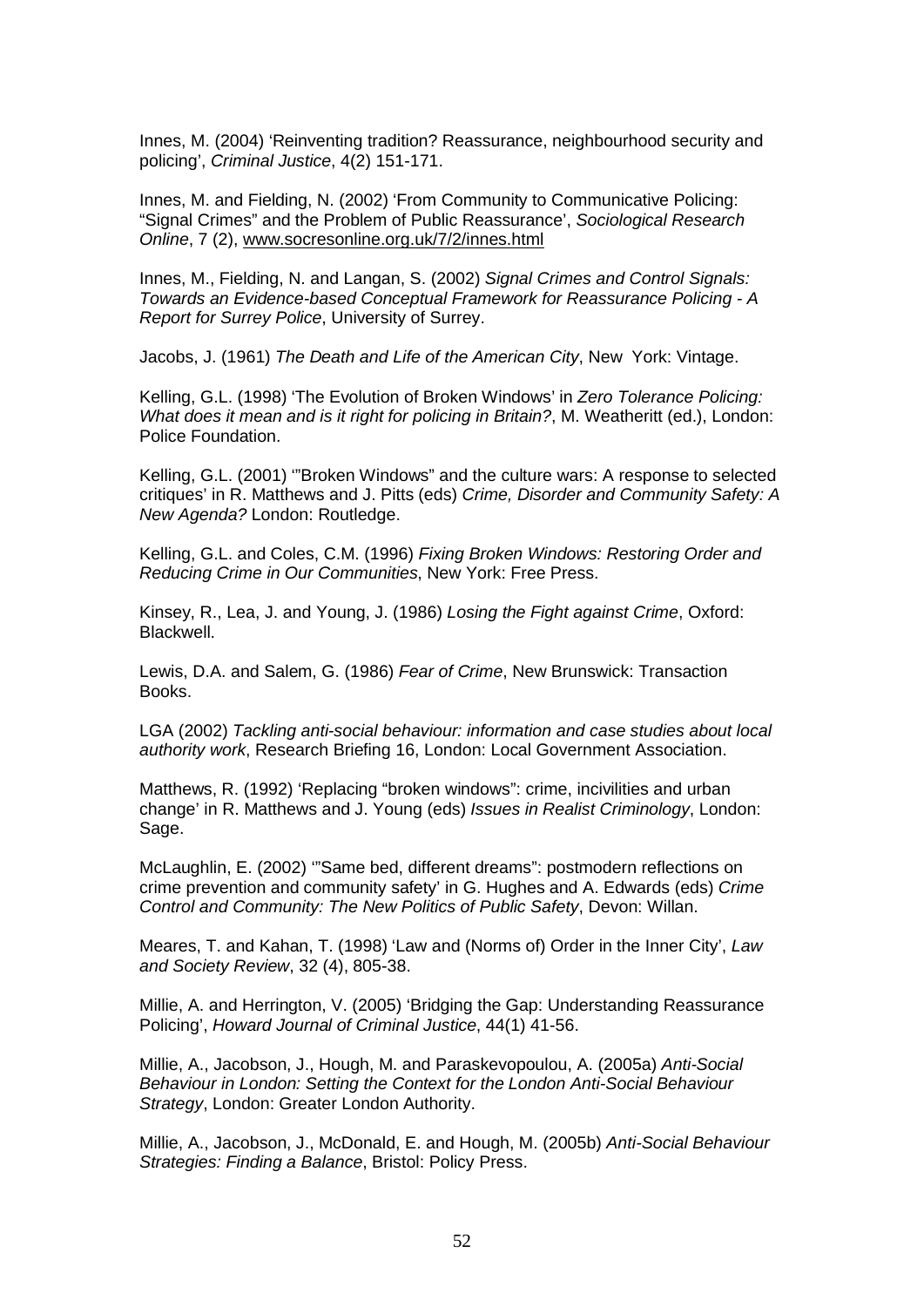Monk, R. (1998) 'Policing New York City: A View from the Inspectorate of Constabulary' in *Zero Tolerance Policing: What does it mean and is it right for policing in Britain?*, M. Weatheritt (ed.), London: Police Foundation.

Newman, O. (1972) *Defensible Space*, New York: Macmillan.

Office of the Deputy Prime Minister (2002) *Living Places: Cleaner, Greener, Safer*, London: ODPM.

Pease, K. (1998) 'What shall we count when measuring zero tolerance?' in *Zero Tolerance Policing: What does it mean and is it right for policing in Britain?*, M. Weatheritt (ed.), London: Police Foundation.

Pollard, C. (1997) 'Zero Tolerance: Short-term Fix, Long-term Liability?' in N. Dennis (ed) *Zero Tolerance: Policing a Free Society*, London: IEA.

Povey, K. (2001) *Open All Hours – A Thematic Inspection Report on the Role of Police Visibility and Accessibility in Public Reassurance.* London: Her Majesty's Inspectorate of Constabulary (HMIC).

Sampson, R. and Grove, B. (1989) 'Community Structure and Crime', *American Journal of Sociology*, 94, 774-802.

Sampson, R.J. and Raudenbush, S.W. (1999) 'Systematic Social Observation of Public Spaces: A New Look at Disorder in Urban Neighbourhoods', *American Journal of Sociology*, 105(3), 603-51.

Sampson, R.J., Raudenbush, S.W. and Earls, F. (1997) 'Neighbourhoods and Violent Crime: A Multilevel Study of Collective Efficacy', *Science*, 277, 918-24.

Sellin, T. (1938) Culture, Conflict and Crime, New York: Social Science Research Council.

SEU (Social Exclusion Unit) (2000) *Report of Policy Action Team 8: Anti-social behaviour*, London: SEU.

Shaw, C.R. and McKay, H.D. (1942) *Juvenile Delinquency and Urban Areas*, Chicago: University of Chicago Press.

Skogan, W. (1986) 'Fear of Crime and Neighbourhood Change' in A.J. Reiss and M. Tonry (eds) *Communities and Crime*, Chicago: University of Chicago Press.

Skogan, W. (1990) *Disorder and Decline: Crime and the Spiral of Decay in American Neighbourhoods*, New York: Free Press.

Skogan, W. and Hartnett, S.M. (1997) *Community Policing, Chicago Style*, New York: Oxford University Press.

Skogan, W., Steiner, L., Dubois, J., Gudell, J.E. and Fagan, A. (2002) *Taking Stock: Community Policing in Chicago*, Washington, DC: National Institute of Justice.

Taub, R.P., Taylor, D.G. and Dunham, J.D. (1984) *Paths of Neighbourhood Change: Race and Crime in Urban America*, Chicago: Chicago University Press.